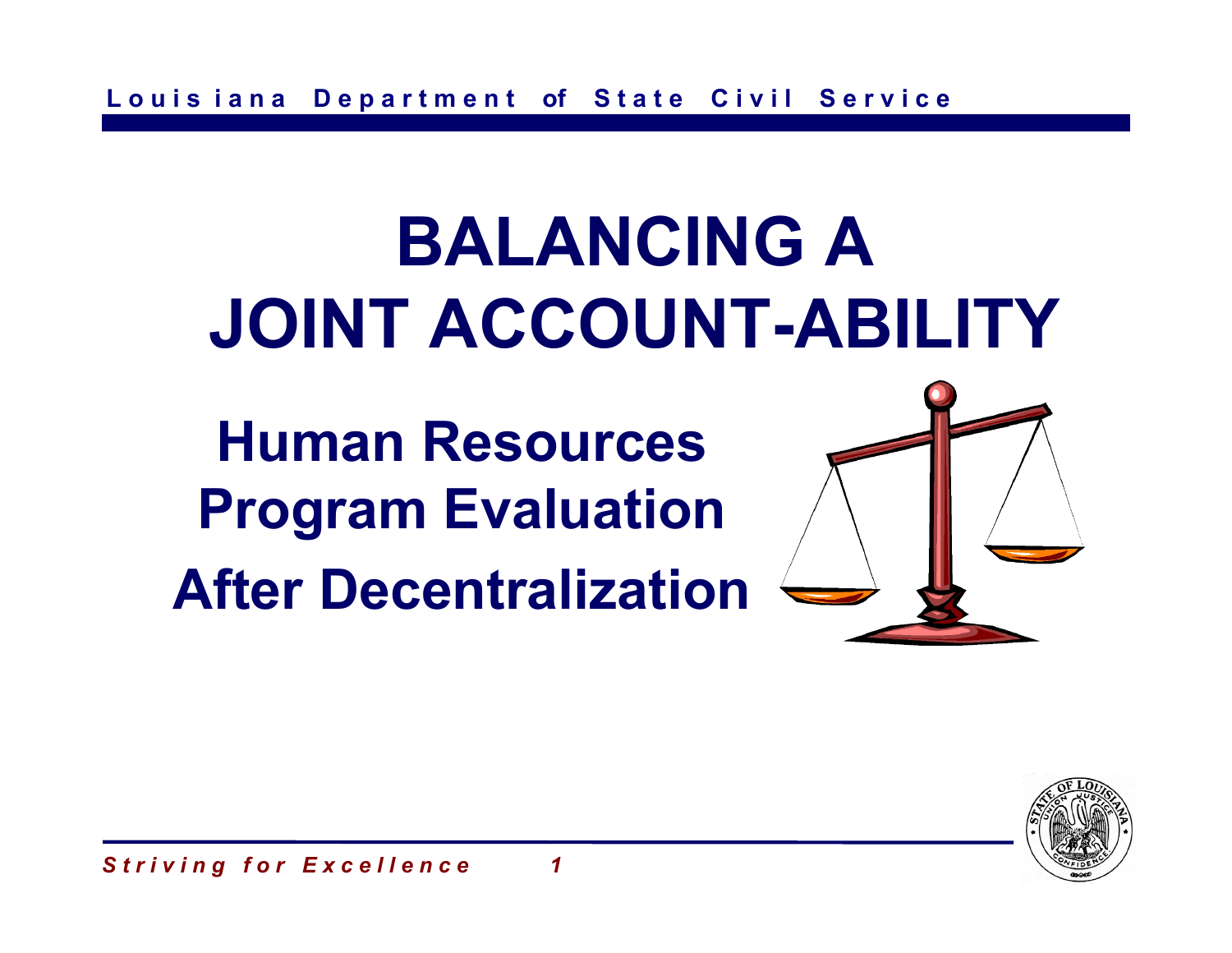#### **Presenters:**

Terry Gomez, Accountability Administrator Patrick Lowery, Accountability Asst. Administrator Jean Tozer, Staffing Administrator

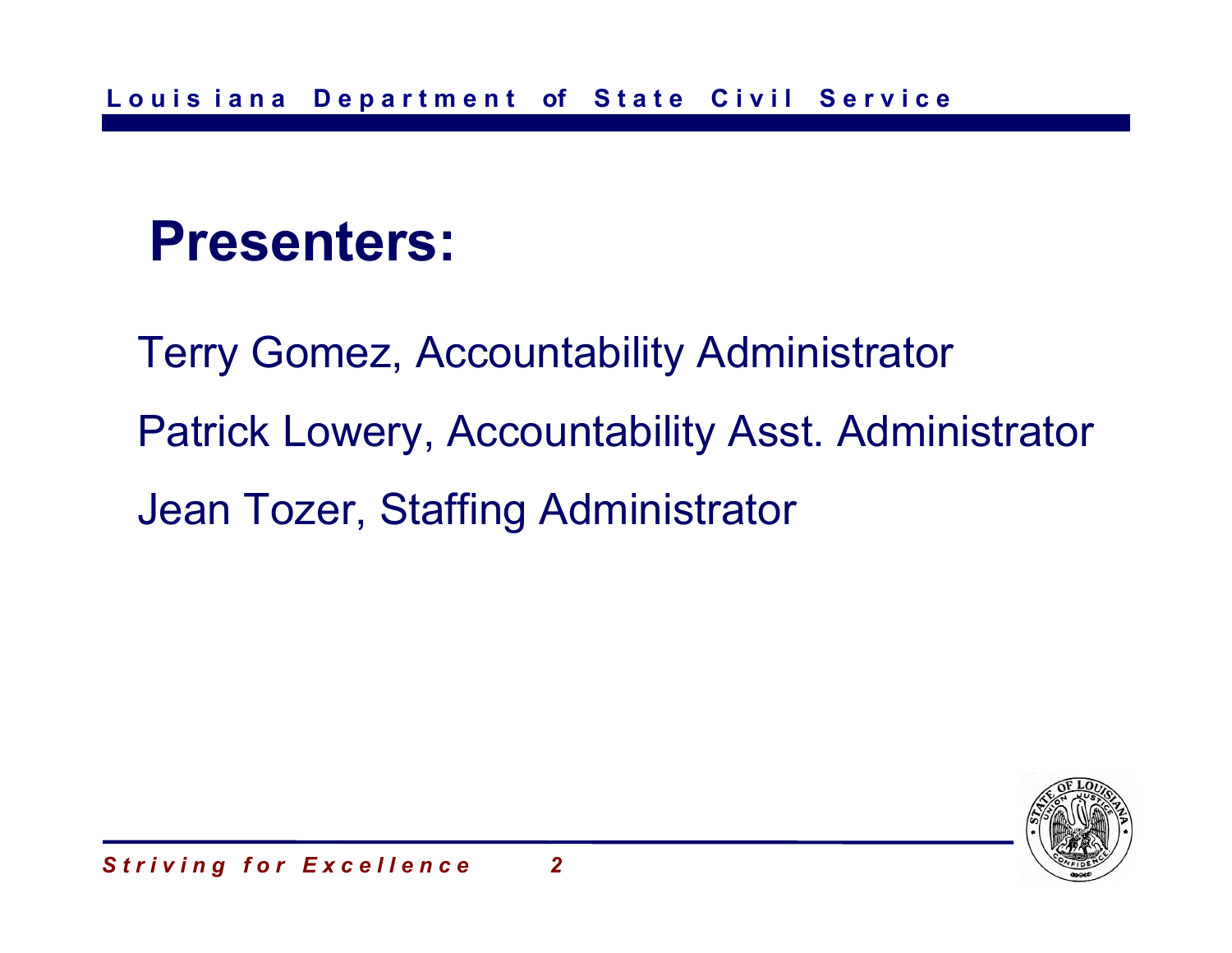#### **Overview**

- Where we were traditional central system
- A new vision leads to a plan
- Implementation
- The first year
- Results, maintenance and the future
- Lessons learned

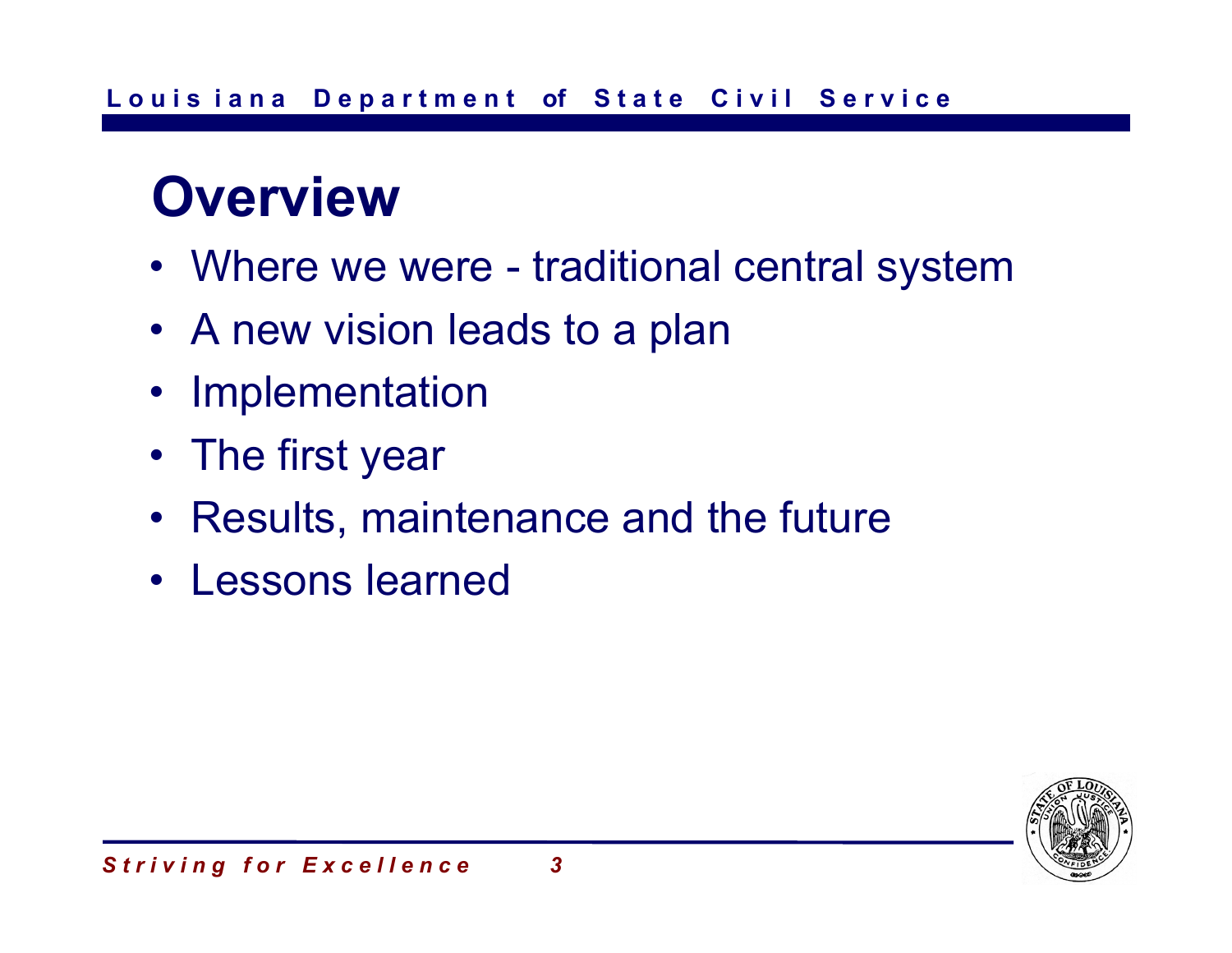# **Background**

- 60,000+ classified employees
- 40,000+ unclassified employees
- Social Services, Corrections, Universities, Hospitals, etc.
- "Quasi-state" agencies: Housing Authorities, Levee Boards, Ports, etc.

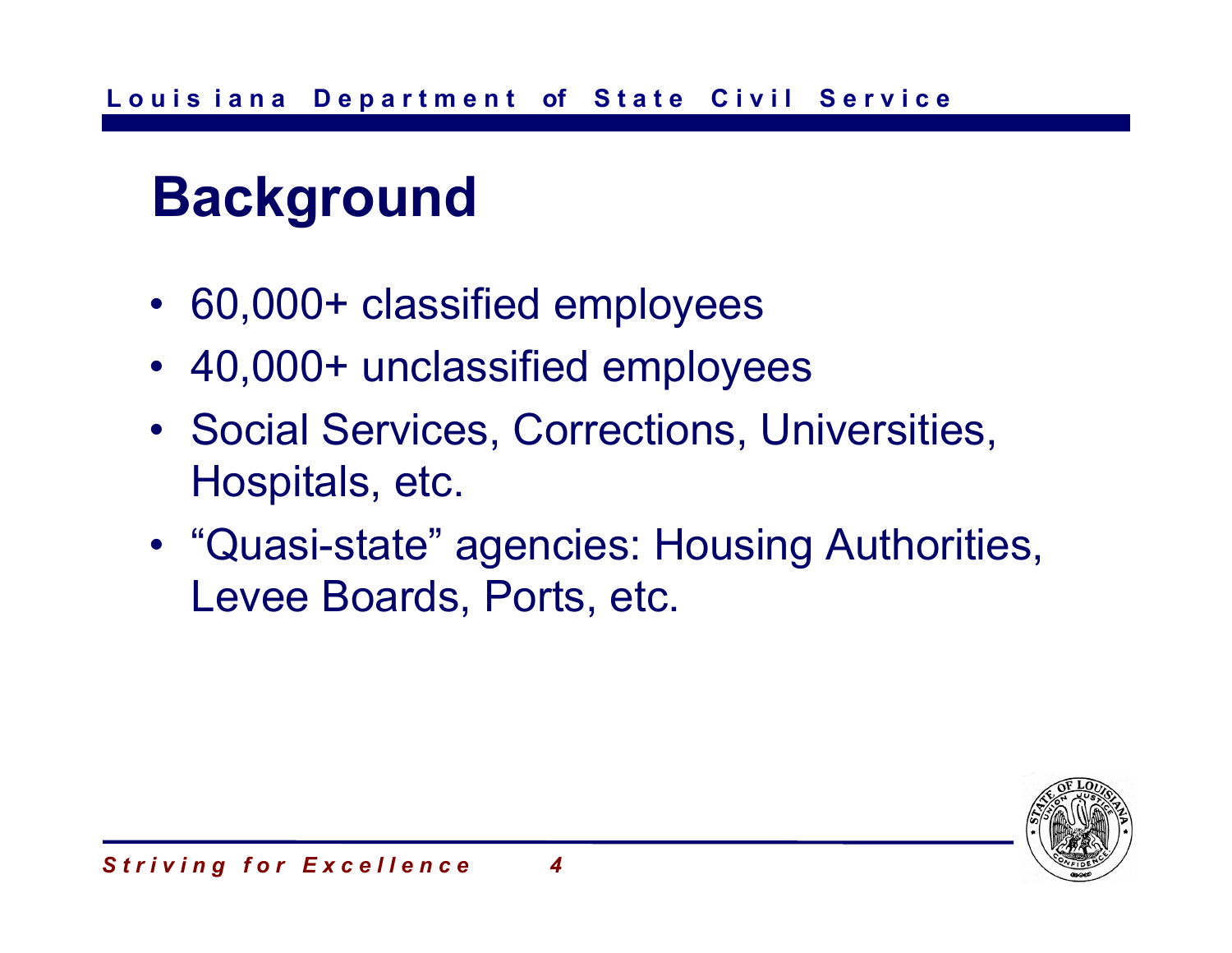# **Pre-Approval of all Transactions**

- 10,000 transactions per month
- 15,000 transaction back-log
- Individual compliance review
- Error resolution/correction

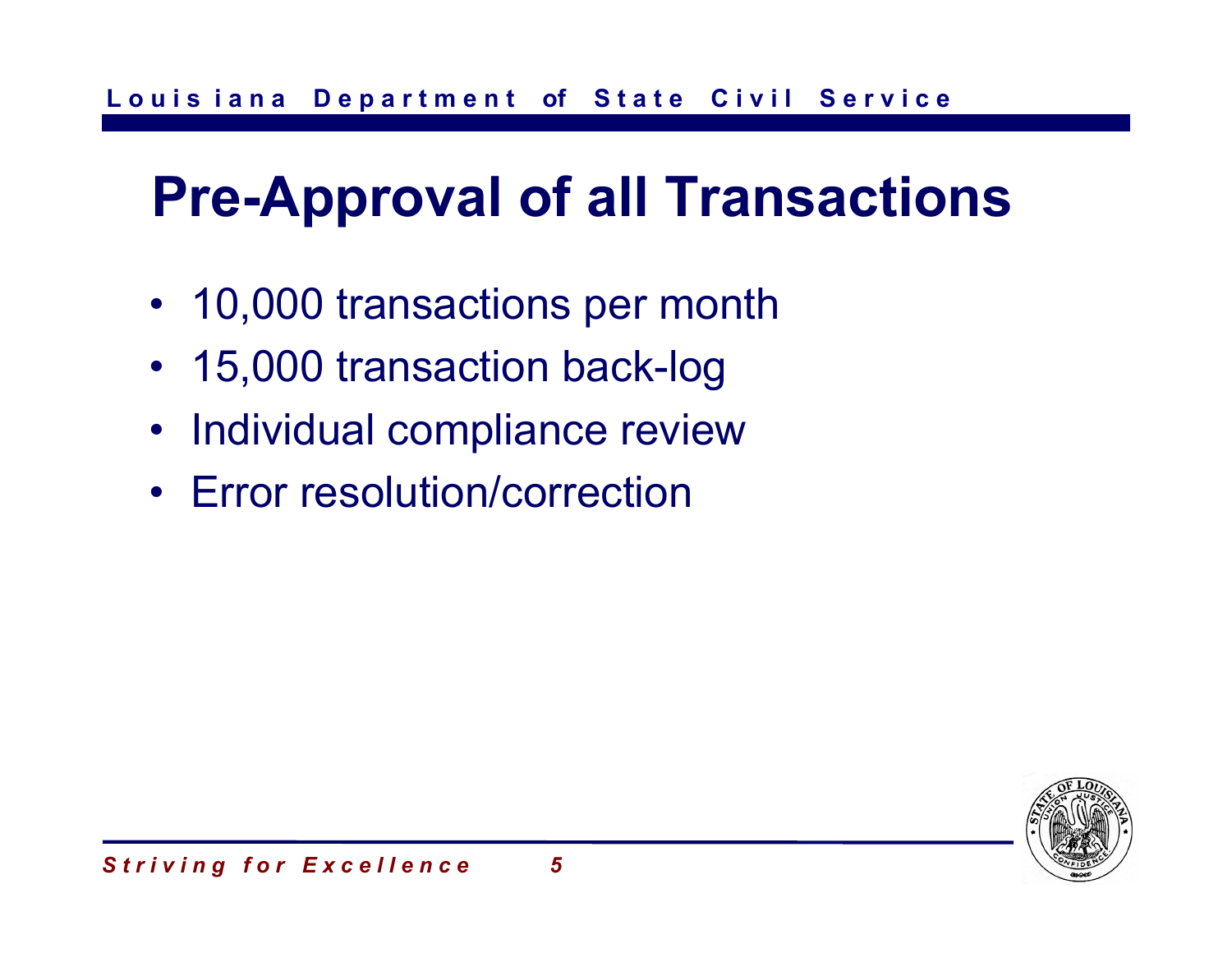# **Existing Flexibility**

- Direct hire for unskilled & highly specialized
- Certifiable scores
- Promotional contracts
- Pay options
- Allocation authority

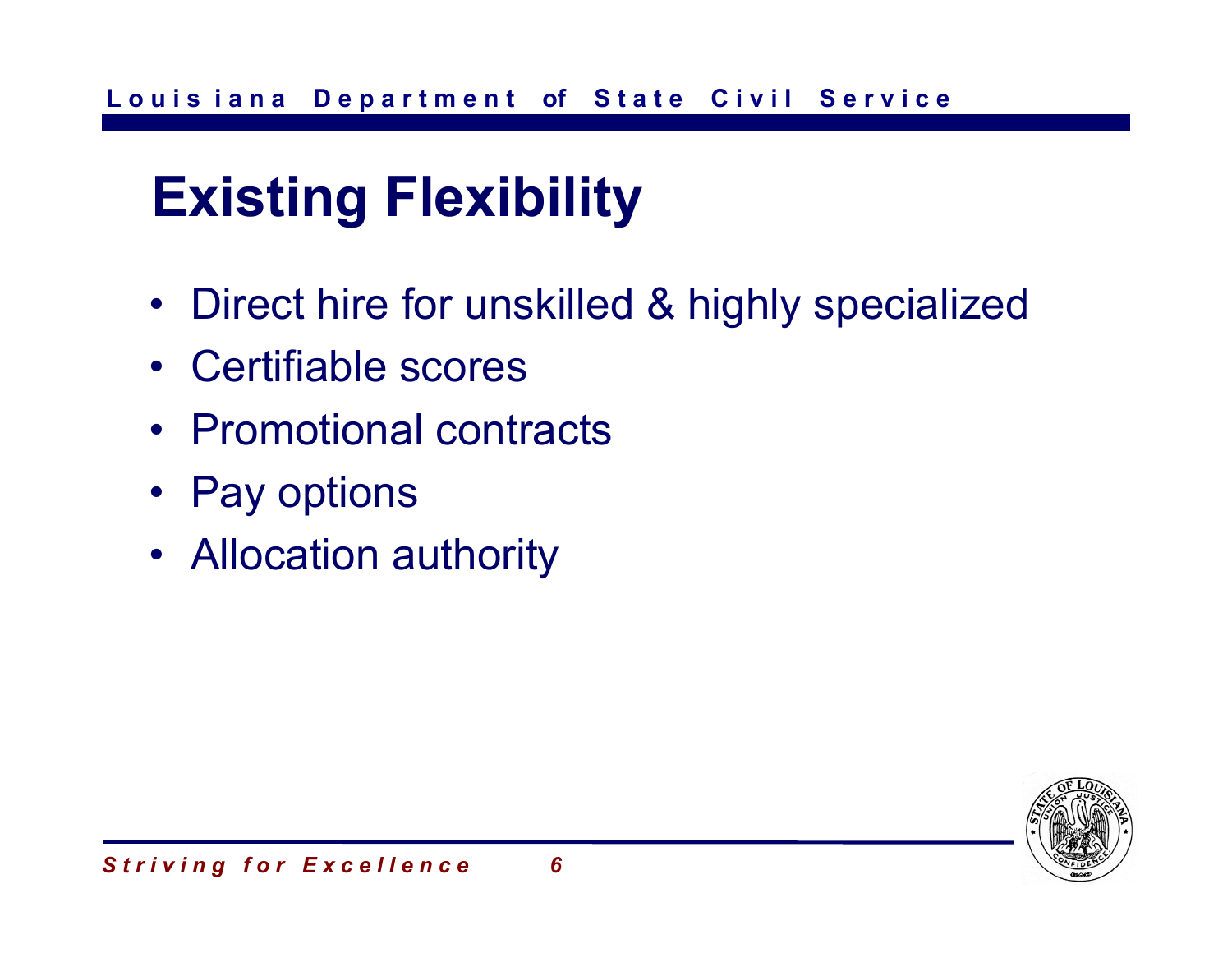# **Compliance vs. Effectiveness**

- Focus on individual compliance
- Extremely limited overall review
- Role of HR to agency and to Civil Service
- Customer satisfaction ratings  $\eta$  People high  $\sim$  Process low  $\mathcal{P}$

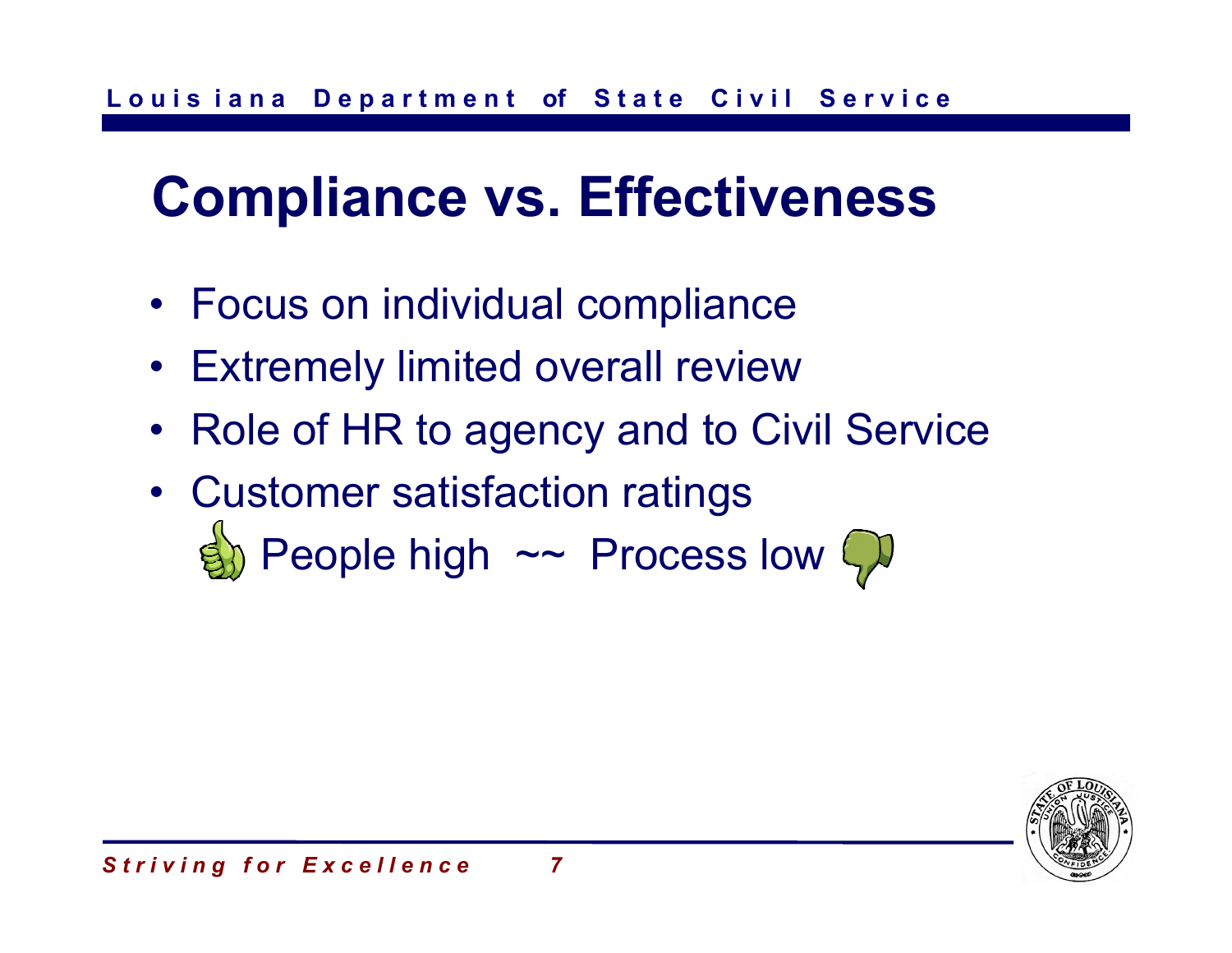# **The Case for Change**

- One size does NOT fit all
- Decentralization can work
- Decentralization intensifies need for support
- DSCS resources will remain limited
- •Organize around customer not function
- Increased demand for accountability

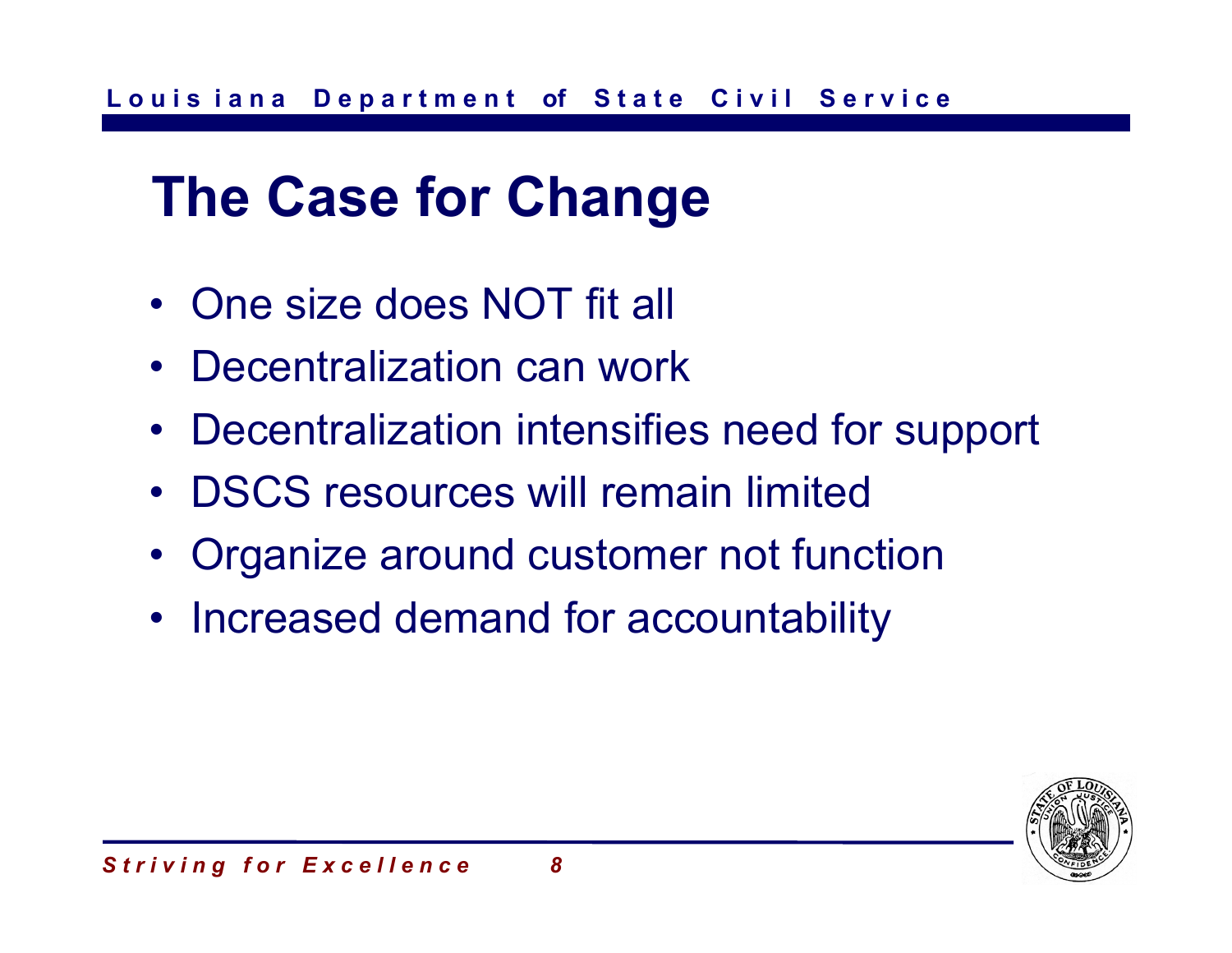# **The Vision - ASCEND 2020**

- Decentralize approval authority
- Create Assistance Teams
- Establish HR Accountability Program

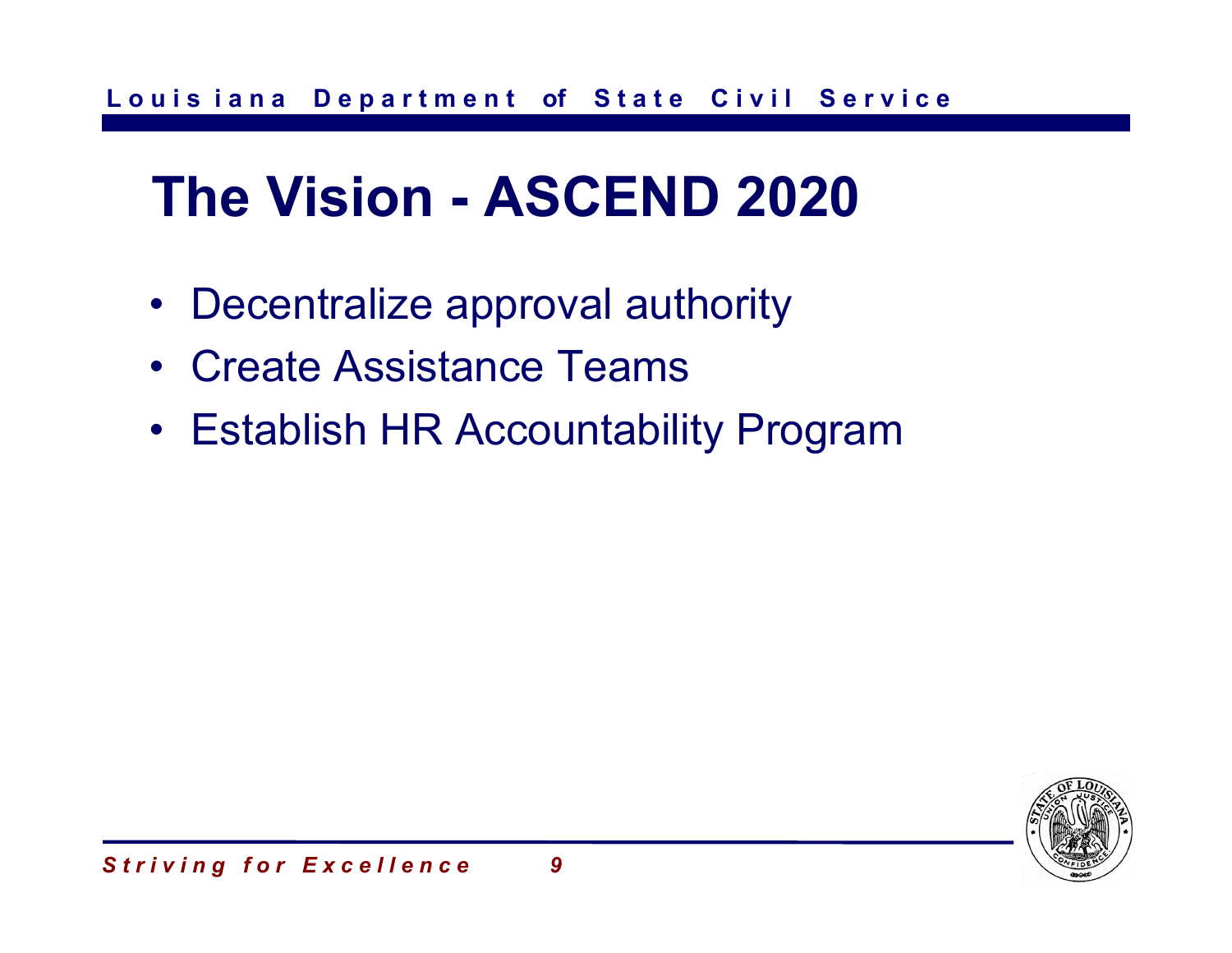

# **PLANNING**

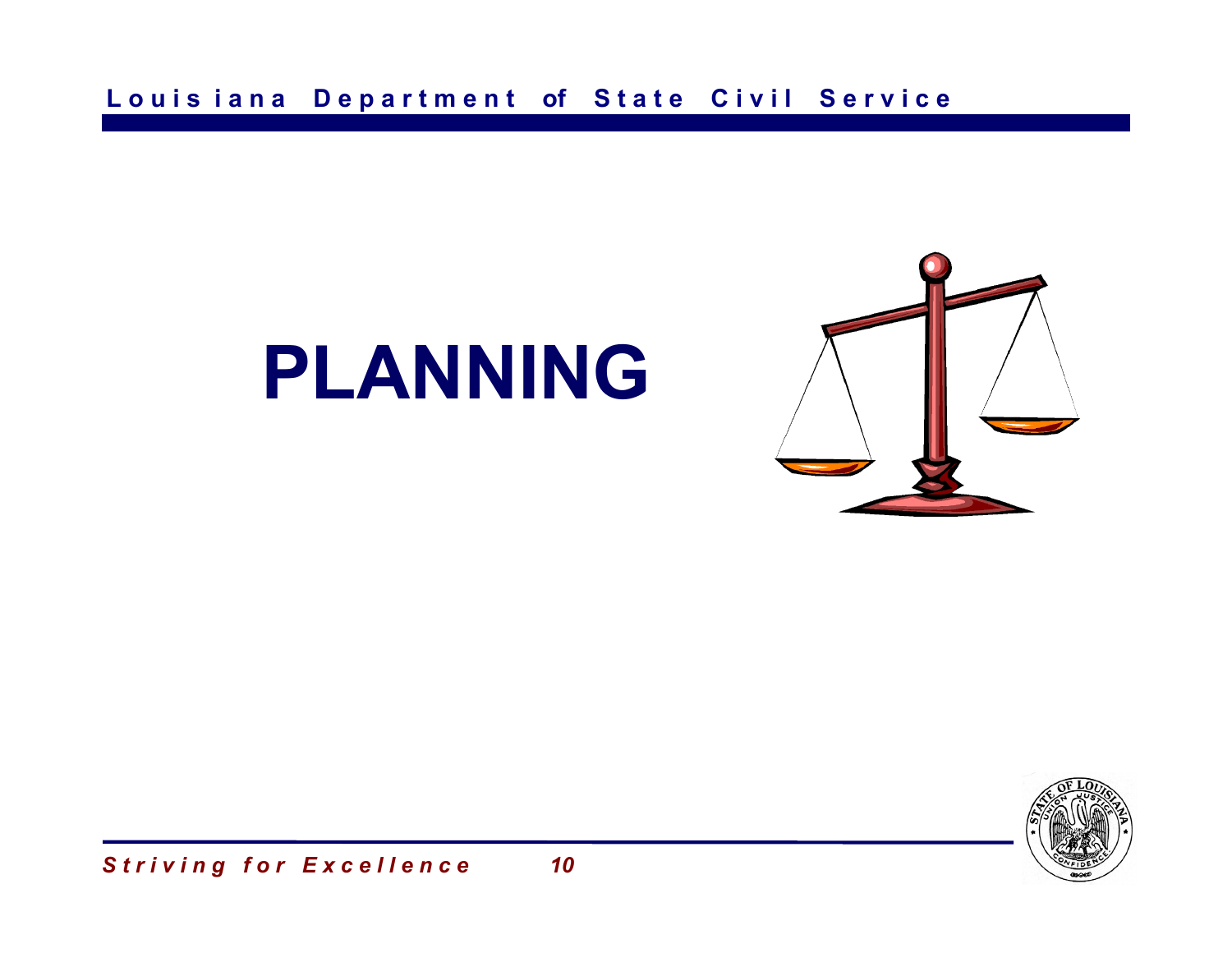## **Talking with Customers**

- Governor's Office
- Agency Heads
- Legislators
- HR Directors

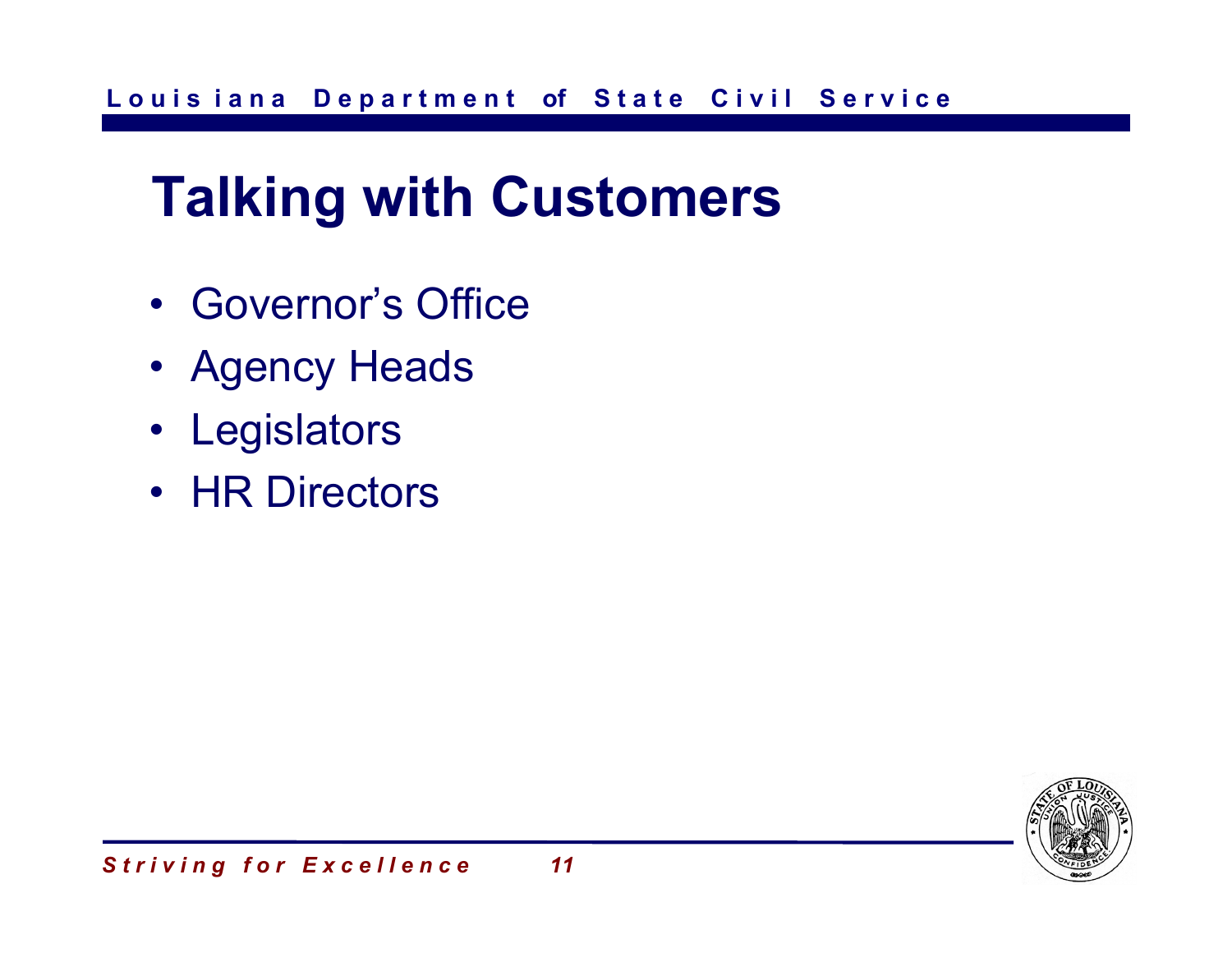# **Work Flow Redesign Effort**

- Steering Committee & Work Groups
- Mixture of representation
- Constitutional foundation
- Short & long term recommendations
- Pilot program

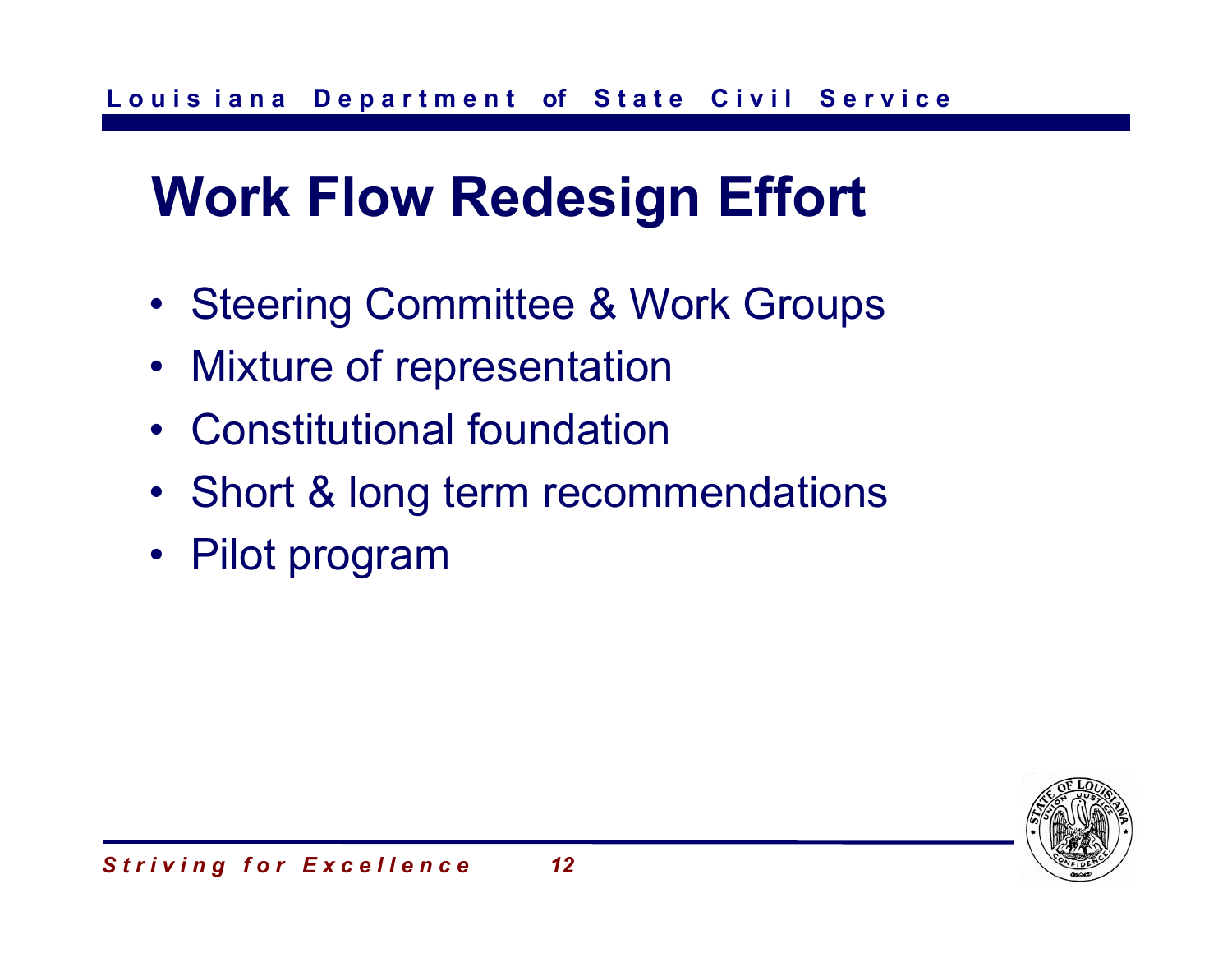## **Common Concerns**

- Greater flexibility
- Greater accountability for results
- Need for manager/supervisor training

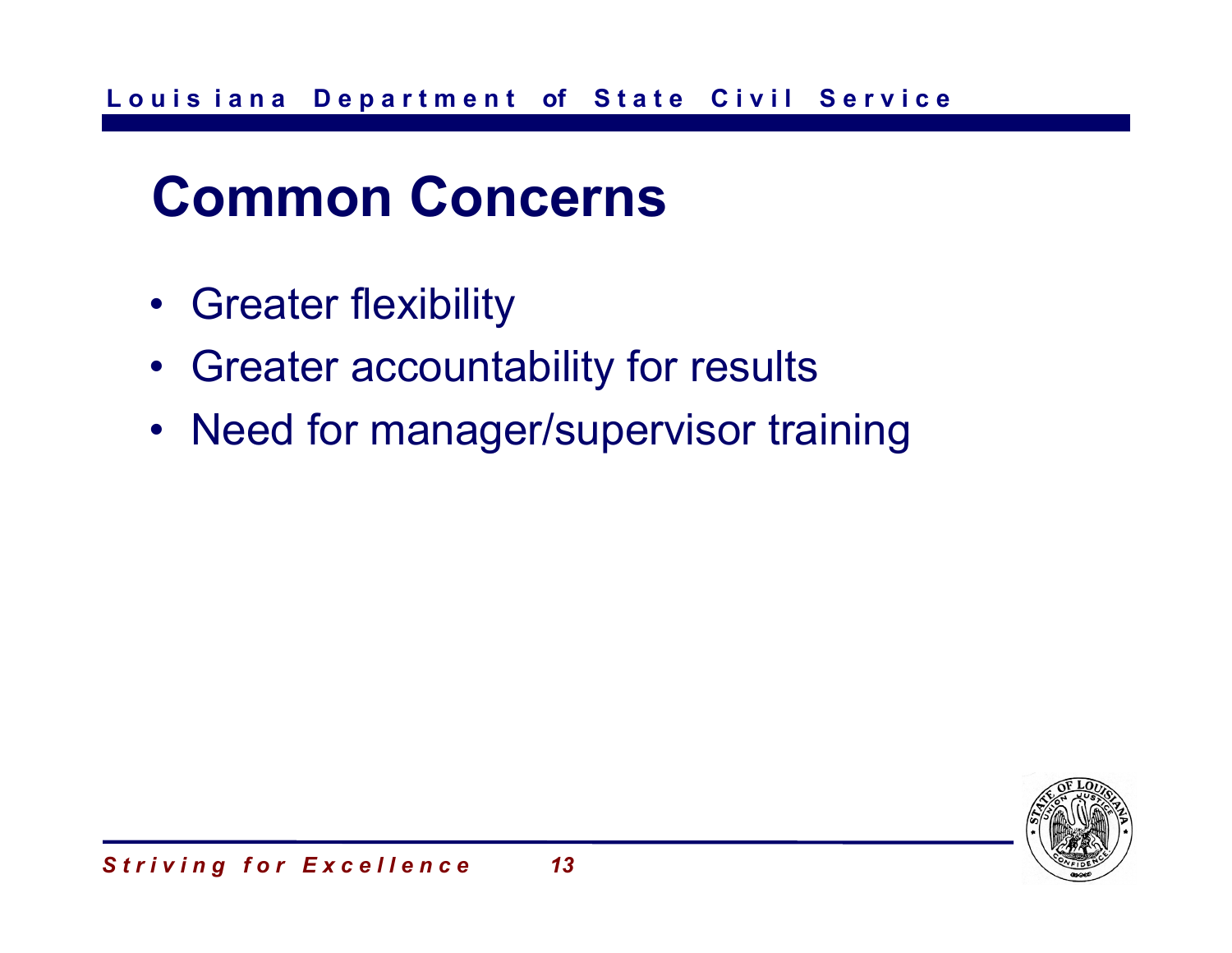#### **Focus of Evaluations**

Compliance yes, but greatest emphasis on overall results of HR practices

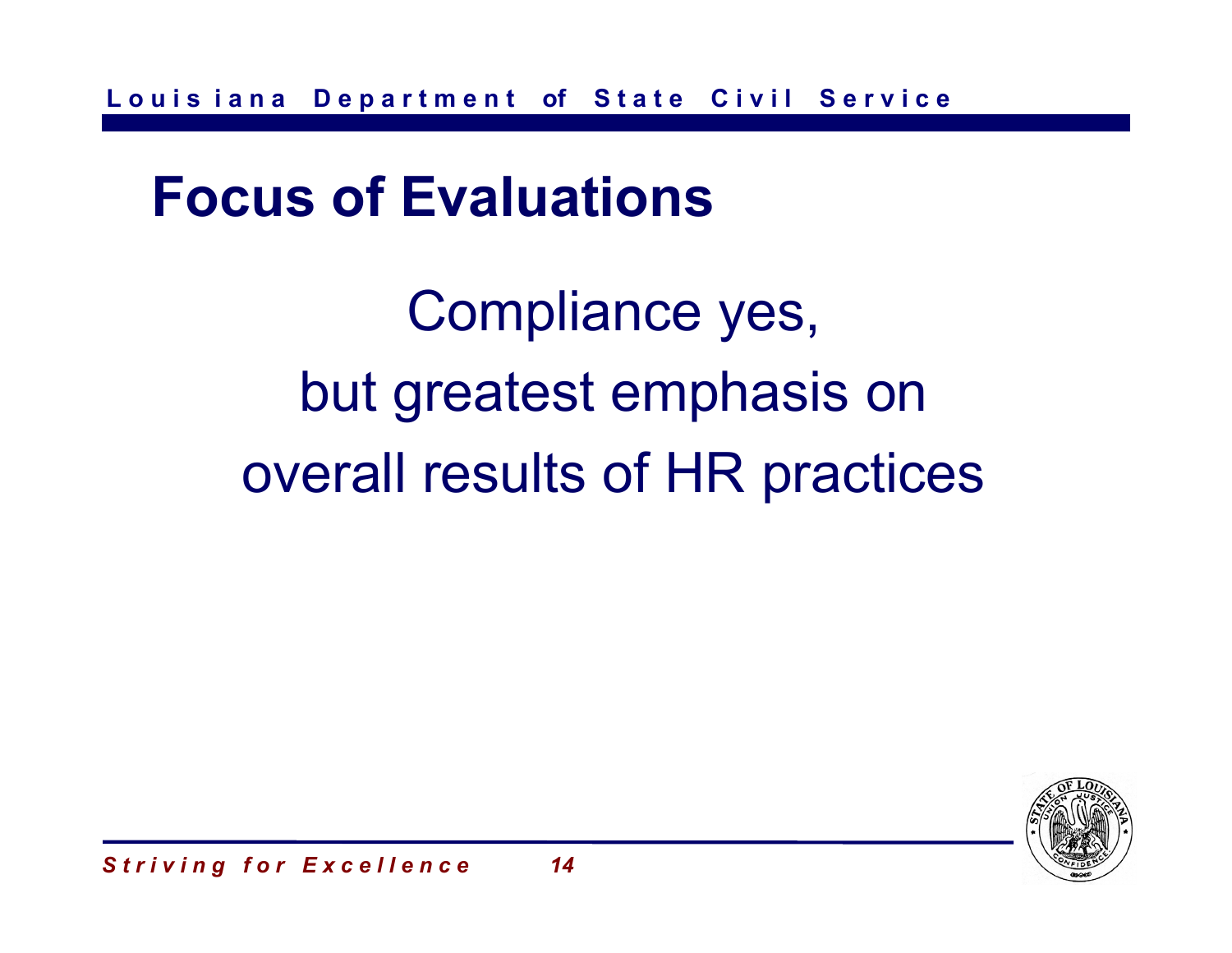## **Evaluation Priorities**

- Decisions with greatest impact on agency performance:
	- Staffing hiring & promotions
	- Training
	- Individual performance evaluation

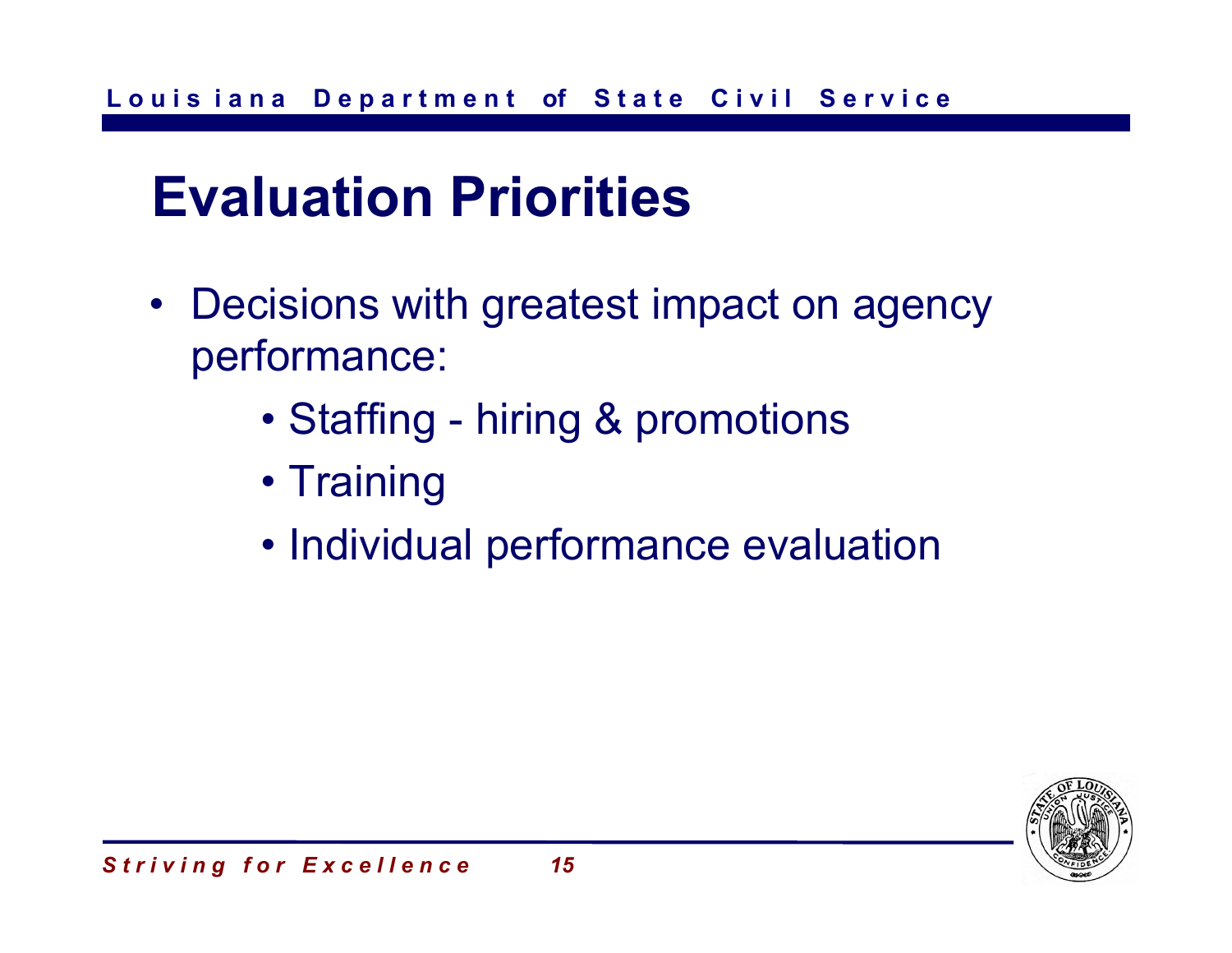#### **The Plan**

- Three-year review cycle
- In-between "Drop-In" Visits
- Levels of review: Full Program vs. Basic

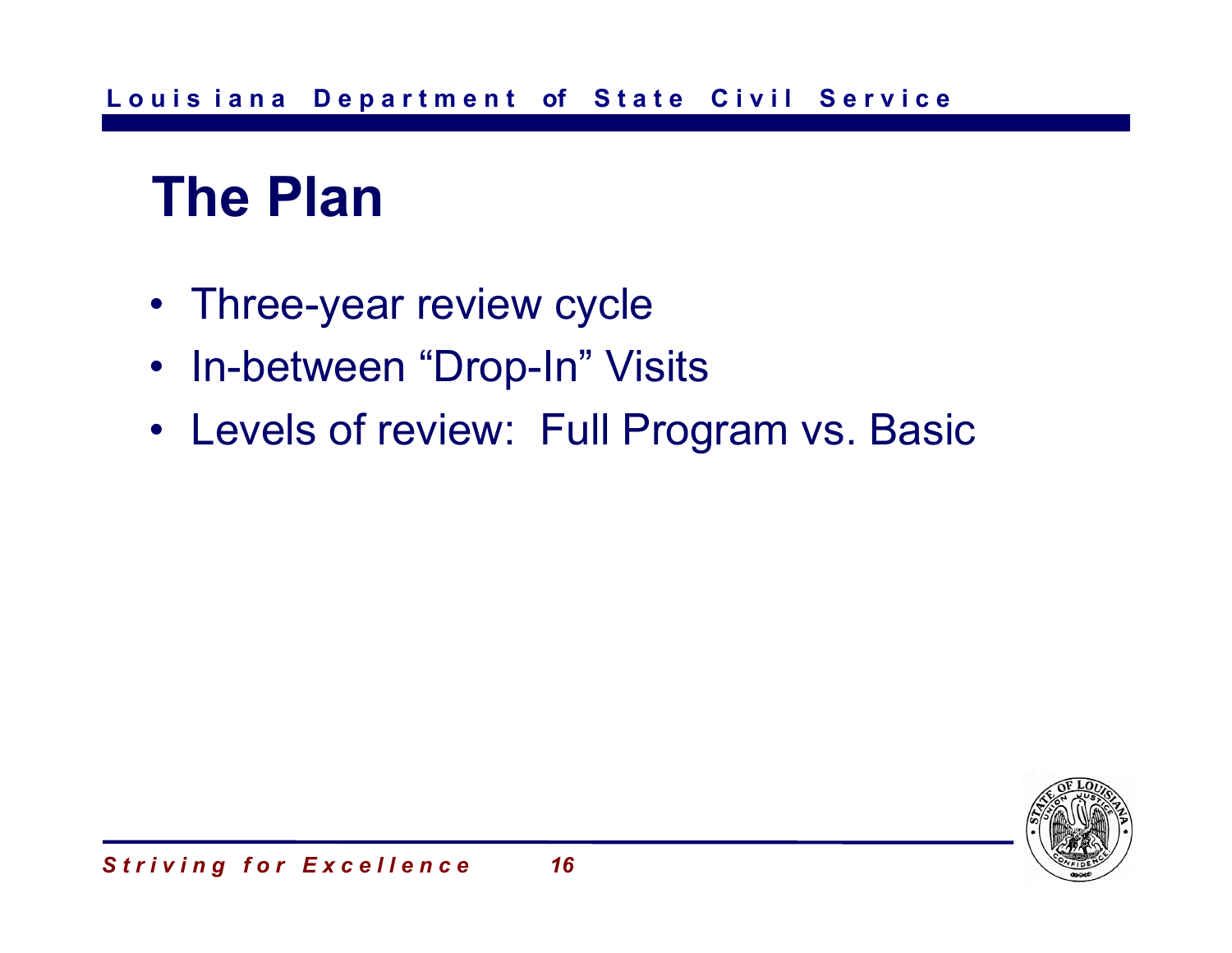# **Staffing and Starting**

- Four full-time Evaluators
- Initial training
- Start with the basics… but START!

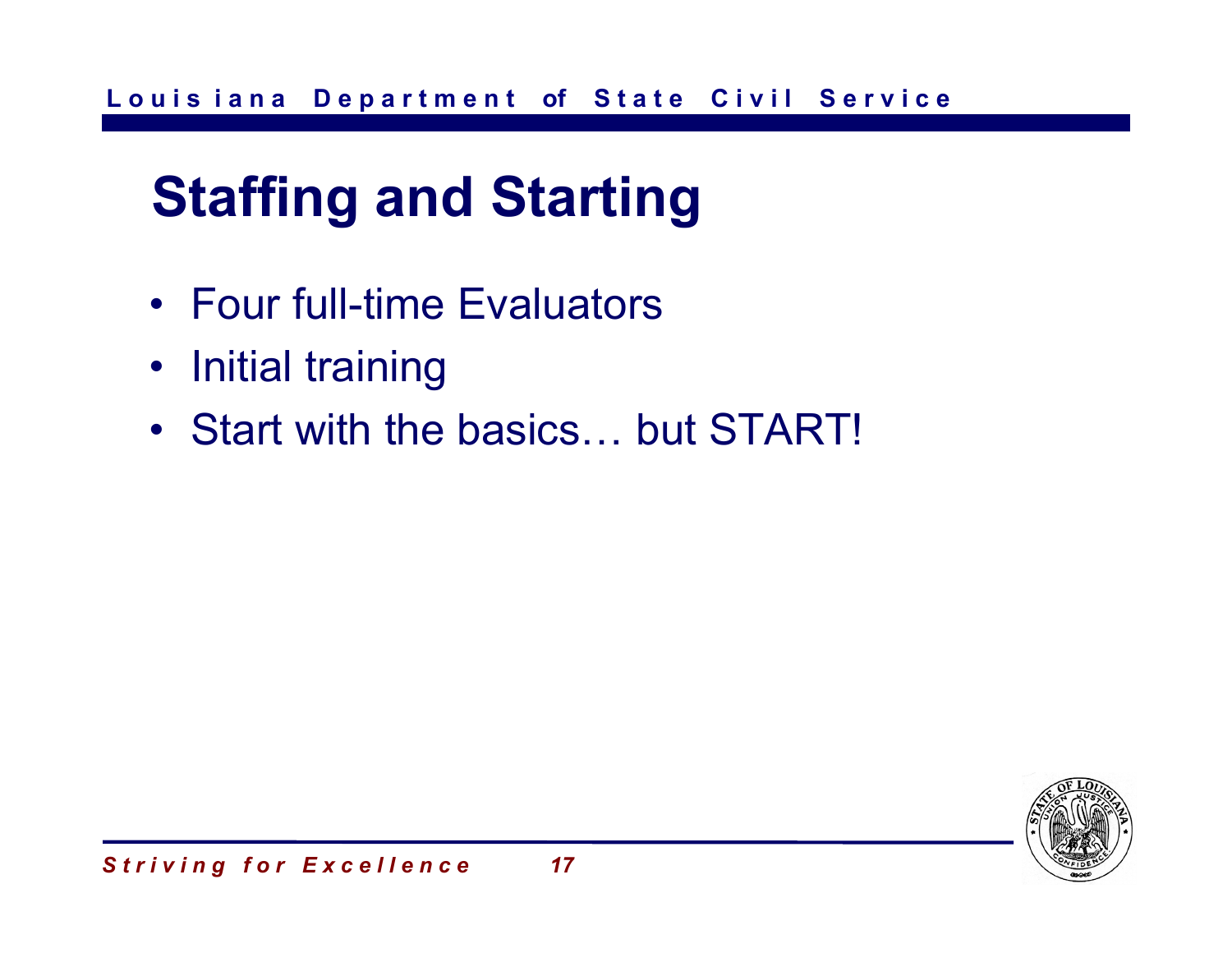# **IMPLEMENTATION**

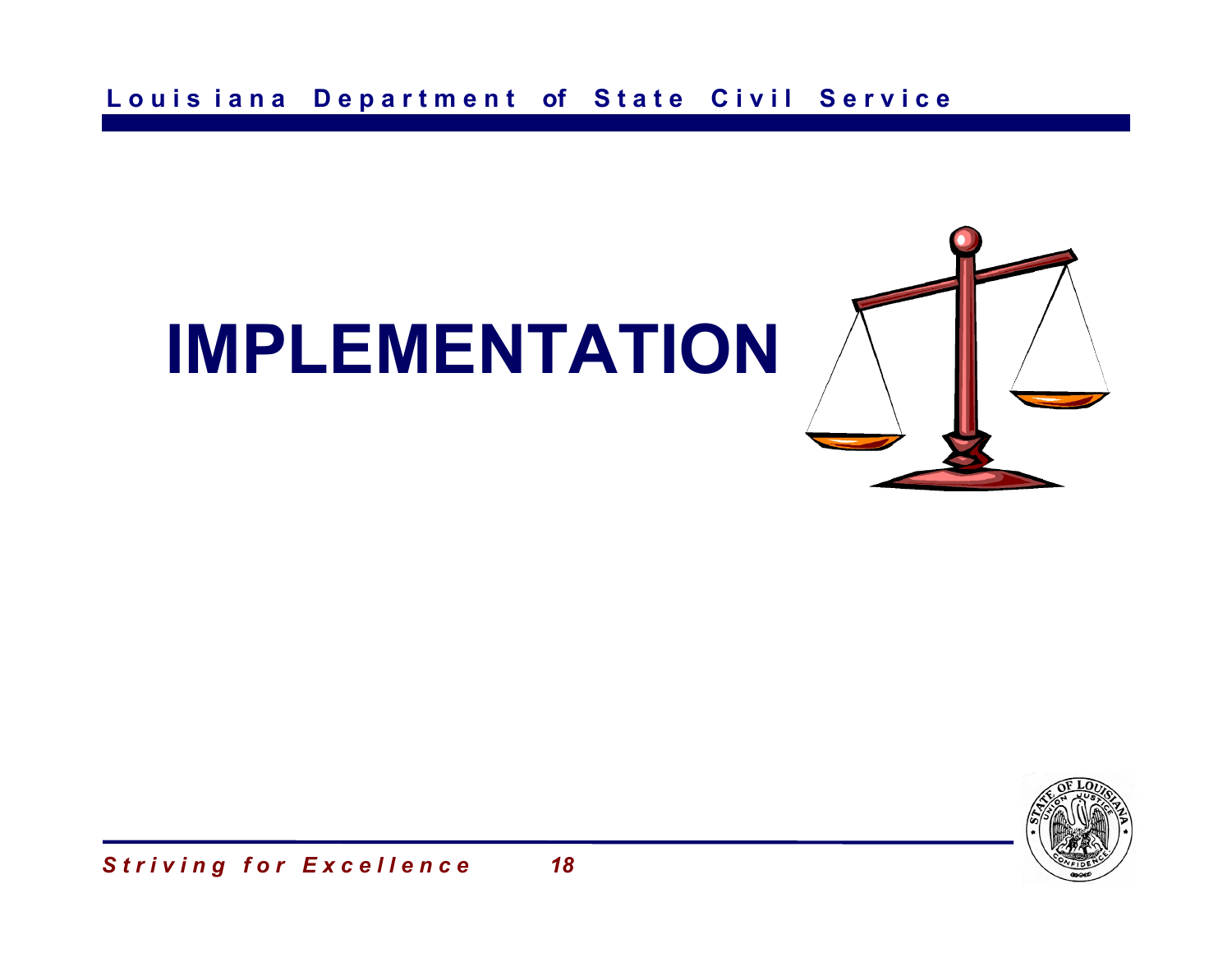# **Getting Down To Specifics**

- Who?
- What?
- How?
- When?
- Documenting

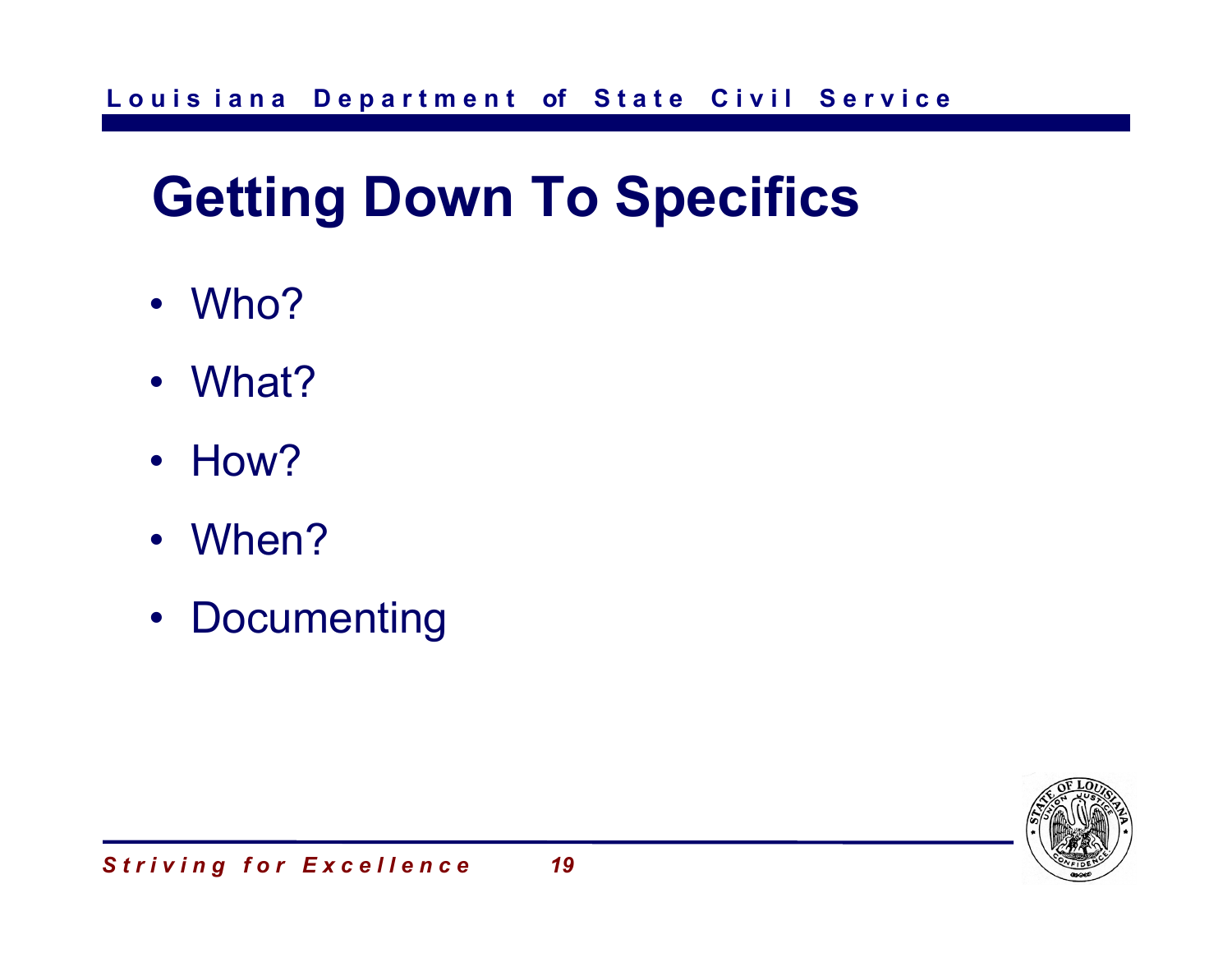## **Who To Review - Considerations**

- 500+ entities vs. 4 Consultants
- Classified vs. unclassified
- Agency size: 1 5,000+ employees
- Locations: rural to metro
- Fulfilling our merit system role
- Cost vs. Benefit

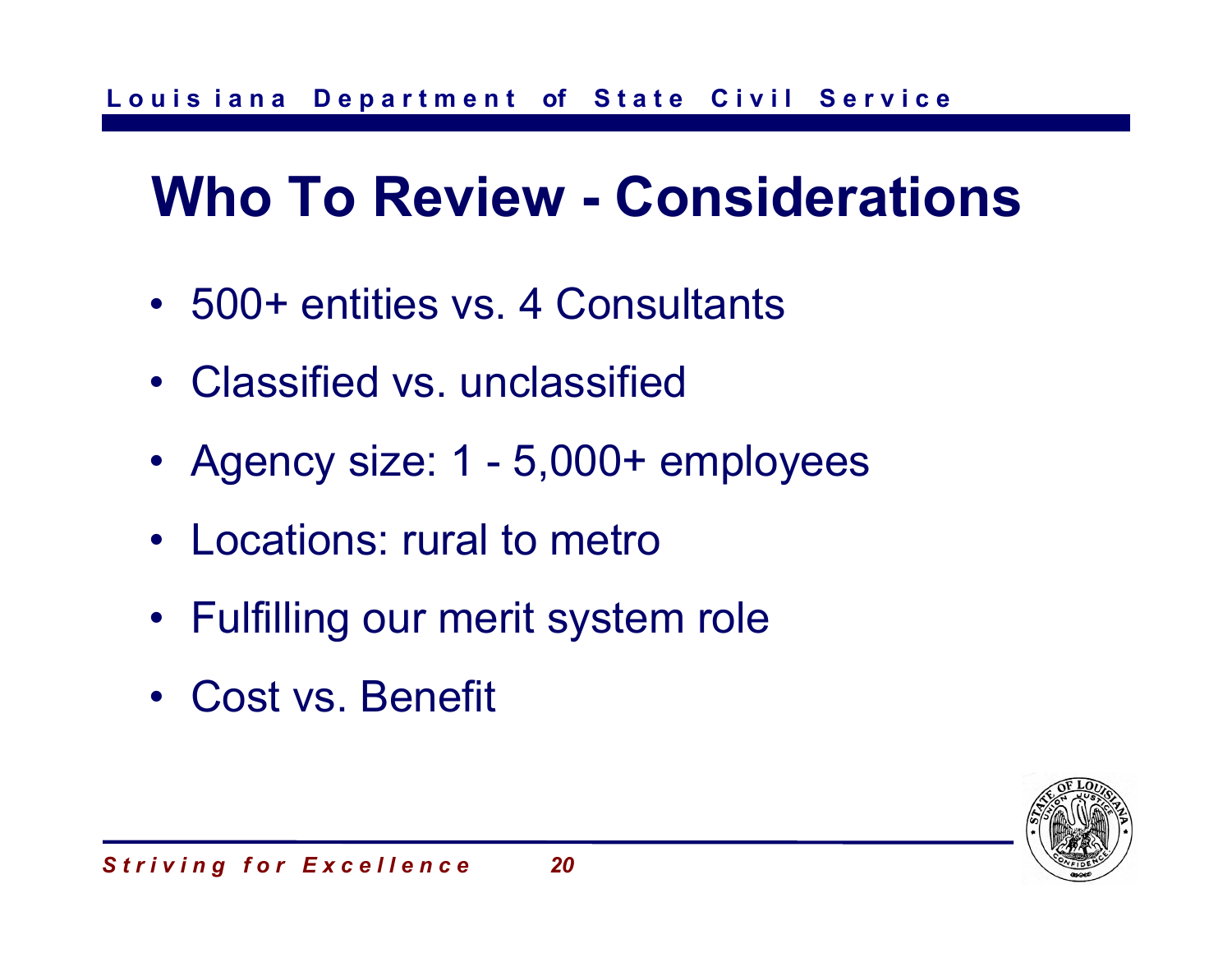#### **What To Review**

- Human Resource programs only
- Avoid duplication with Legislative Auditor's financial audits (payroll items)
- HR issues arising from decentralization
- Special requests by Director

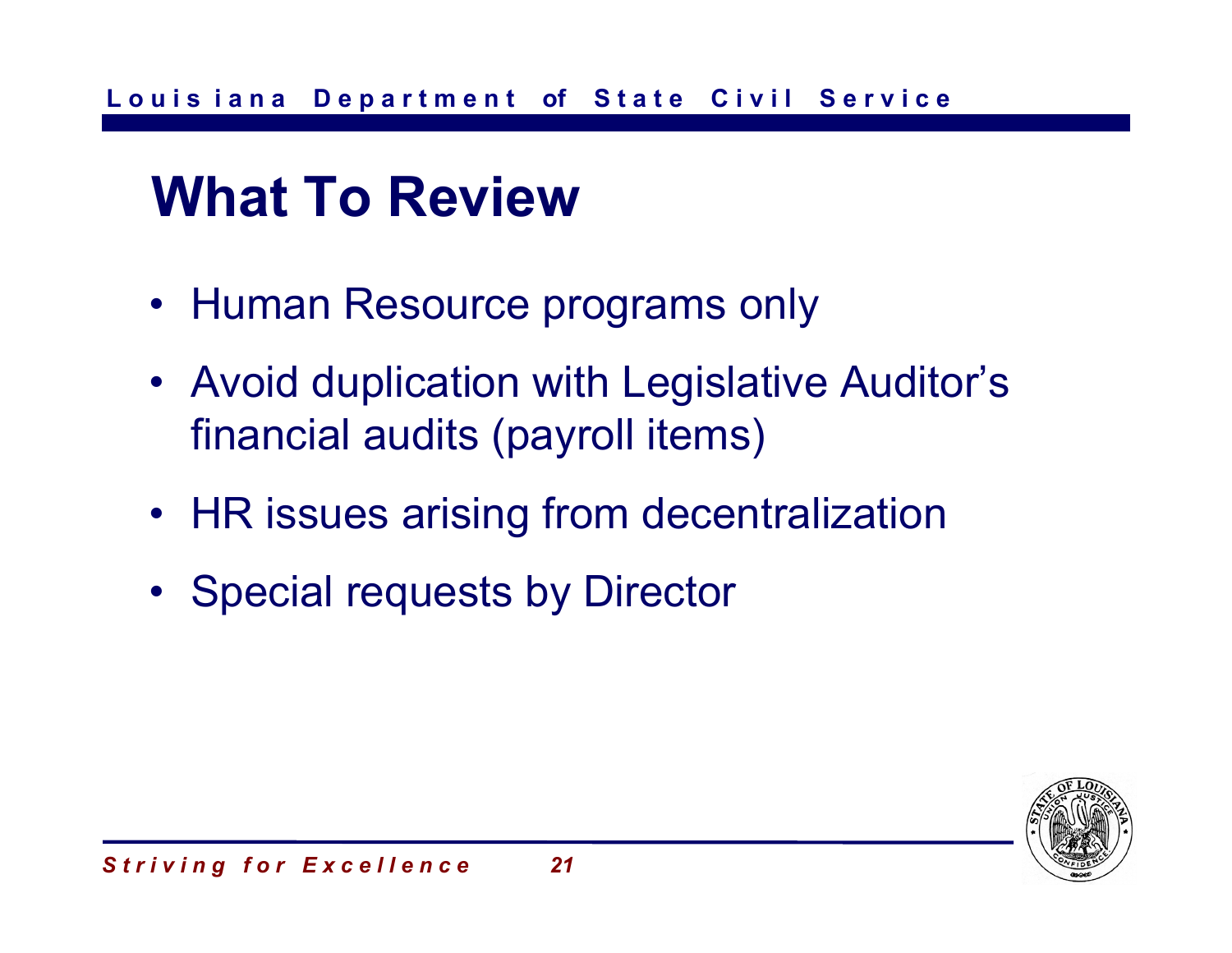#### **How To Review**

- Baseline assessment of HR programs
- Decisions impacting agency performance
- Training
- Individual performance evaluation
- Rule compliance on transactions sampled

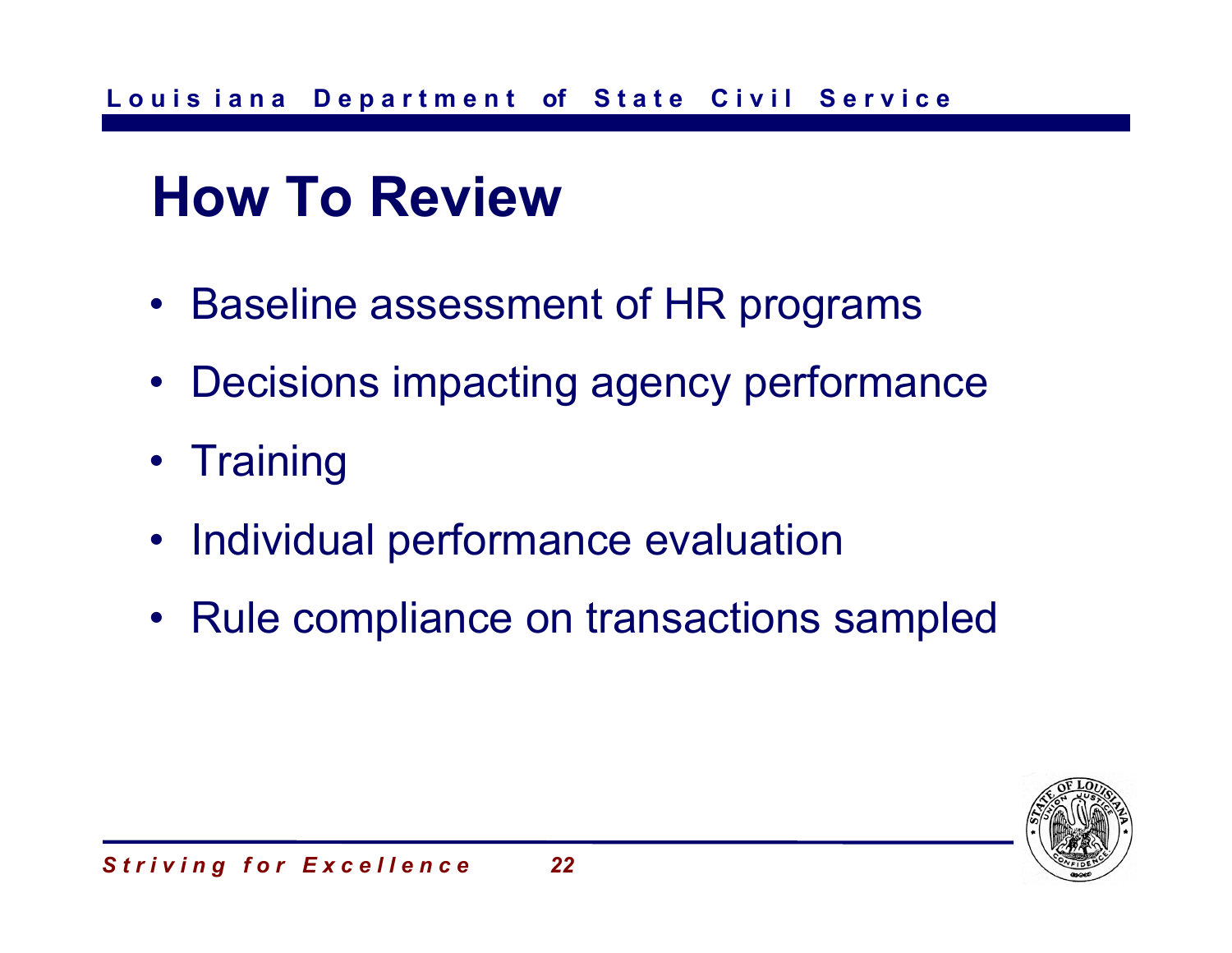#### **When To Review**

- At least once every 3 years
- Avoid peak work times
- Checks in-between full reviews

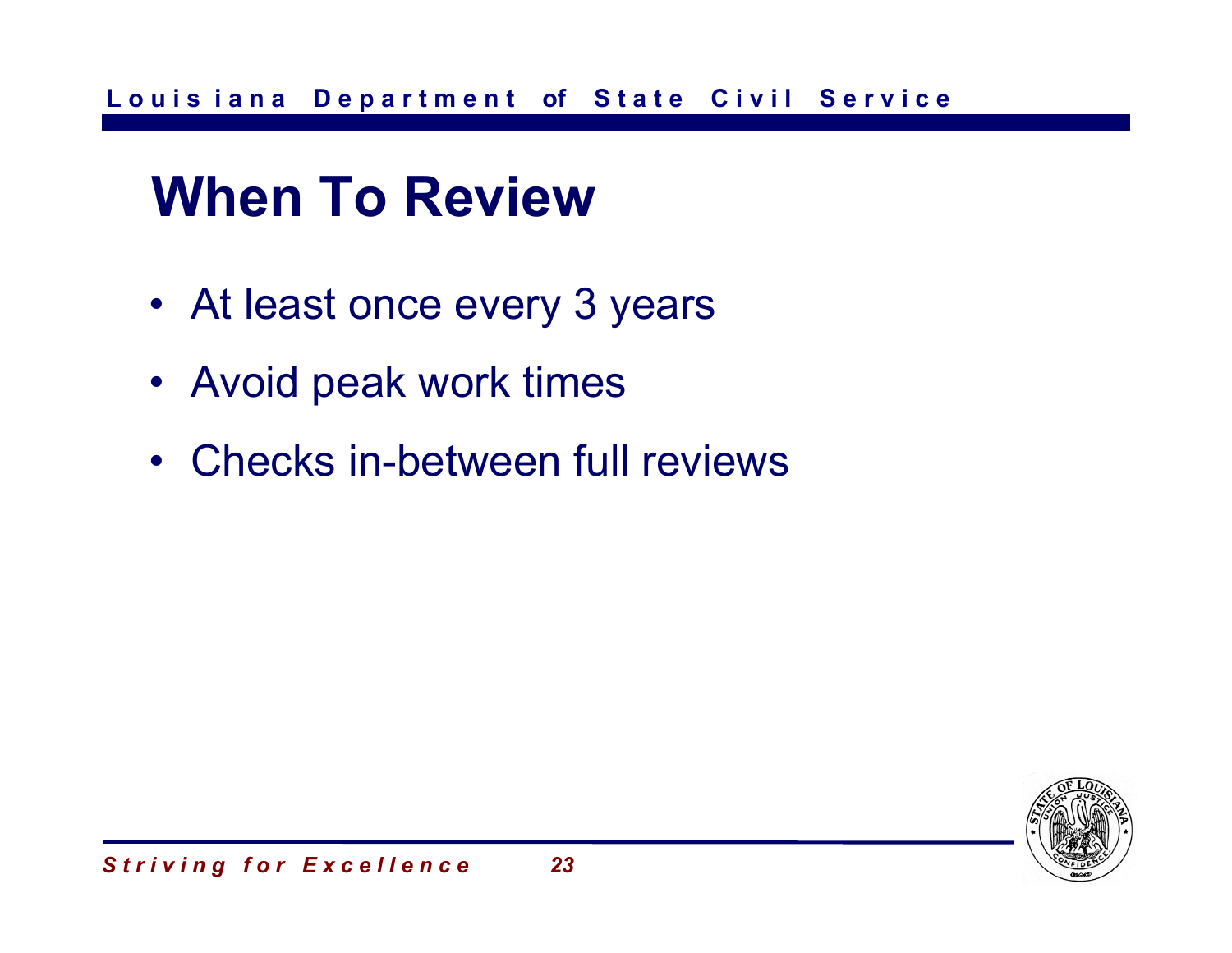#### **Levels of Review**

- Full HR Program Evaluation
- Basic Compliance Review
- Drop-In Visits

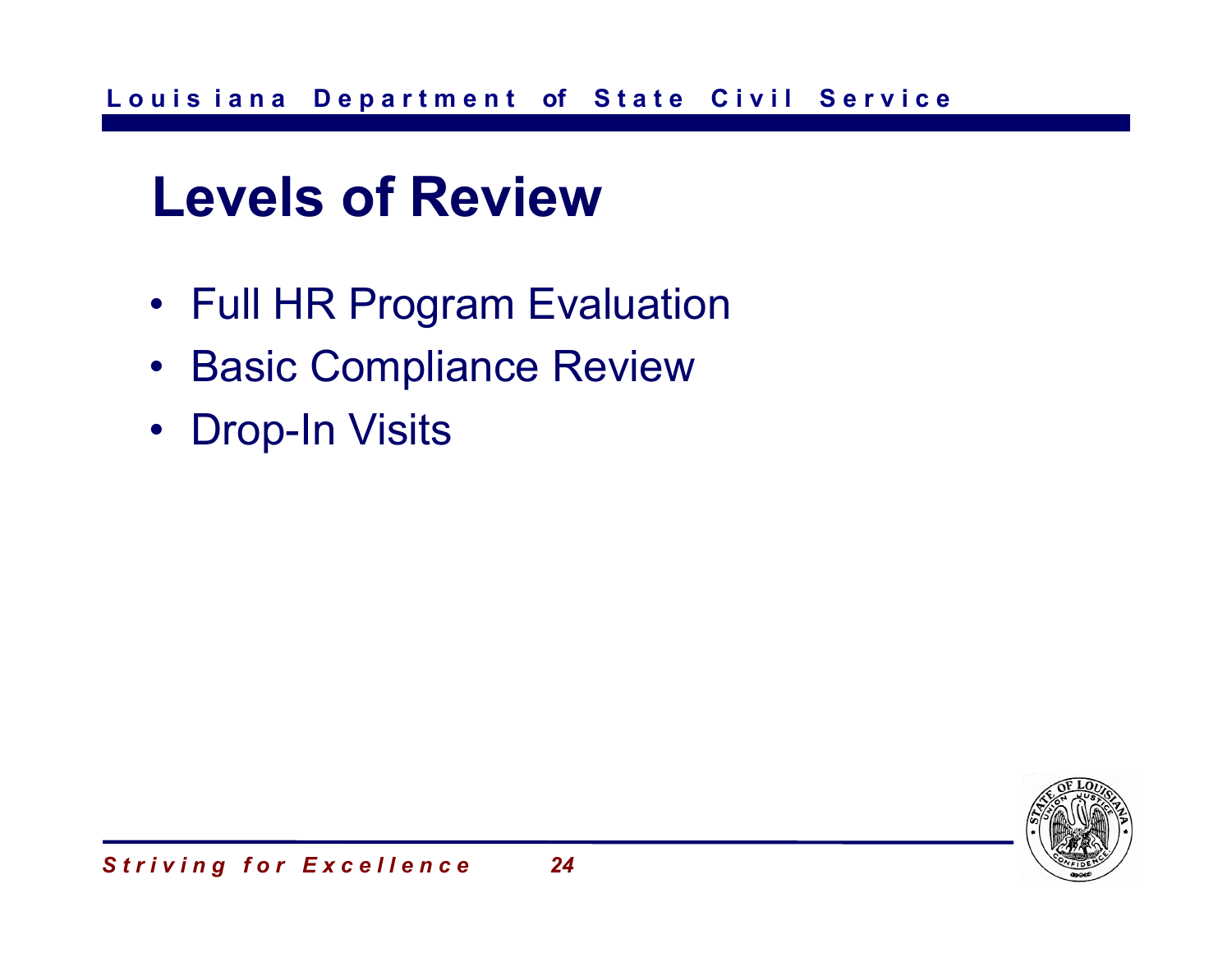# **Full HR Program Evaluation**

- Major state agencies
- Others with 50+ classified positions
- Usually a Director of HR position

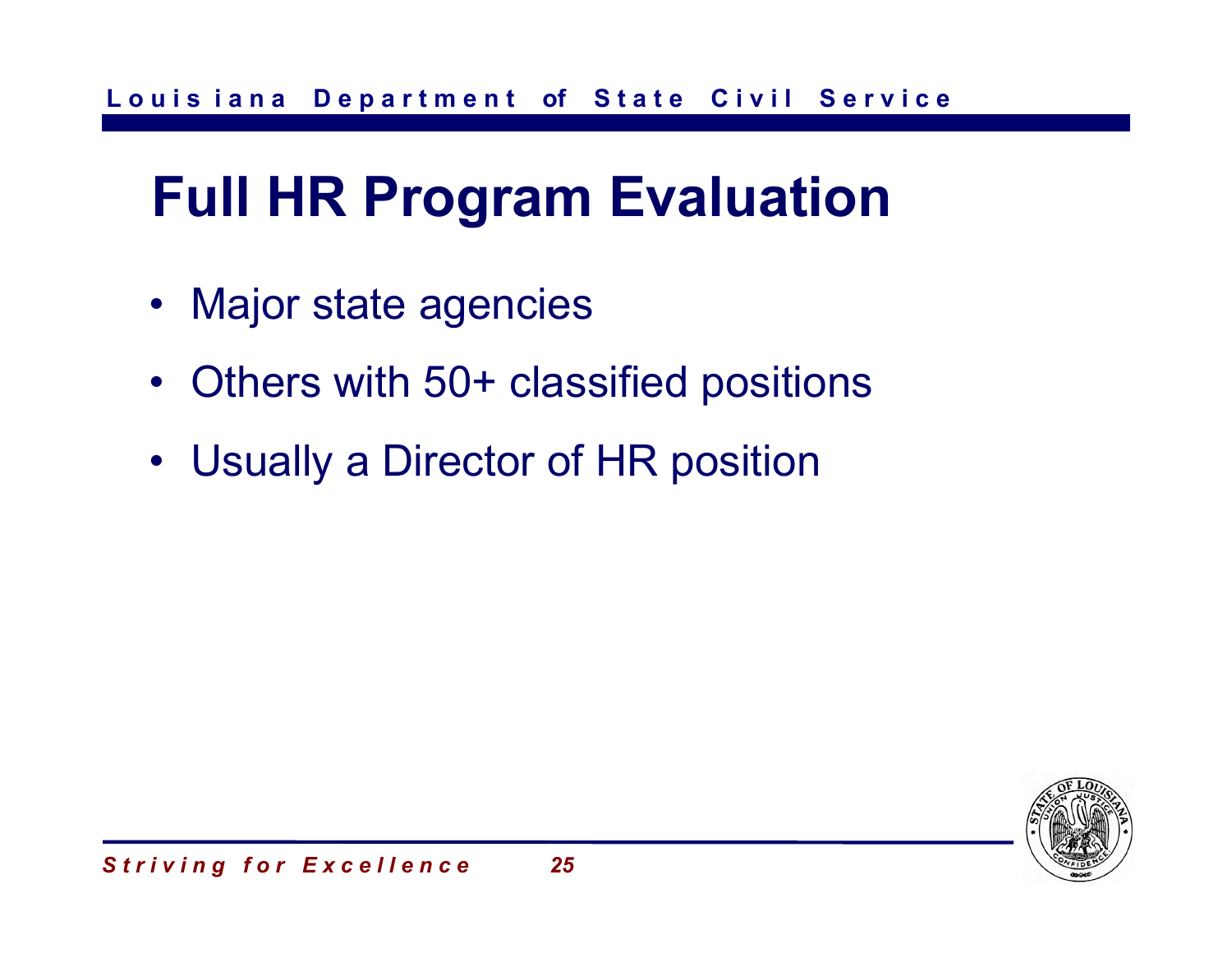# **Basic Compliance Reviews**

- Entities with 10 50 classified employees
- Usually no Director of HR position

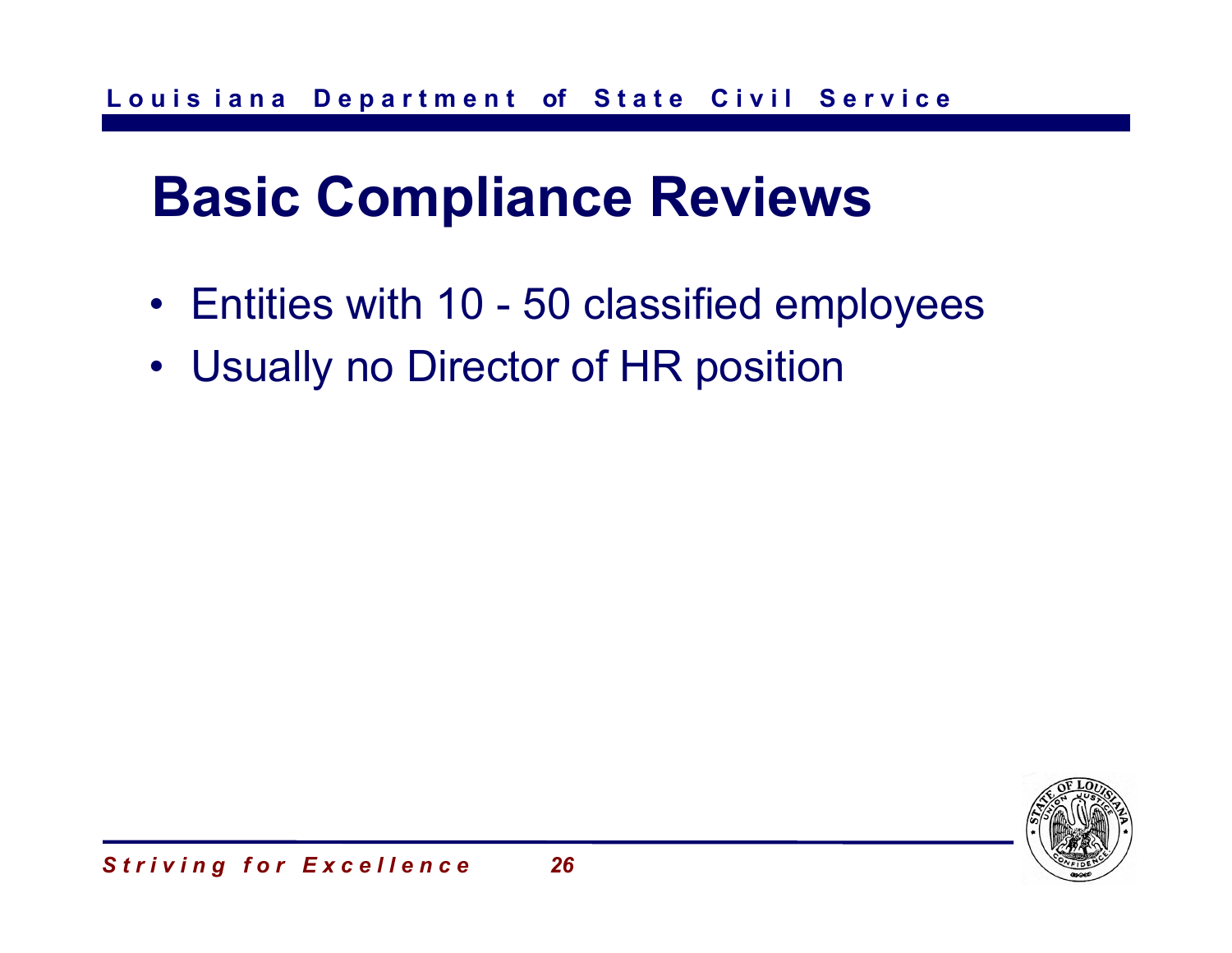# **Drop-In Visits**

- Conducted at larger agencies in years when Full HR Program Evaluations not done
- Spot check of HR files

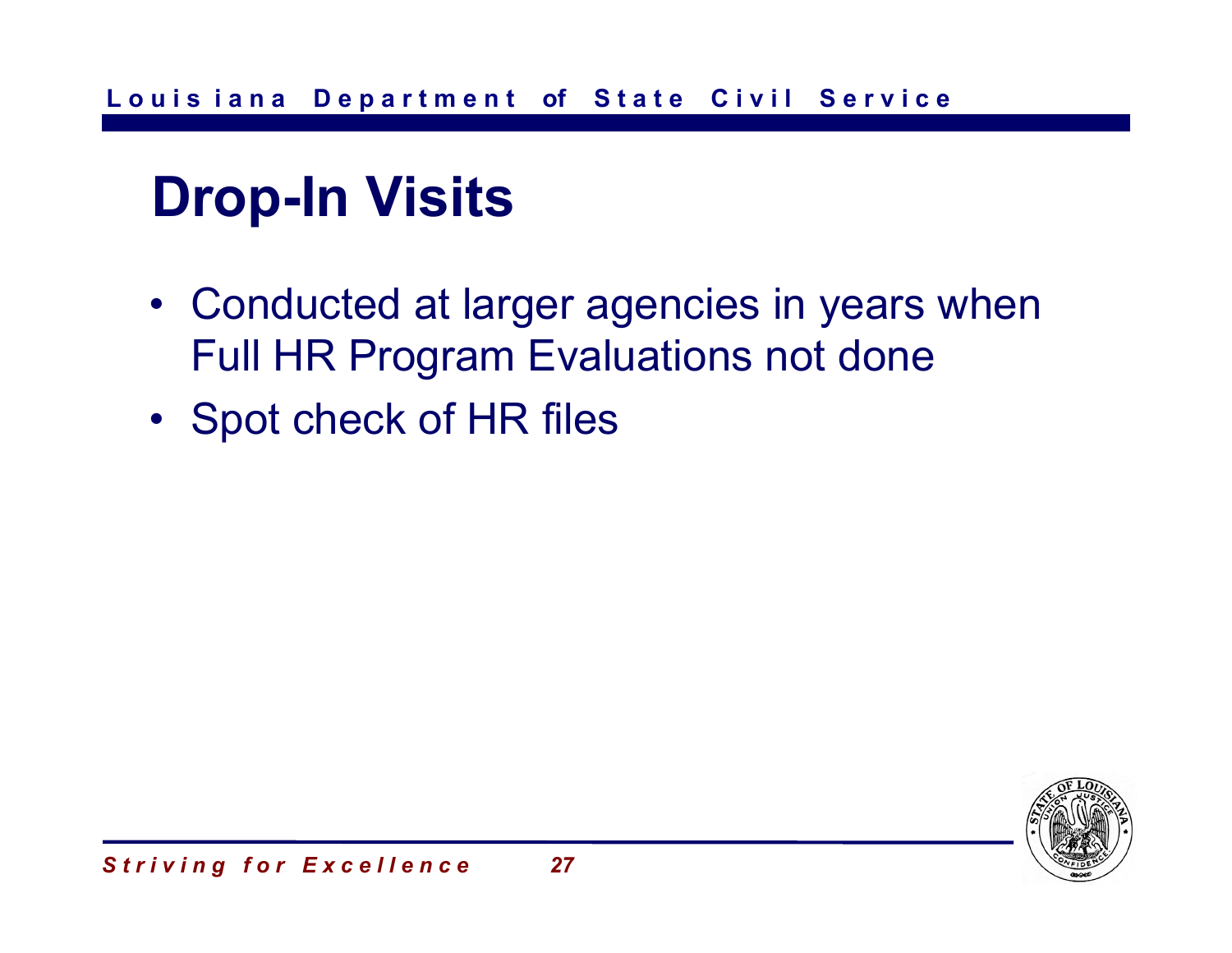# **Documenting: HR Program Evaluation Report**

- Assesses HR program and compliance
- To HR Director, supervisor, agency head, Legislative Auditor, Civil Service Commission
- Oral report at public meeting

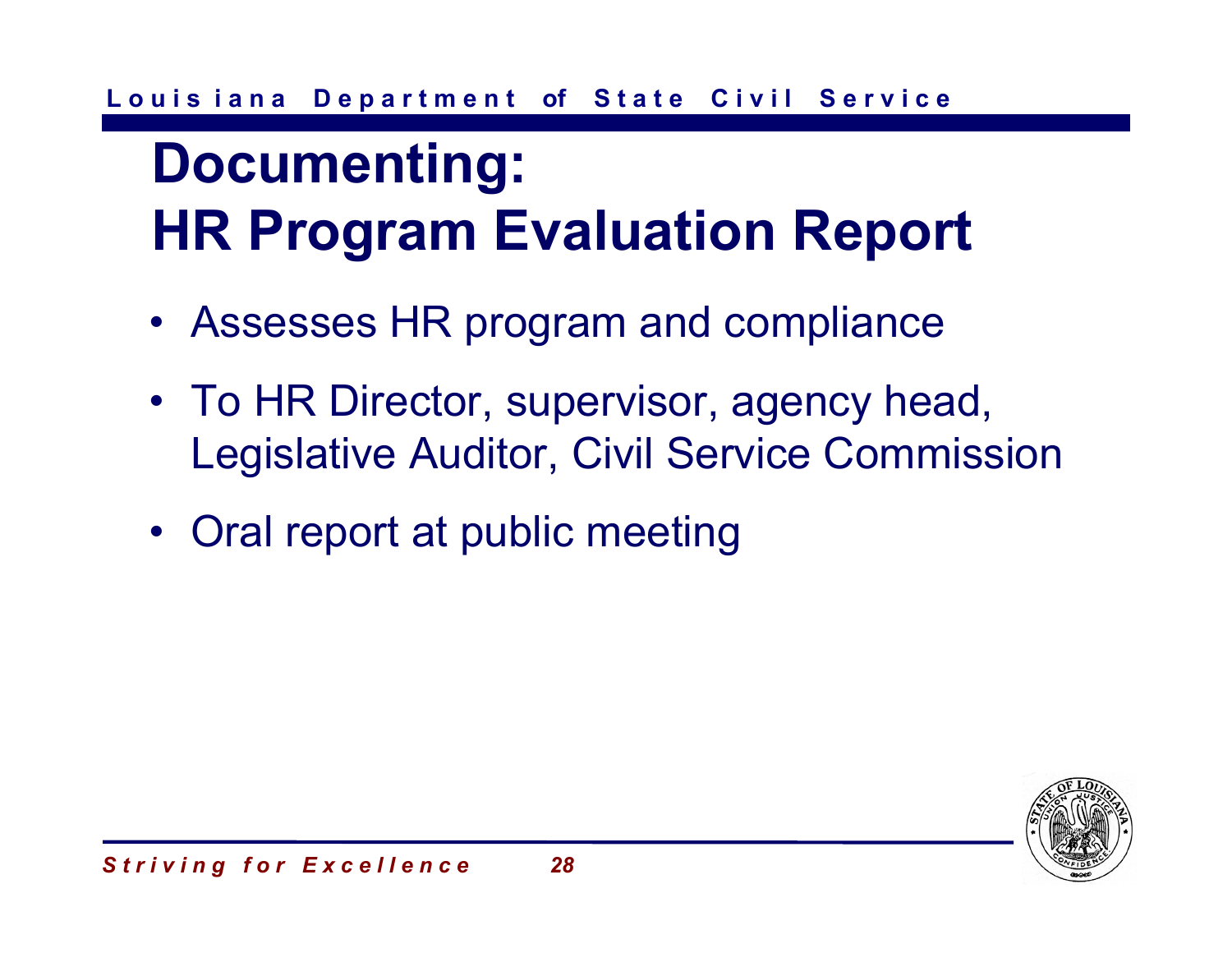# **Documenting: Basic Compliance Review Report**

- Main focus is compliance
- Report to HR person and supervisor, agency head, Legislative Auditor, C.S. Commission
- Oral report at public meeting

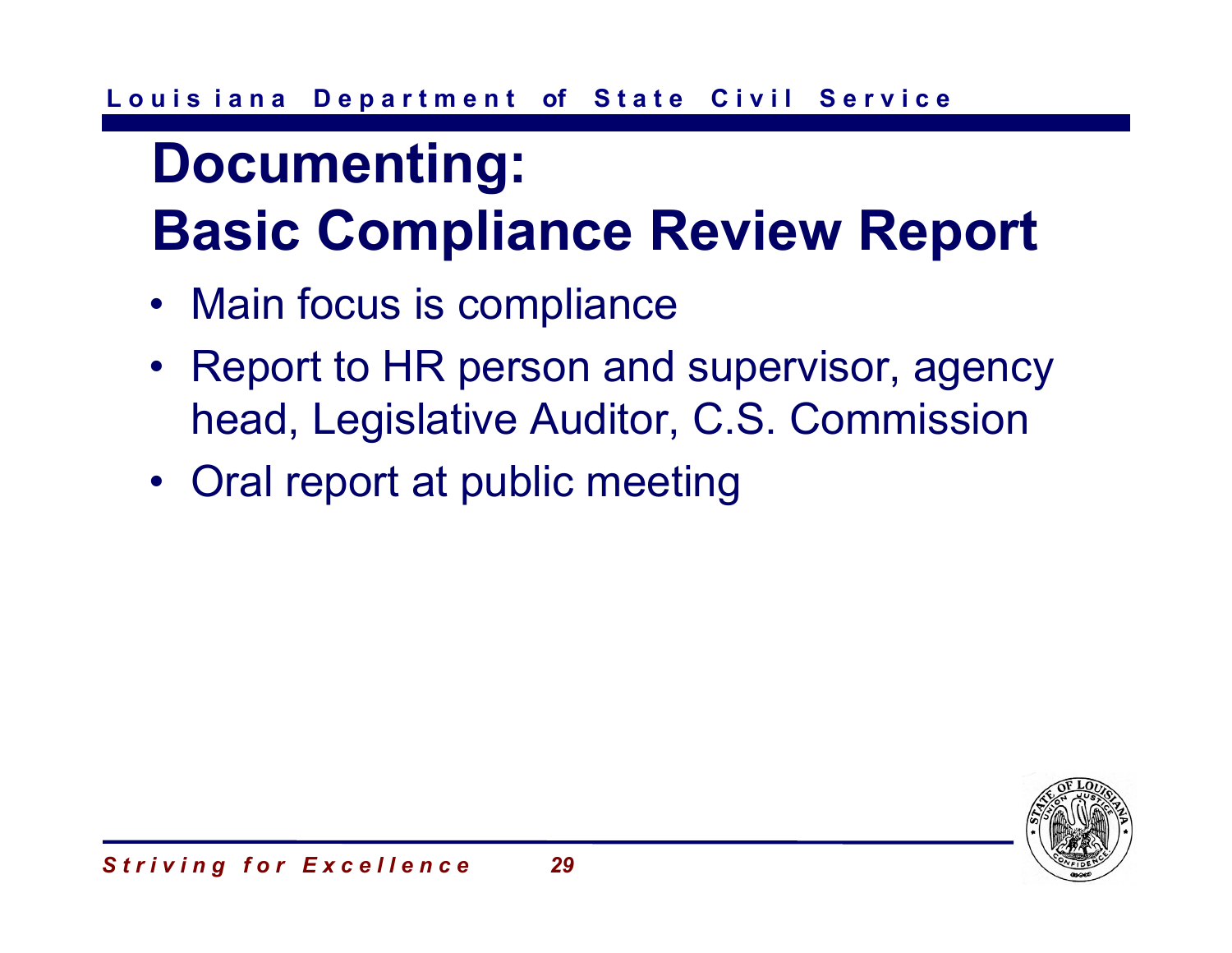# **Documenting: Drop-In Visits**

- Letter to HR Director and agency head
- Notes any problems or non-compliance
- Provides contact for Assistance

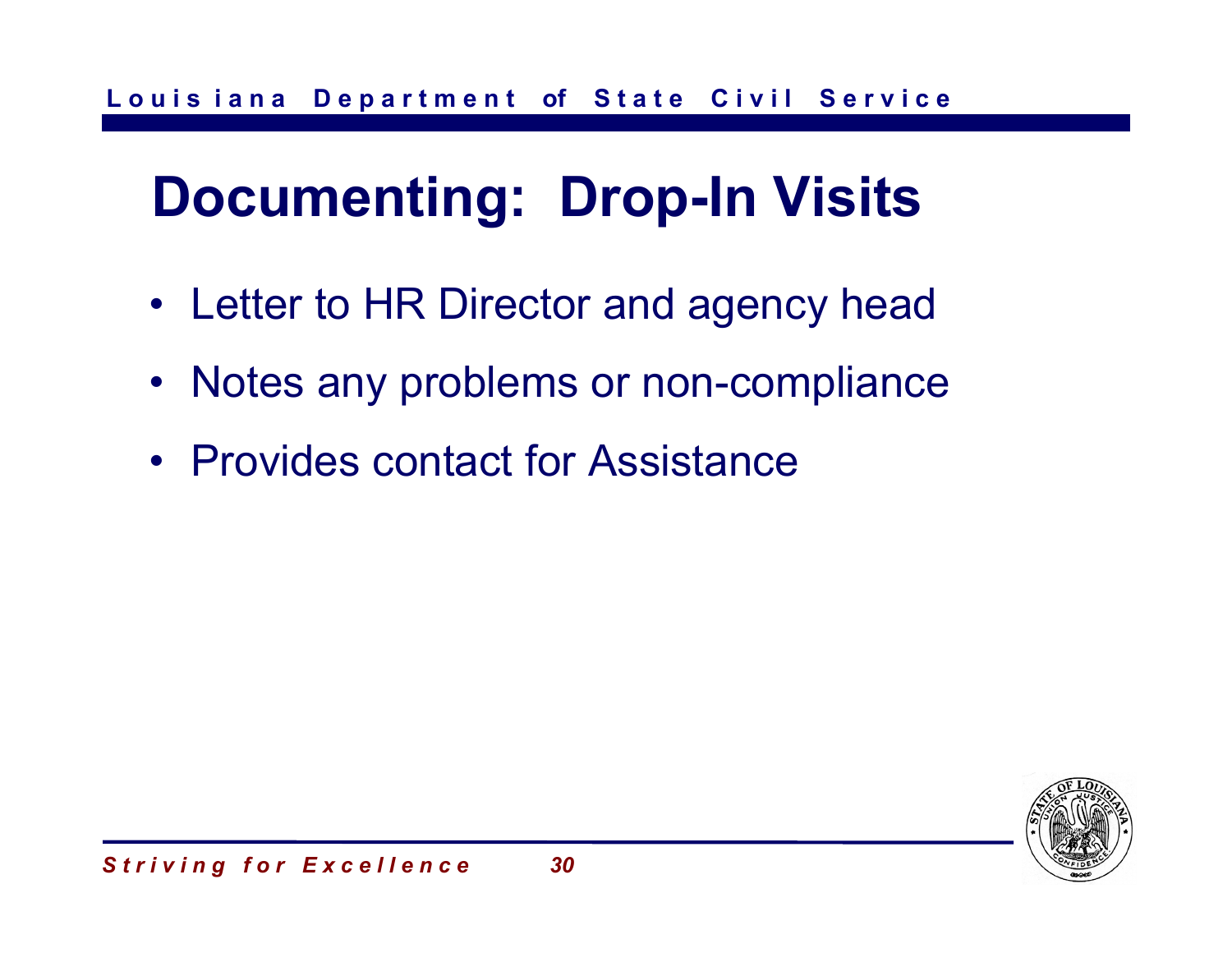# **Earning Immediate Interest**

- Of Accountability Consultants
	- **Educate & train, make first year assignments**
- Of DSCS
	- **Establish relationships with other Divisions**
- Of agencies to be evaluated
	- **Initial visits and questionnaires**

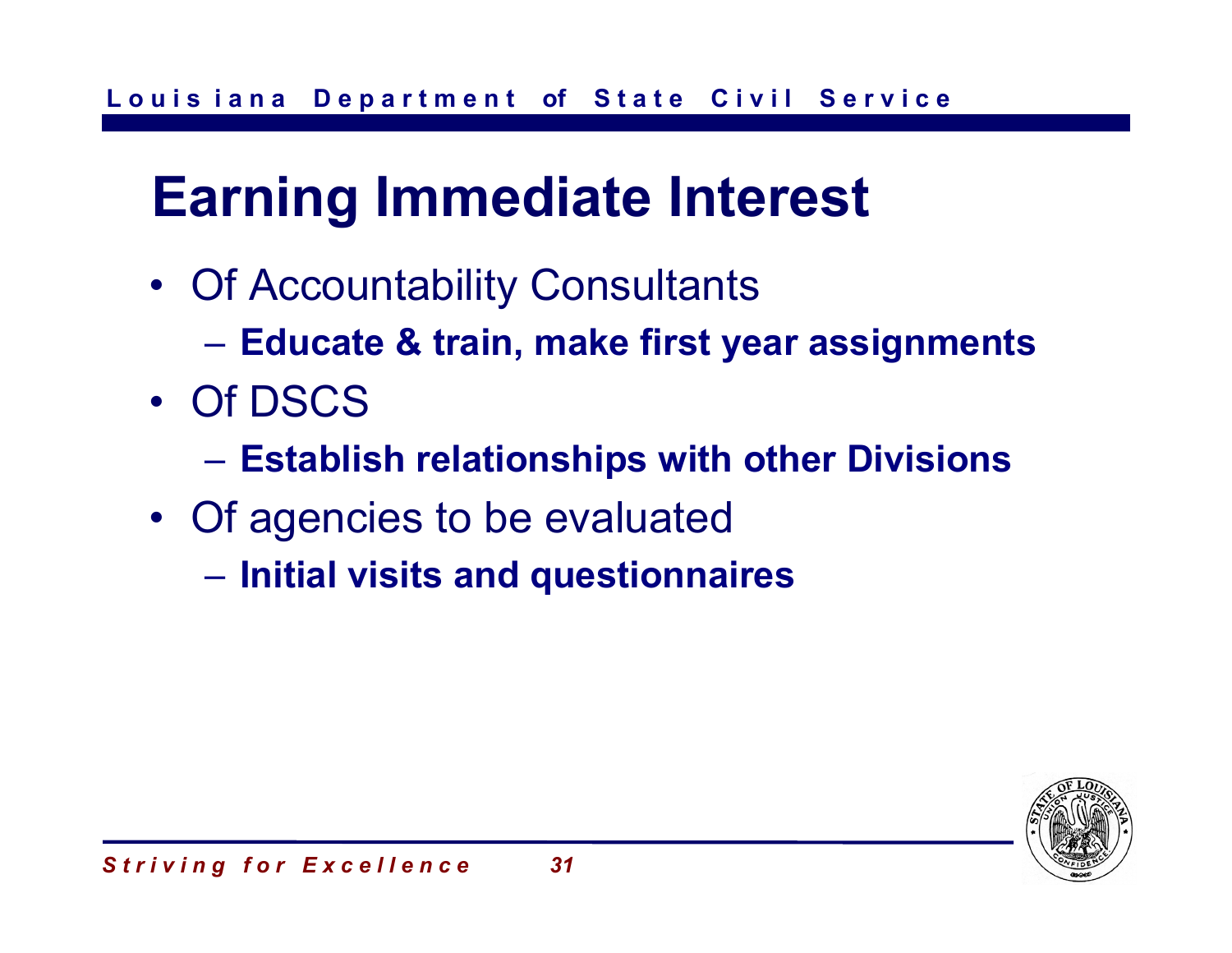# **Methodology**

- Background research
- Agency submitted information
- On-Site records audit
- Report findings & recommendations

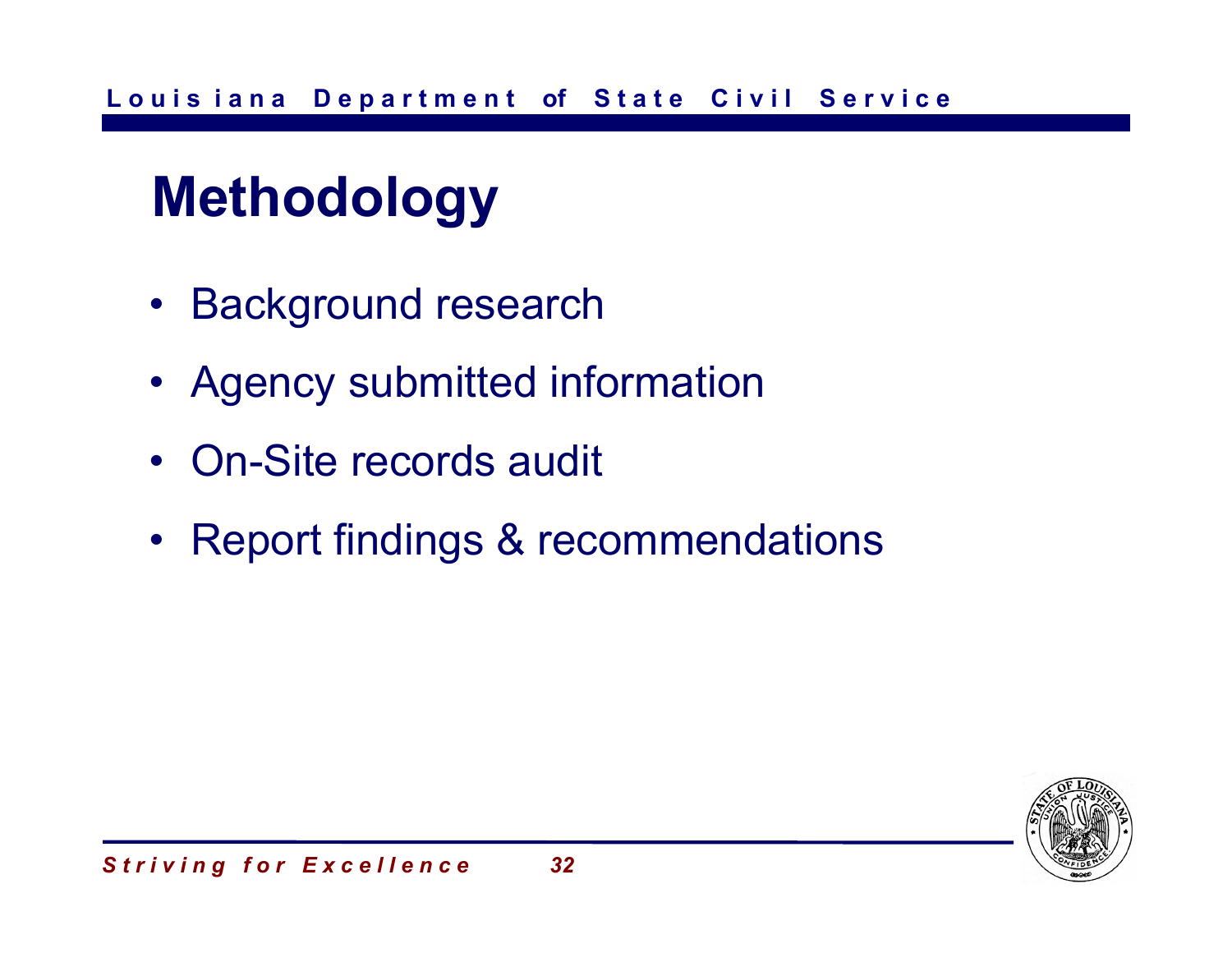#### **Background Research**

- Internal sources
- Agency supplied
- Public records internet search

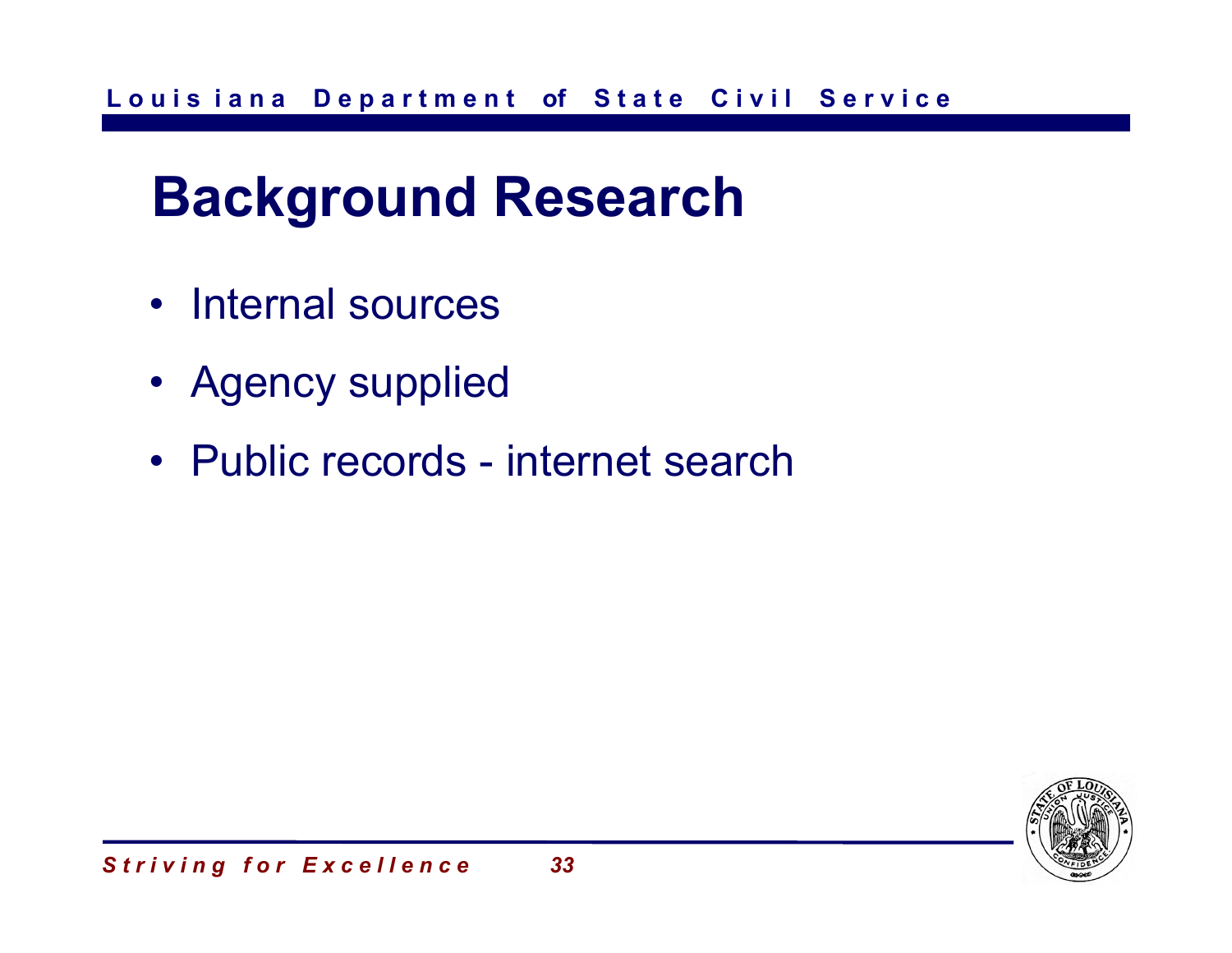#### **Internal Sources of Info**

- Contracts/agreements with DSCS
- Policies and special authorities granted
- Annual reports
- Generating computer reports

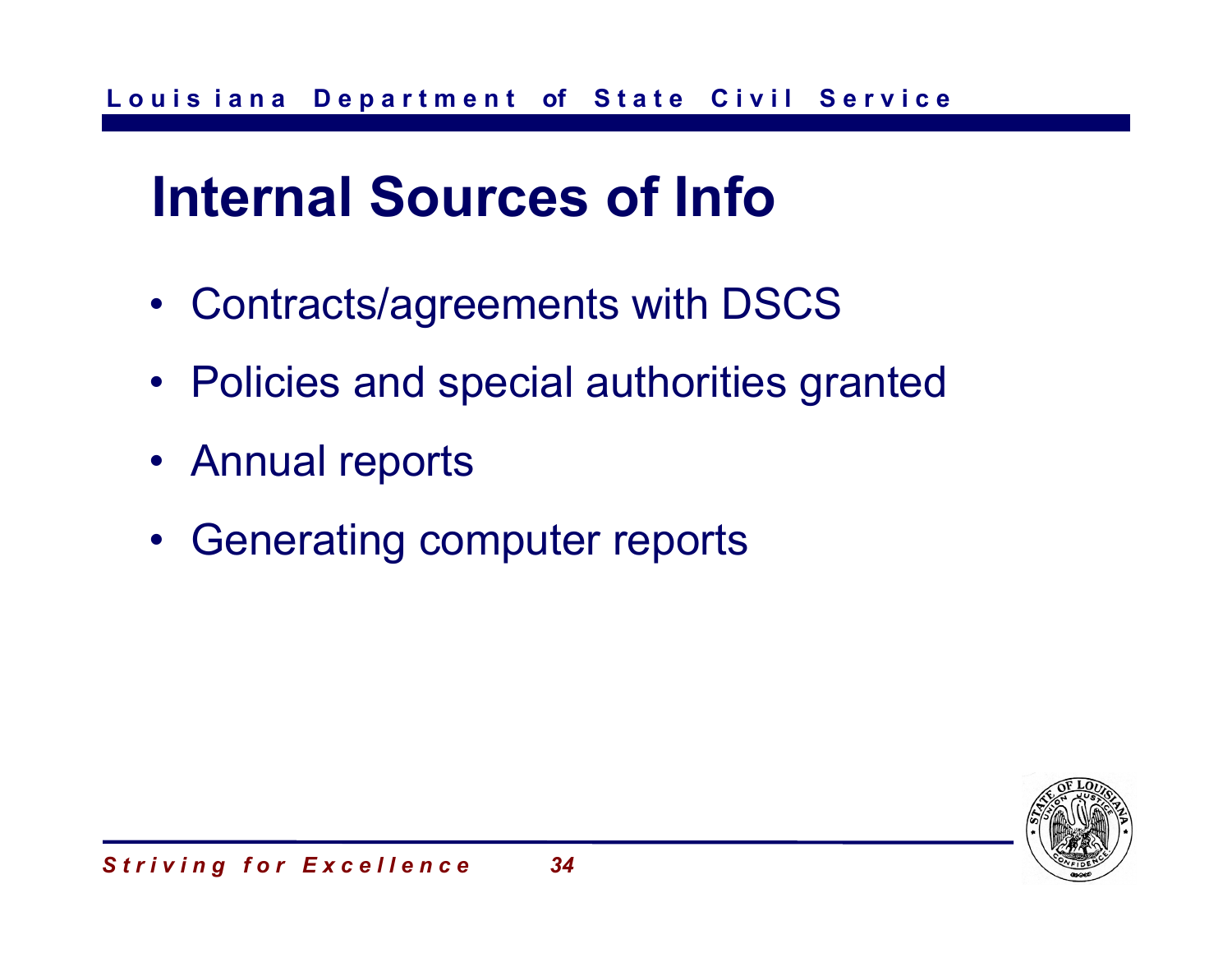## **Public Records - Internet Search**

- Agency web-site
- Enabling statutes
- Budget allocations
- Public reports of other reviewing agencies
- Newspapers

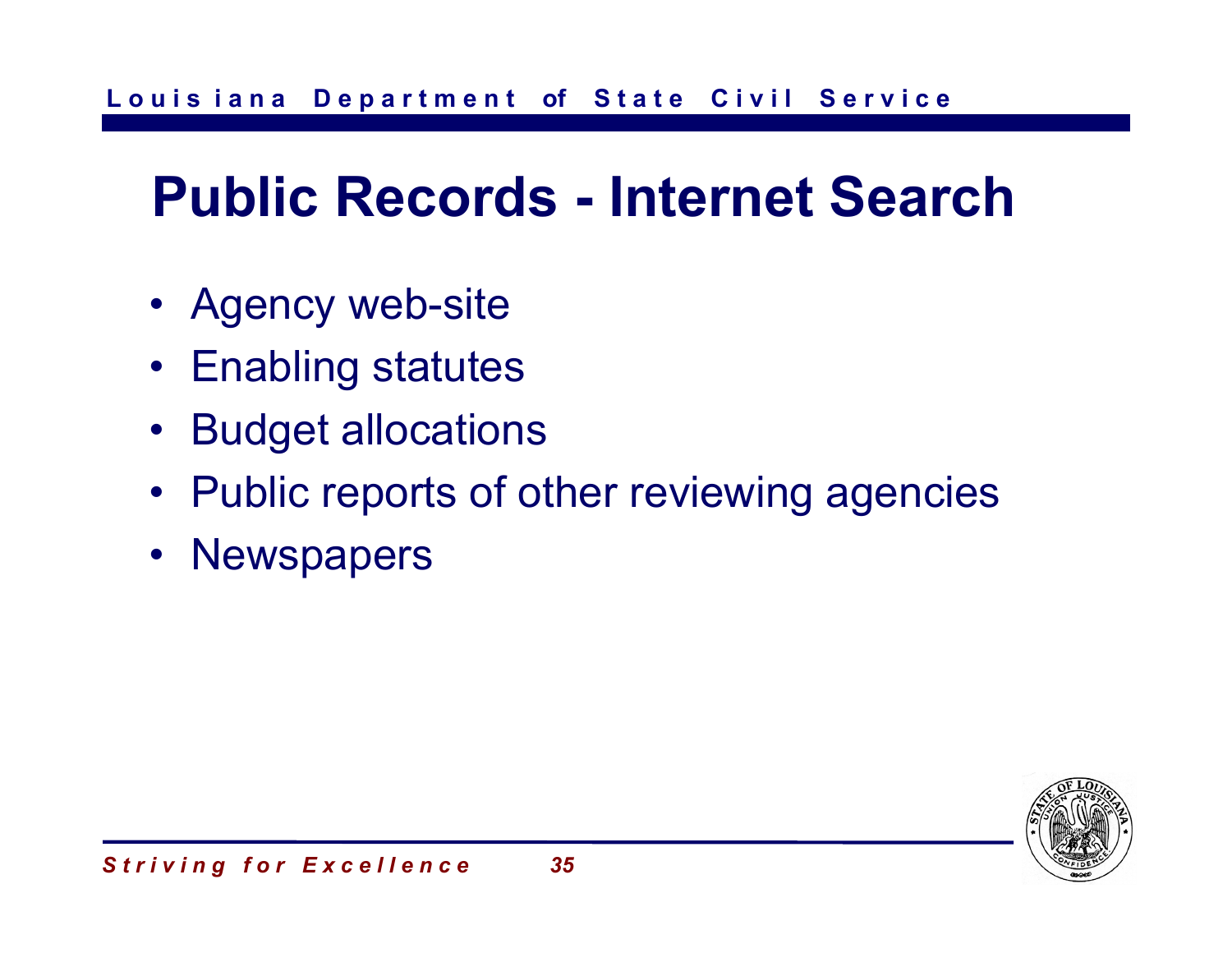# **Agency Supplied Info**

- Agency completes questionnaire
- •Copies of agency policies and forms
- Discussions with HR Director by phone/e-mail

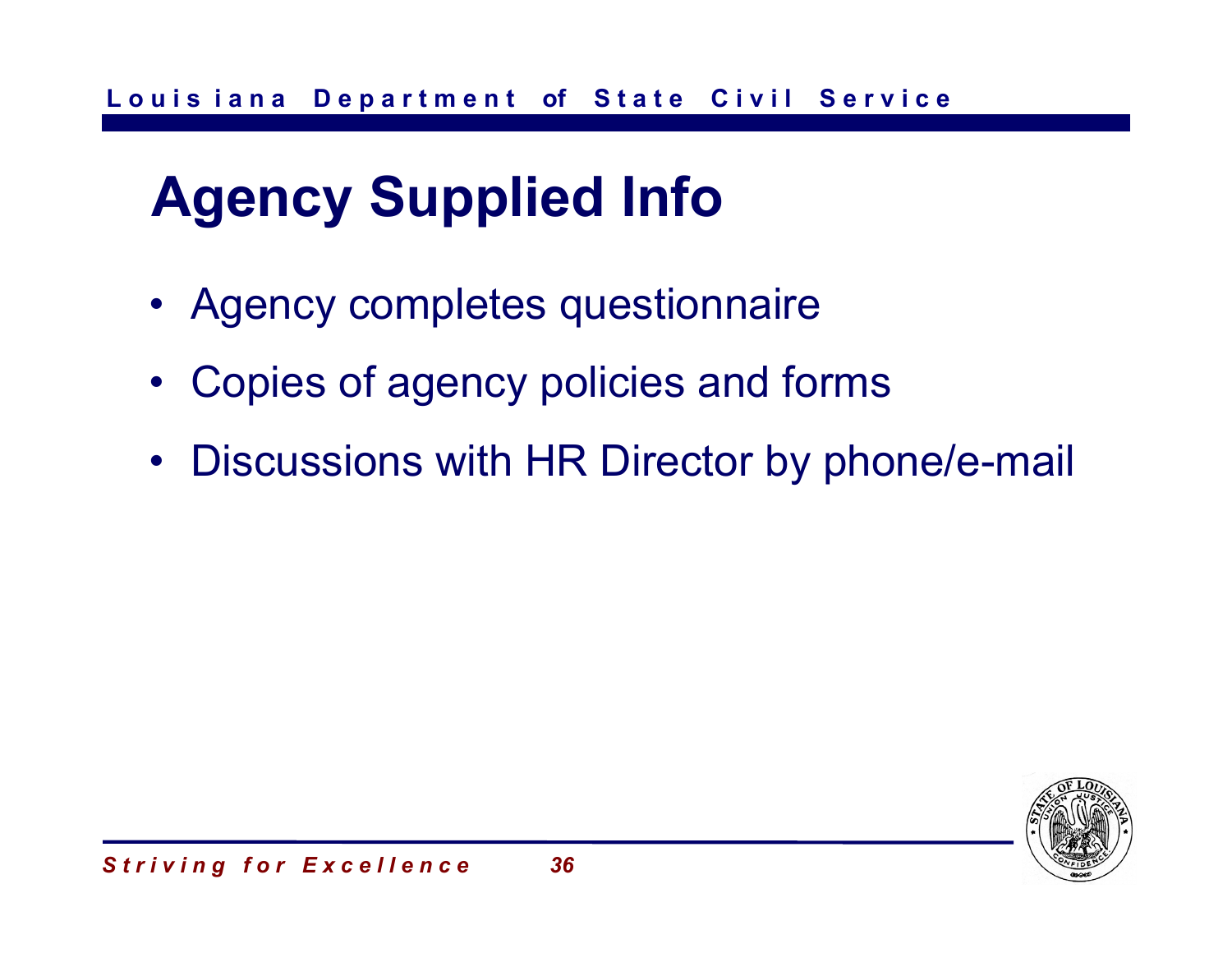# **Developing Questionnaire**

- 12 major areas of Human Resources
- Background information on agency HR practices, insight into level of development
- Involves HR staff early in the evaluation process
- Sent 1-2 months ahead of site visit
- Revised as needed

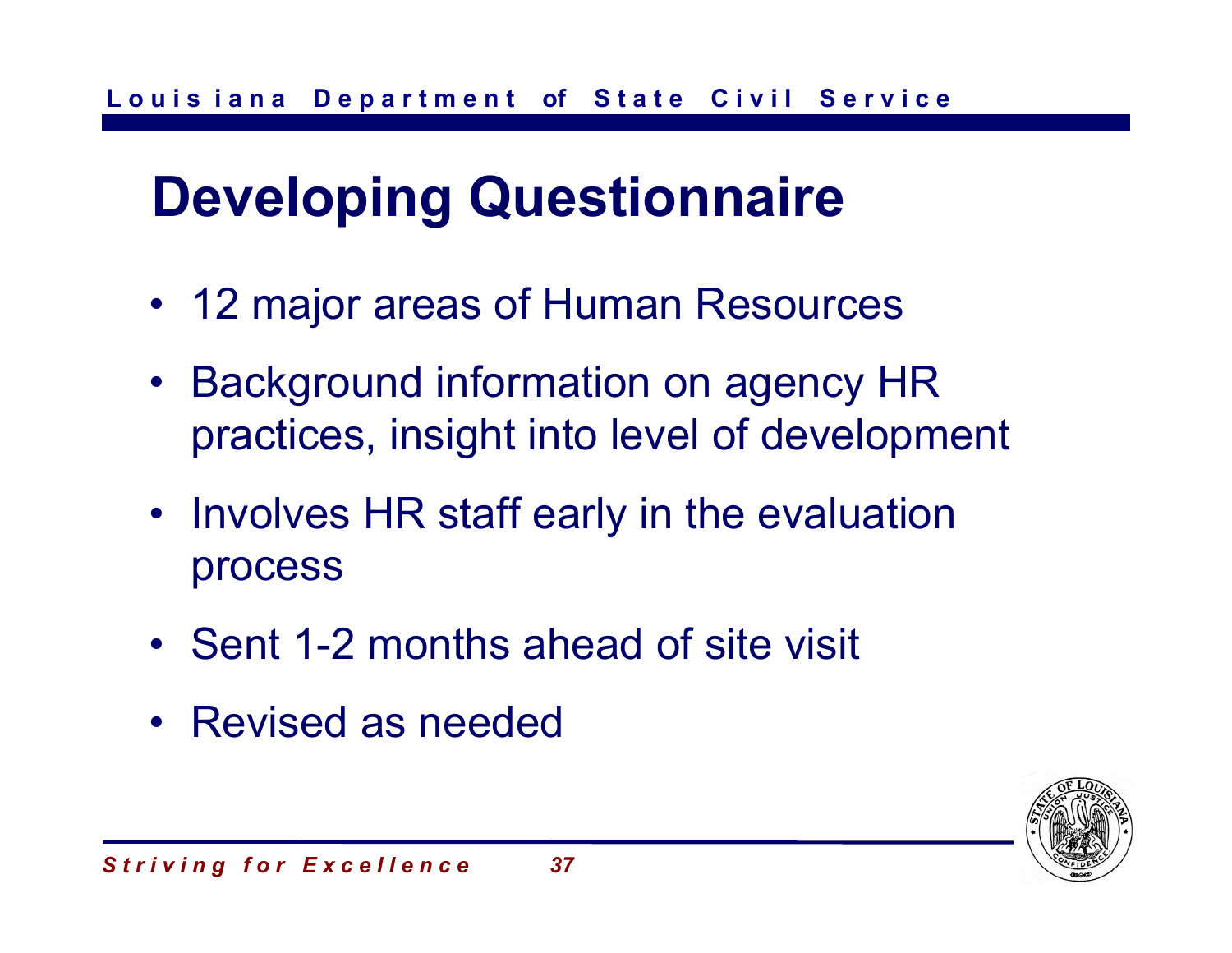# **Determine On-Site Sample**

- Baseline, effectiveness & compliance
- Evaluation priorities & level of review
- Agency's "big business"
- Time constraints
- Special requests

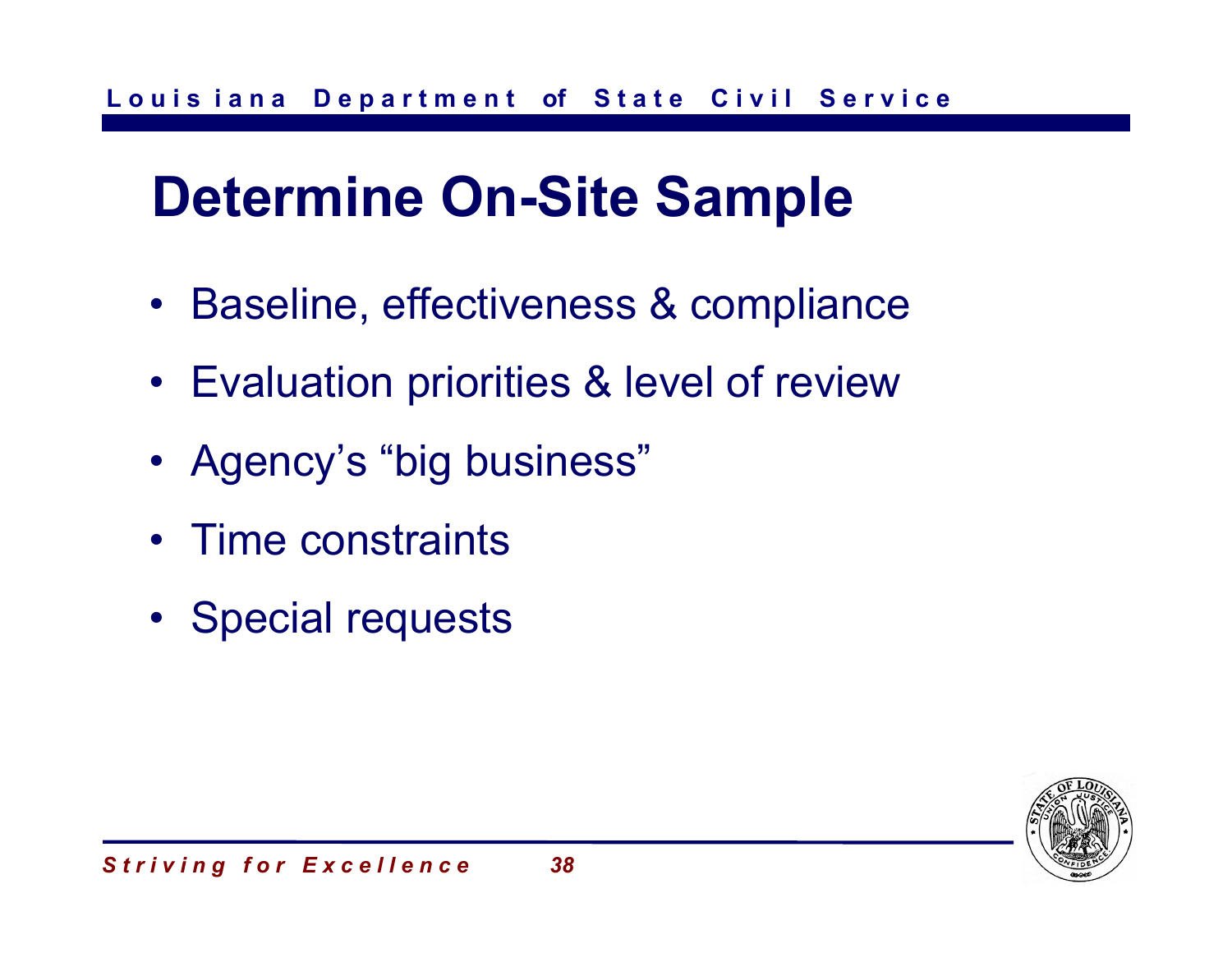# **Compounding Interest**

- Alert agencies to upcoming on-site evaluation
- Conduct 2-3 day on-site evaluation
- Analyze data and ask additional questions
- Issue draft report and allow agency response
- Issue final report
- Public review of report at Commission Mtg.

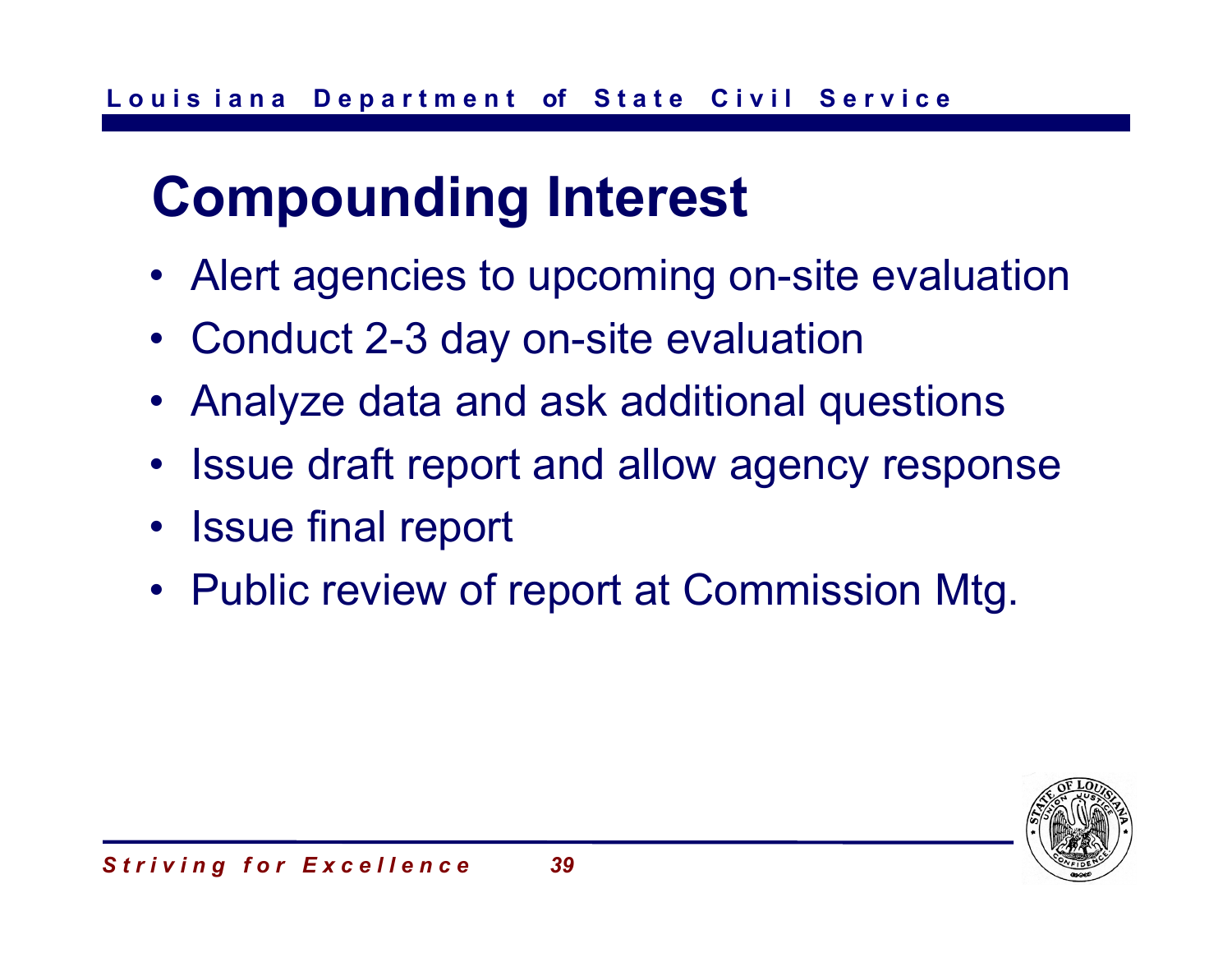# **On-Site Procedures**

- Meet with HR Director on arrival
- Review documents and personnel files
- Consult with/interview HR staff as needed
- Exit interview with HR Director to discuss general observations and findings
- Report: time-frame and chance to respond

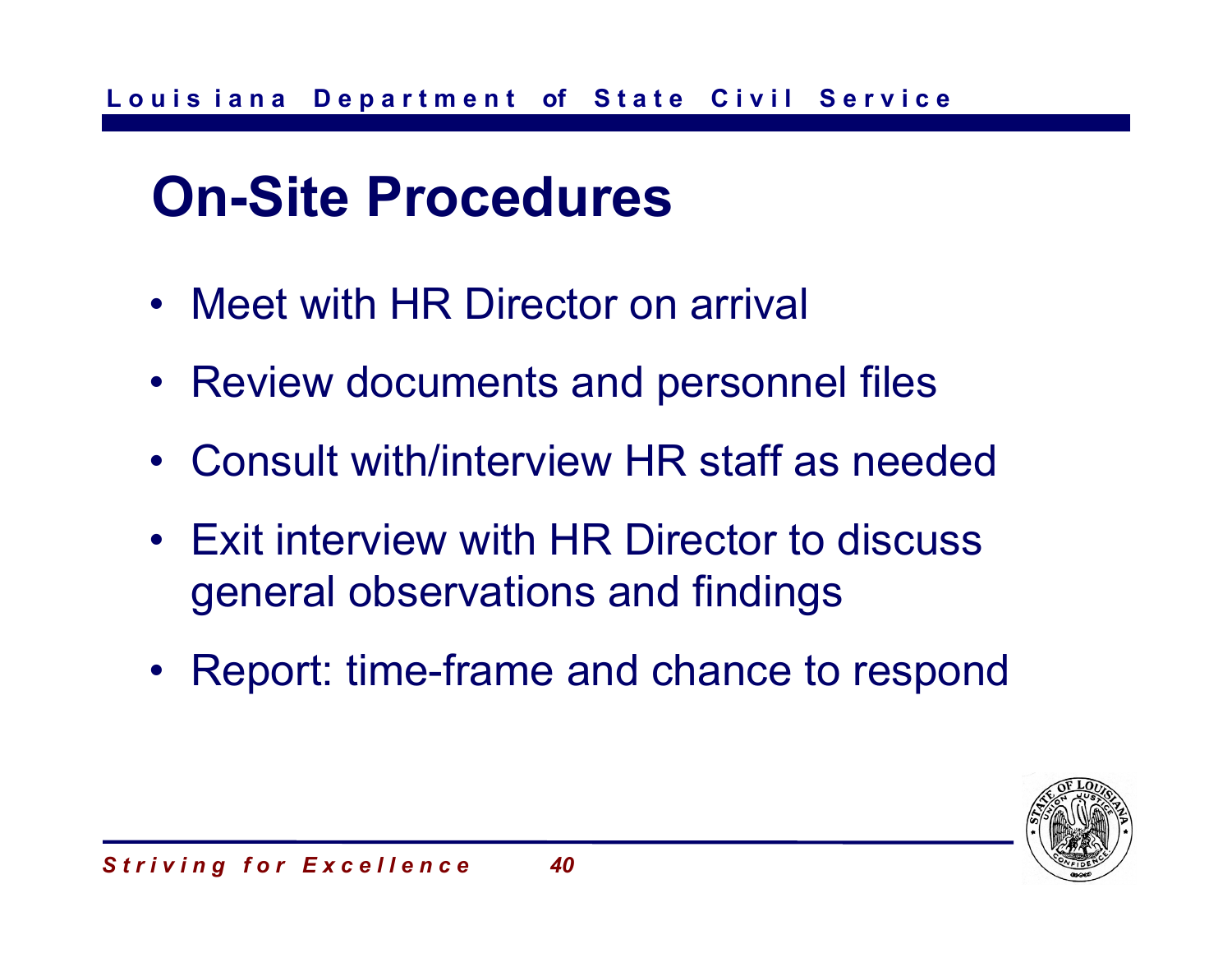# **Determining Report Format**

- Review other types of "audit" reports
- Purpose and audience
- Appendices & attachments?
- Production and cost considerations
- Time considerations

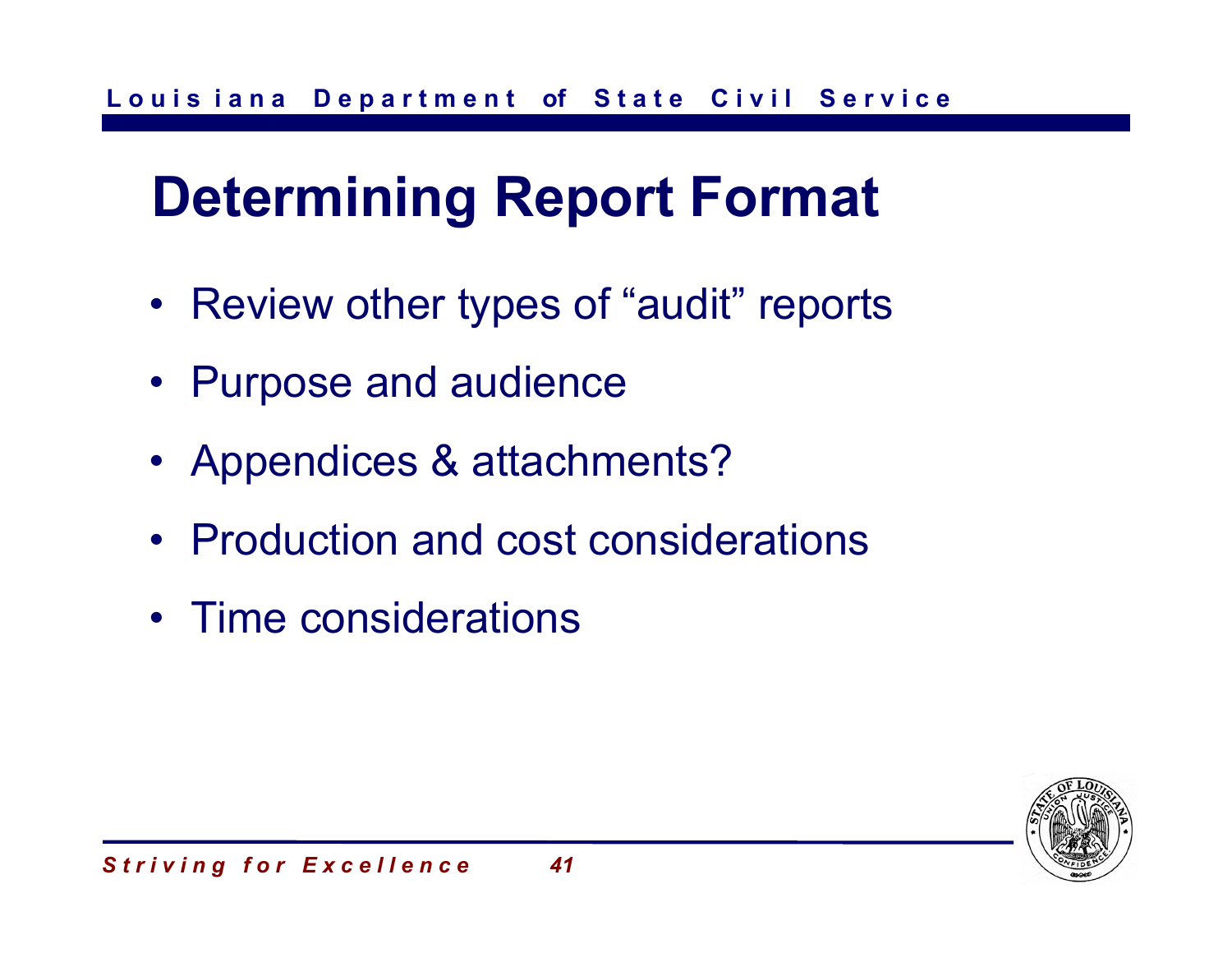# **Determine Report Circulation**

- Draft report to HR Director and supervisor w/deadline to respond
- Final report to the appointing authority, HR Director, supervisor, and HR Director of any parent organization
- Copies to Legislative Auditor,Civil Service Commission, Assistance team, on DSCS intranet (internal)

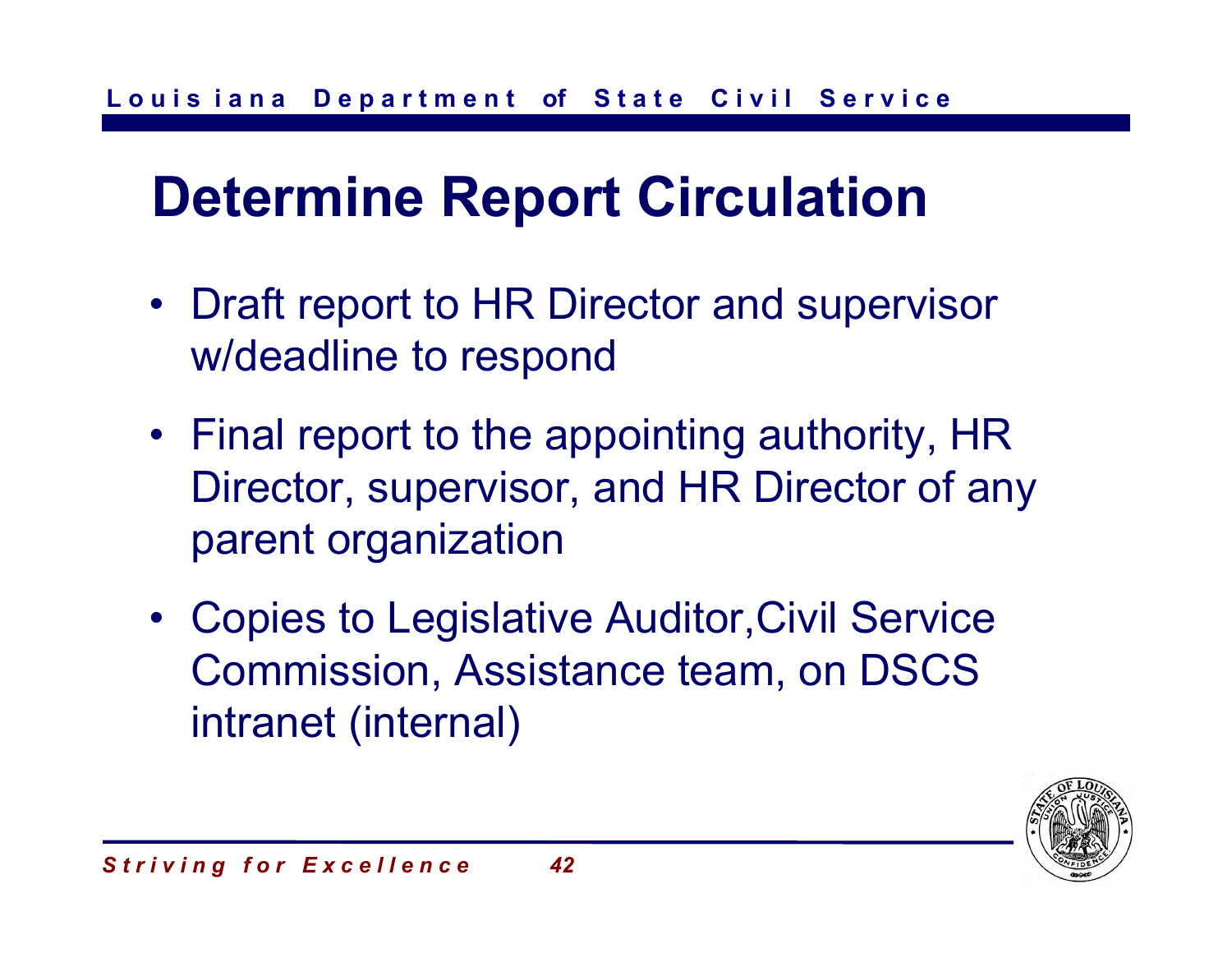#### **Monthly Accrual Rate**

At any time, each consultant will be:

- Researching for next evaluation
- Writing report on review just completed
- Planning, conducting Drop-In Visits

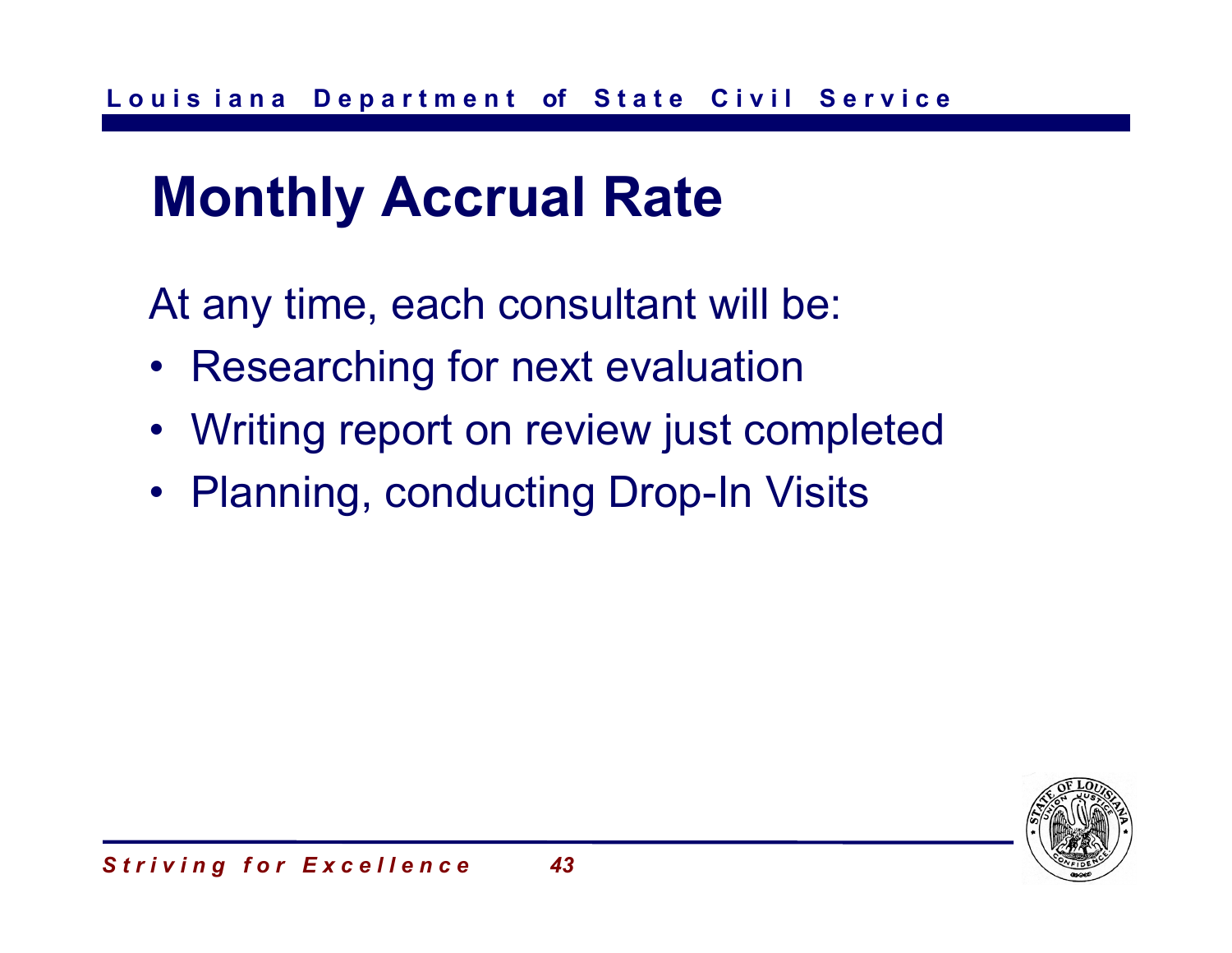# **MAINTENANCE**

Determining When to Make Adjustments



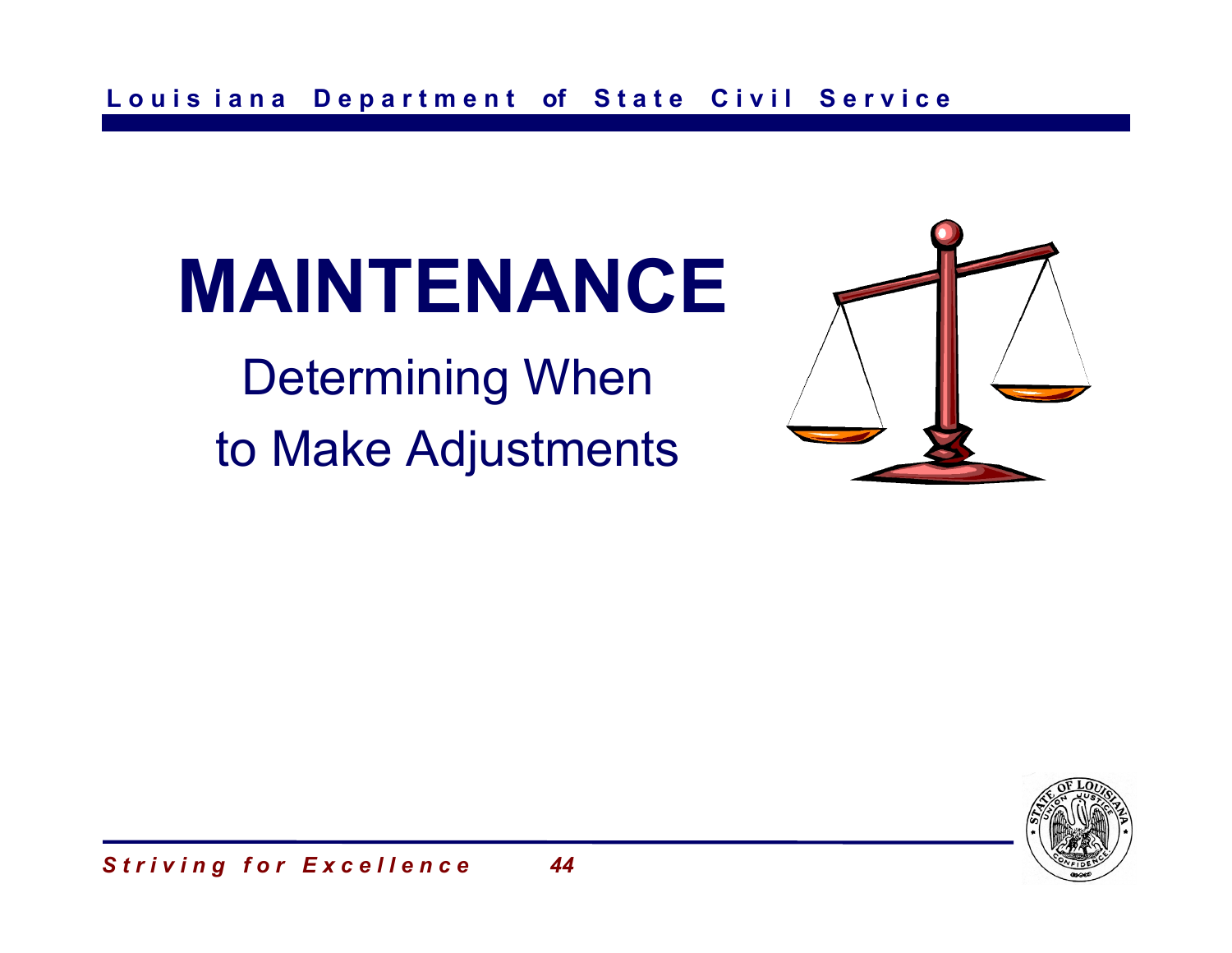#### **Adjusting Procedures**

- Rules, Federal Laws, State Statutes change
- New goals set end of first complete cycle
- New projects added
- Focus changes

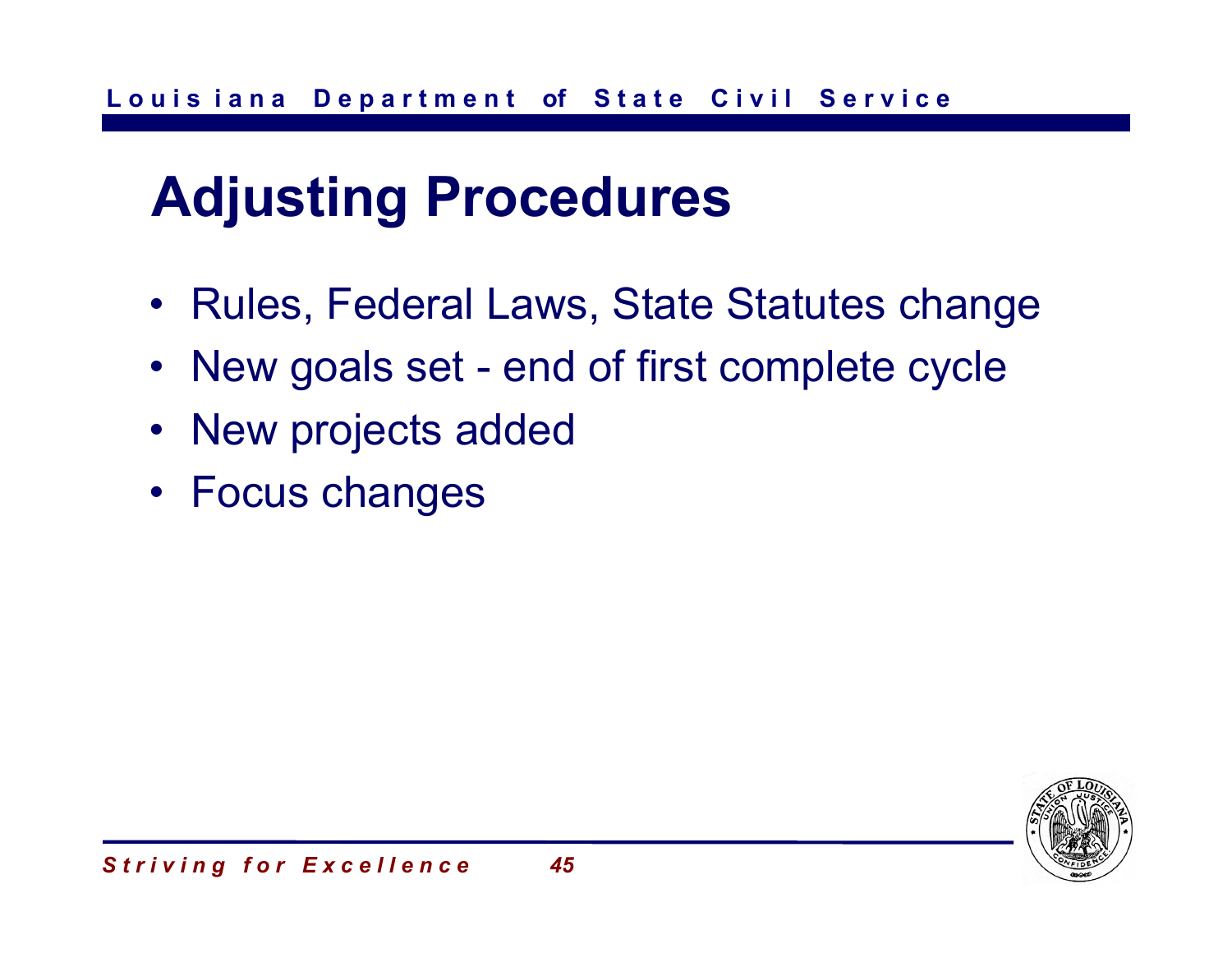#### **Report Format**

- Procedure changes reflected in report format
- Change in emphasis on specific area
- Change in basic outline of report
- End of base line new goals
- Hybrid reports to address follow-up

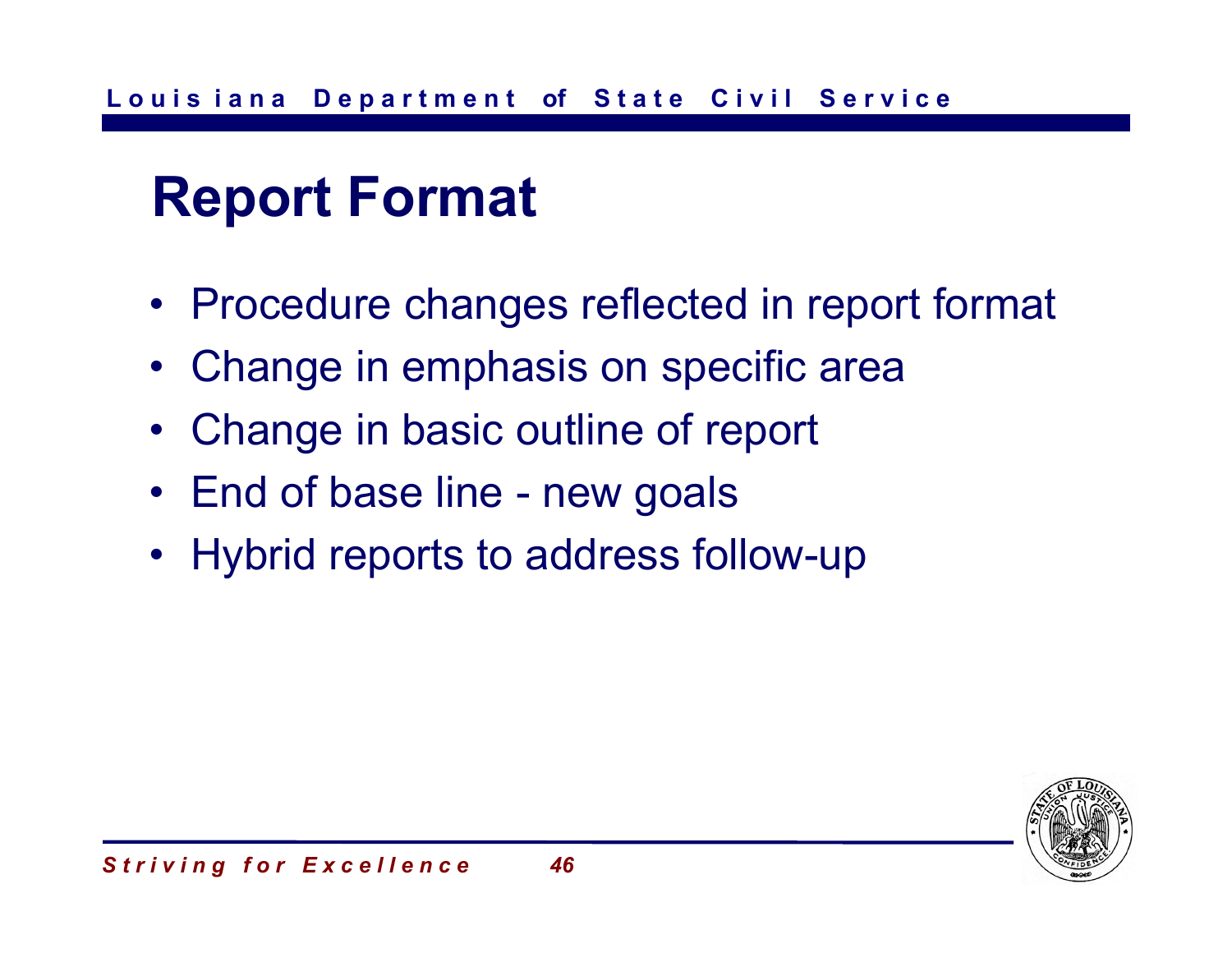## **Schedule of Evaluations**

- Staffing levels
- Other demands: investigations, other projects
- Realistic goals
- Follow-up needs: good practices vs poorly run shop

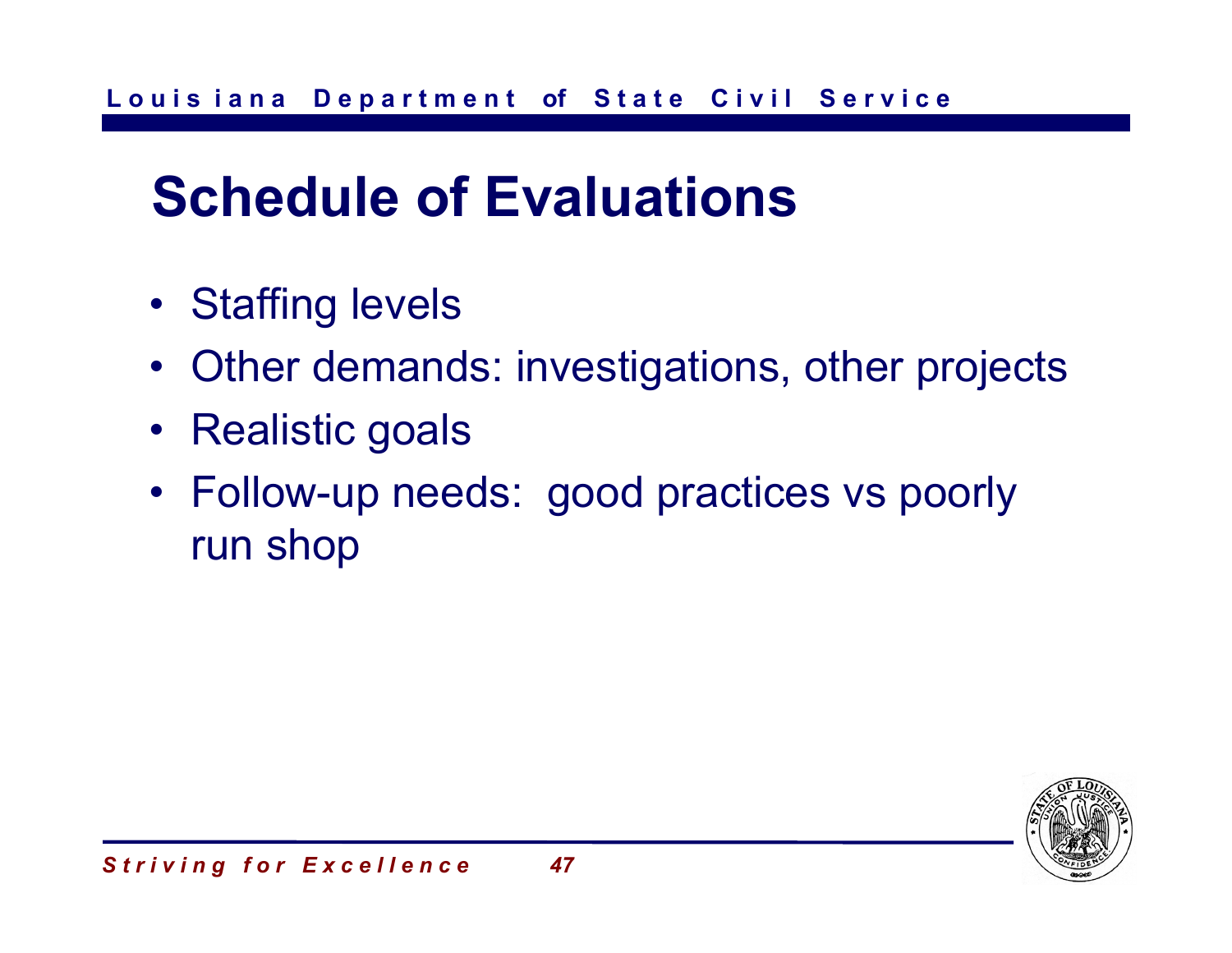# **Goals of Division**

- Staffing levels
- Improvements in efficiency
- Agency Strategic Plan

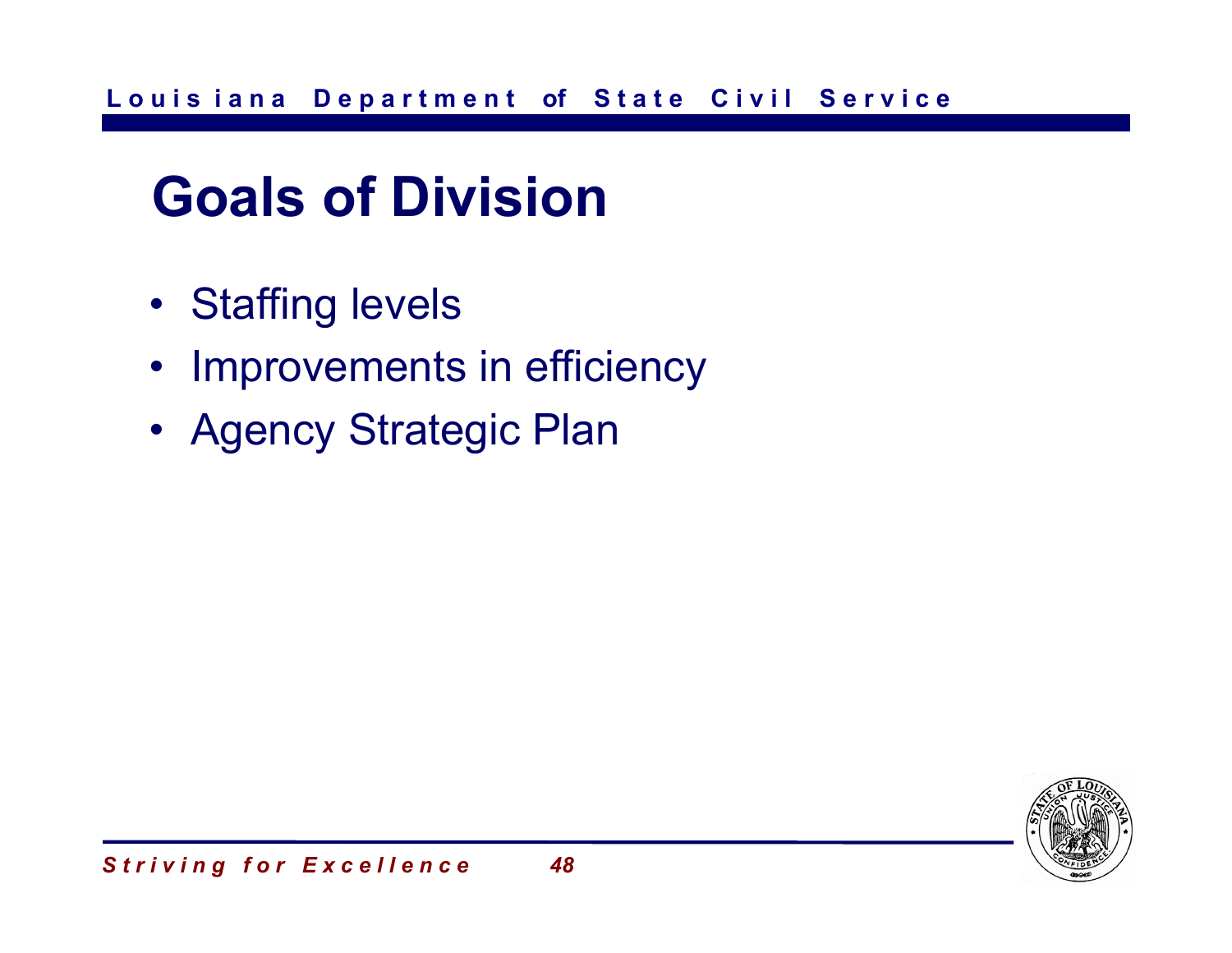# **What Surprised the Evaluated**

- Statement of general facts about agency: agency did not like what the "mirror" showed
- Pass/Fail vs. development aid
- Recommendations vs. Rule violations
- Executive Officer involvement
- Appointing authority documentation
- Incomplete/inadequate records
- Lack of internal controls

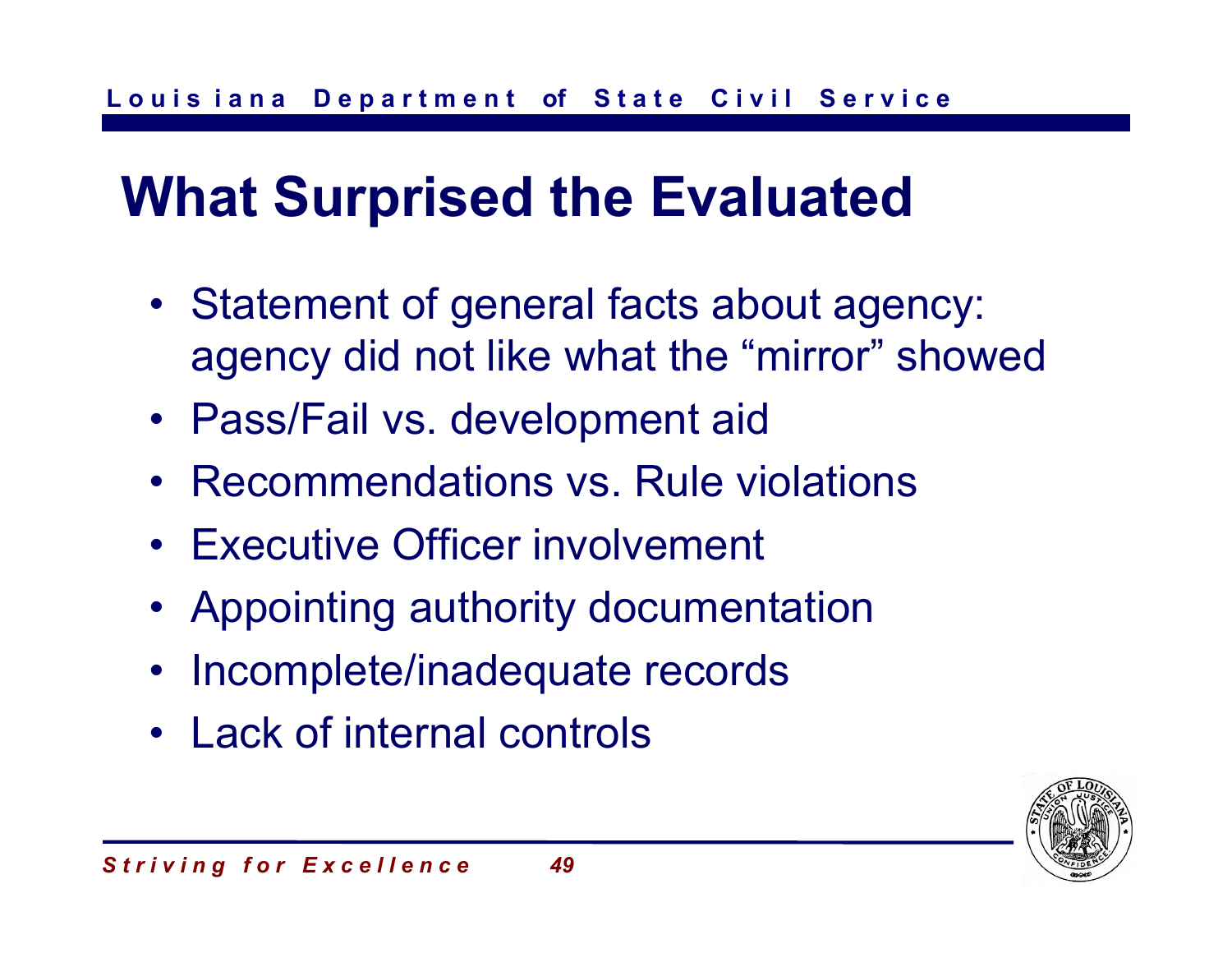# **Specific Lessons that Evaluated Learned**

- Their perception vs. reality of Accountability "auditor"
- Evaluator cared to win their trust
- Evaluator strove for balance

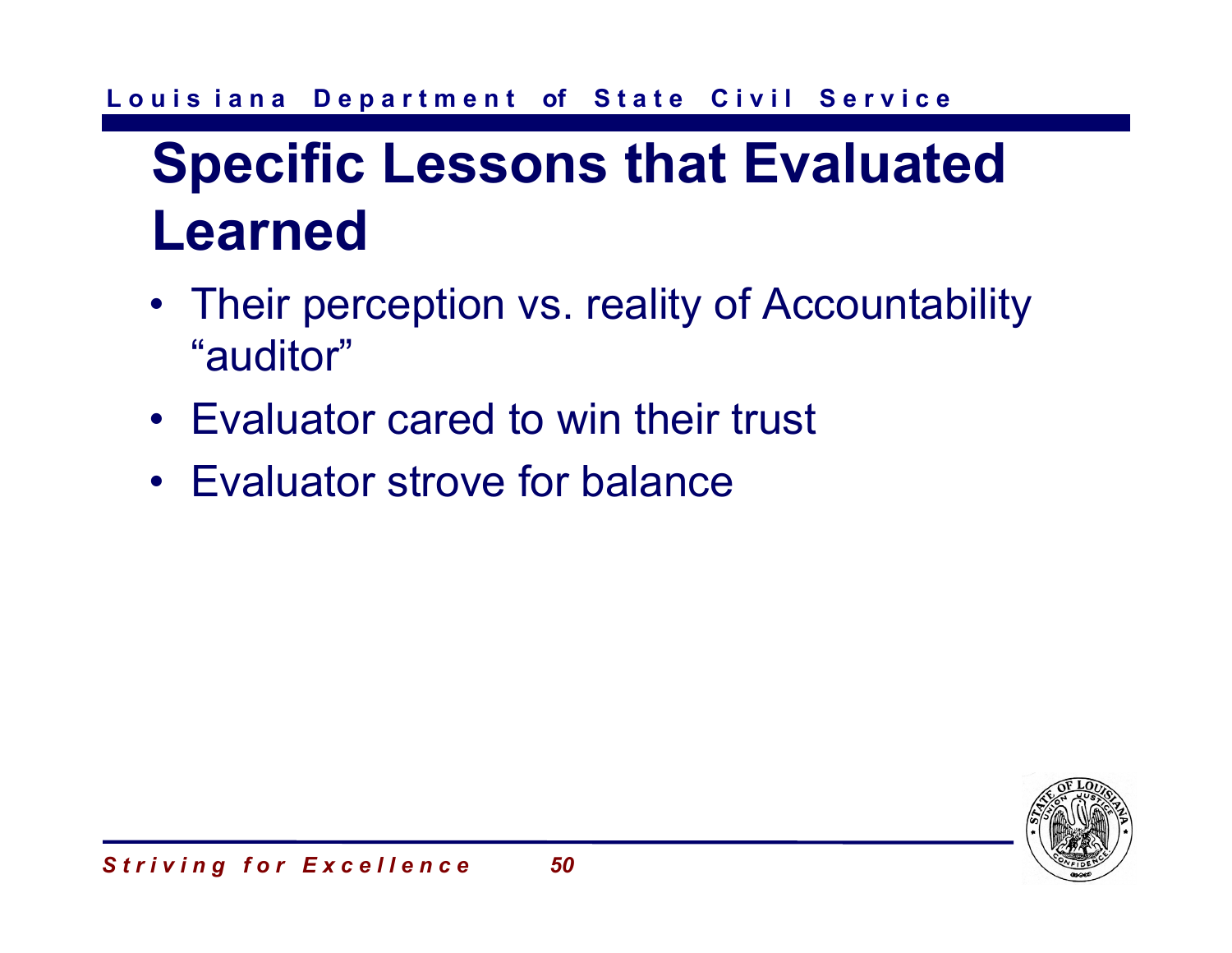#### **What Surprised the Evaluators**

- Knowledge level of HR staff varied greatly
- Agencies did not fully understand audit trail
- Agency resentment over increased workload
- $\bullet$ Multiple HR software systems
- Confusion more than 2 reports at once
- • High adaptability & organizational skills needed

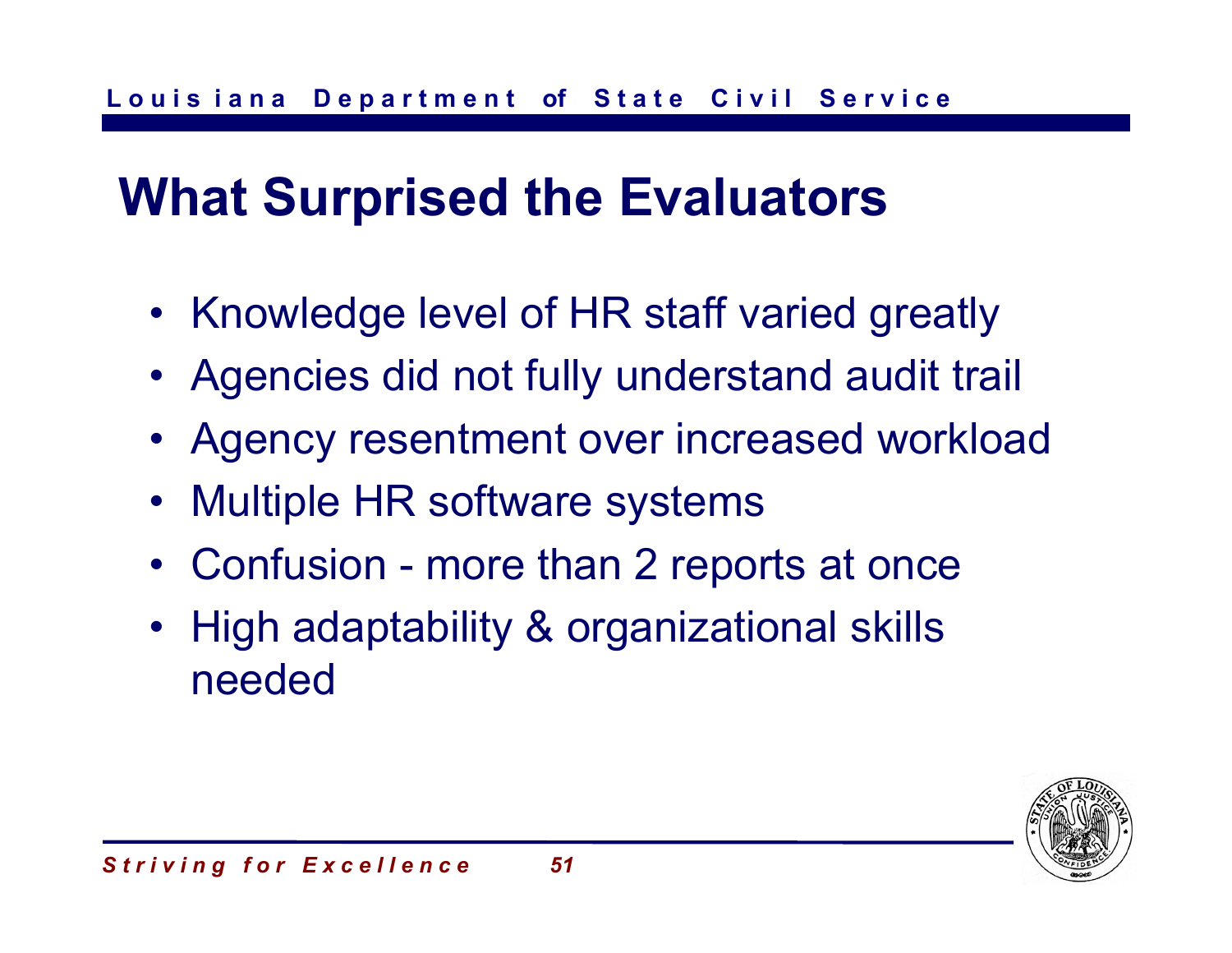# **Specific Lessons that Evaluator Learned**

- The obstacles faced on the other side
- What your data is really telling you
- Best Practices really became mundane

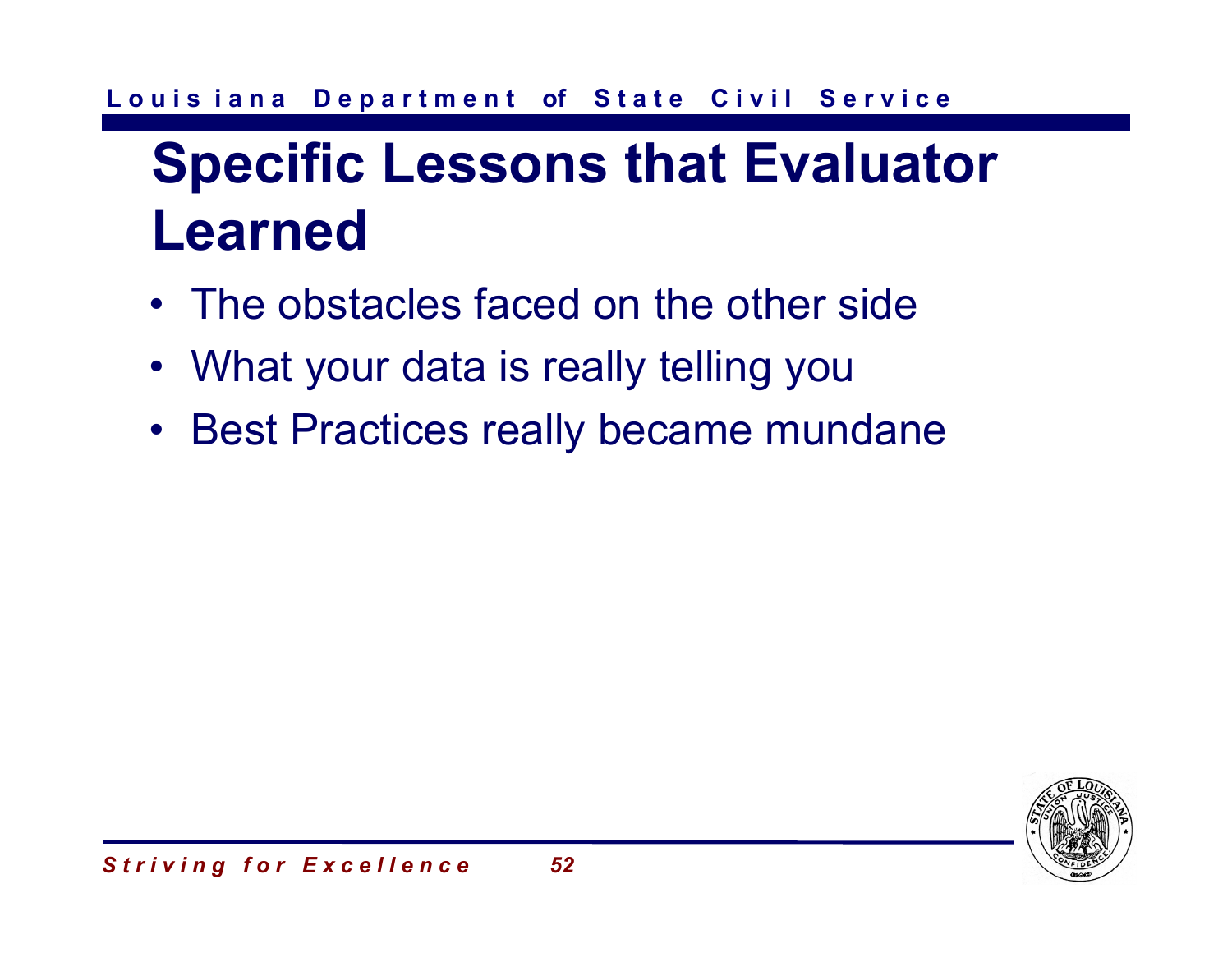

# **CONCLUSION**

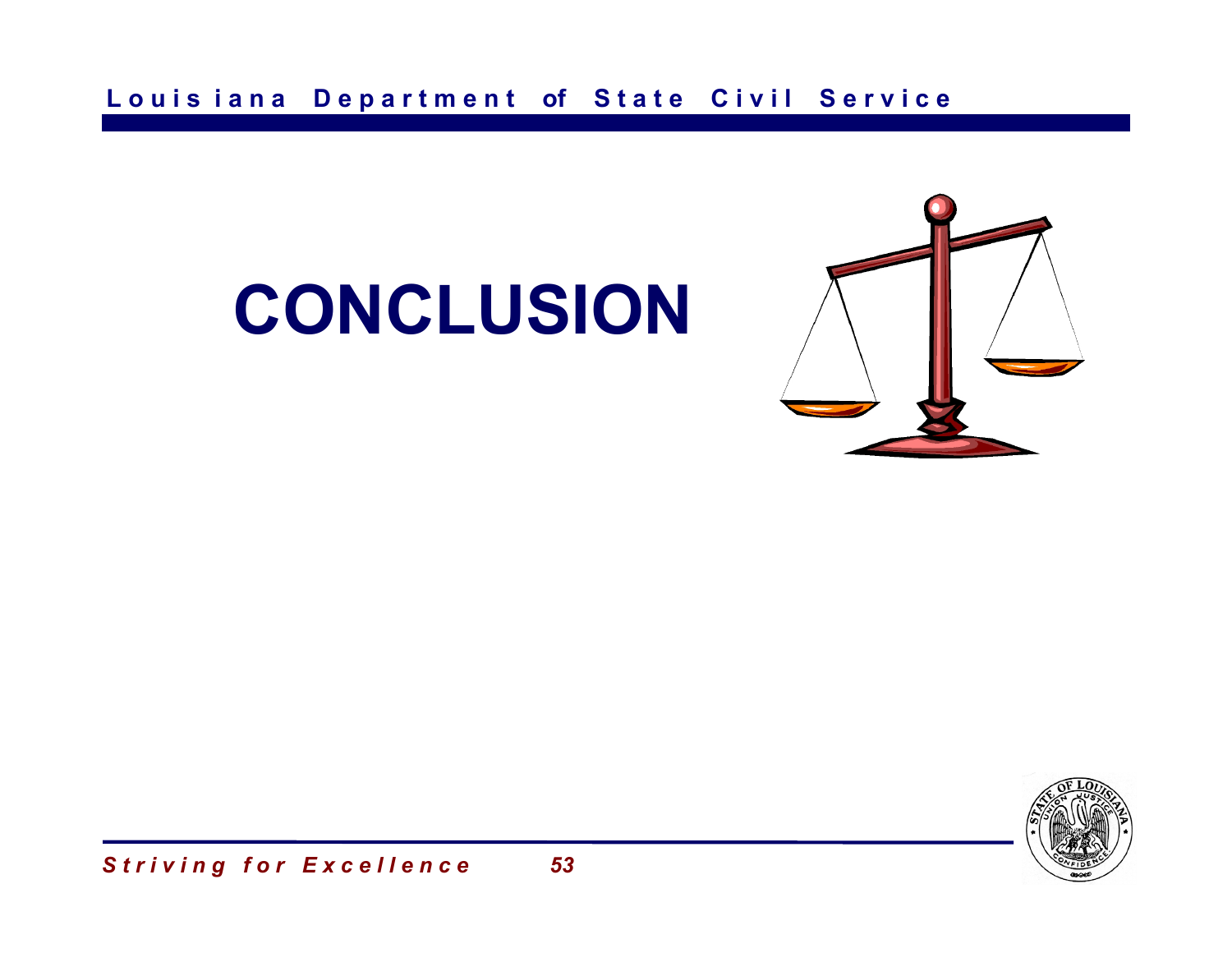# **LESSONS LEARNED**

- Managing Expectations
- Communication
- Culture Shift
- Coordinating with Assistance Teams
- Sanctions
- Measuring ourselves
- Value to Administration

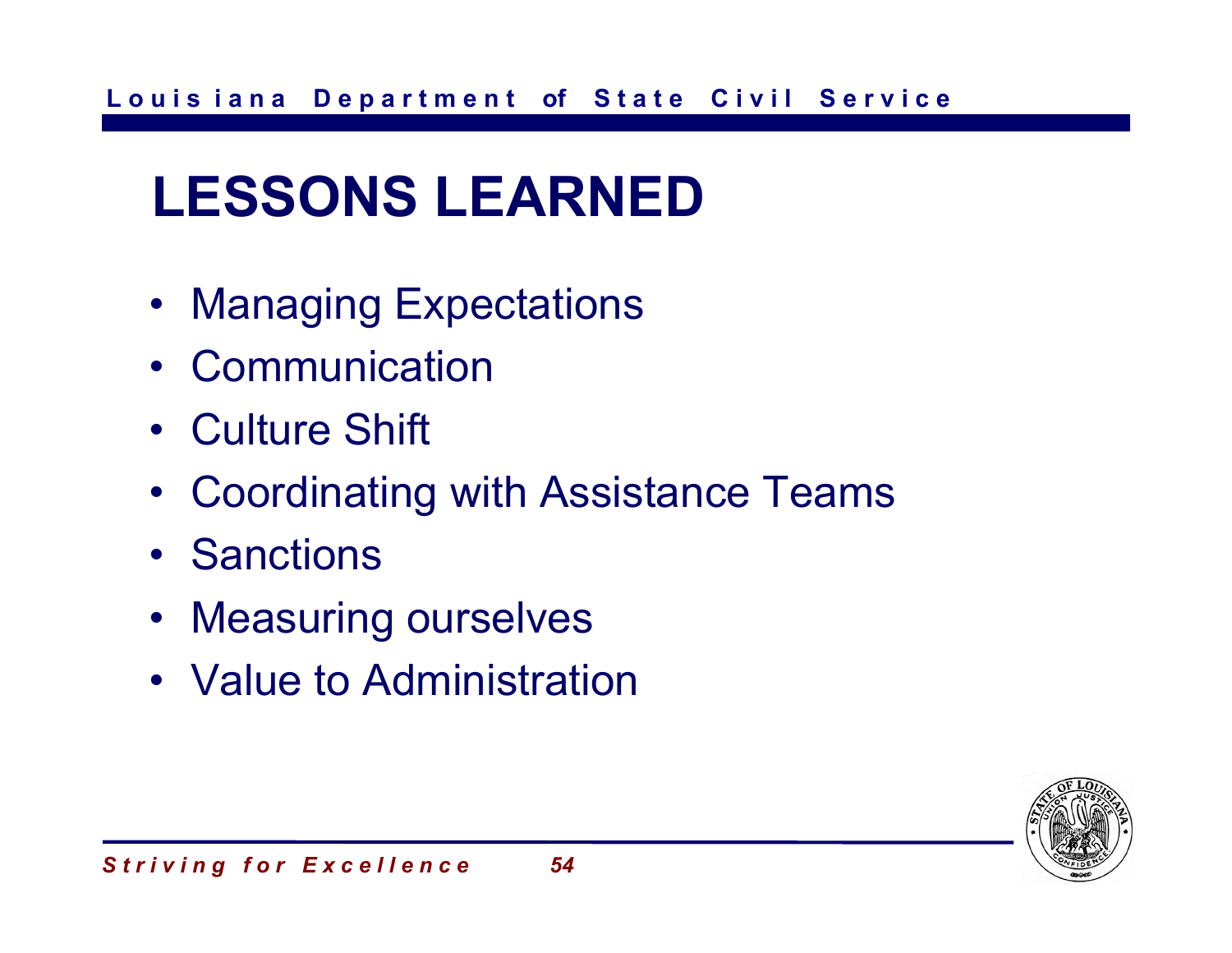## **Managing Expectations**

- Preconceived notions
- Fear of being audited
- How to make "100"
- Environment: other audits, news, etc.
- Assessment vs. Assistance "fix it for me"

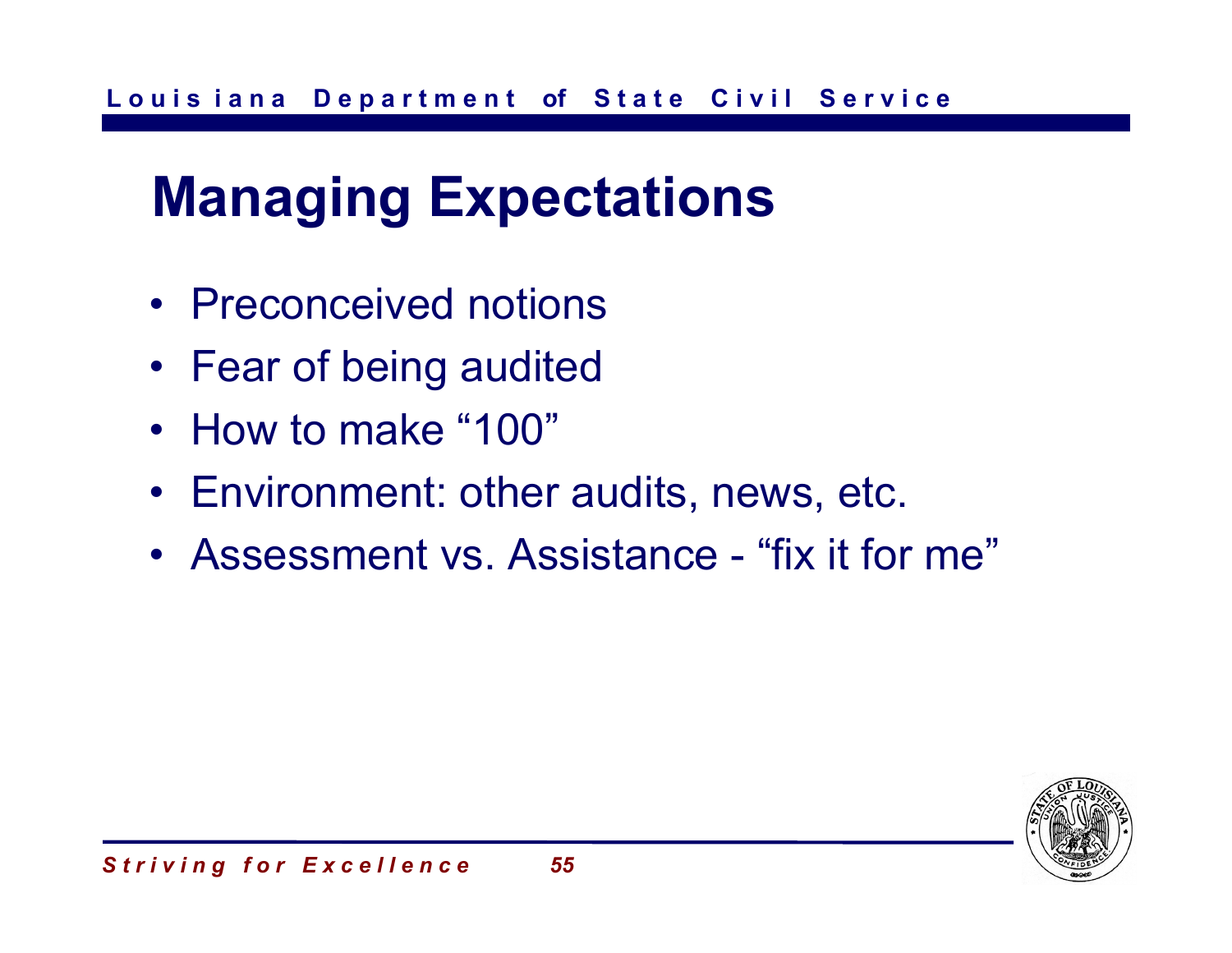# **Communication - External**

- •"Conversations" with Director
- Meetings with HR Groups big and small
- Questionnaire on web-site
- Public Reports to Commission
- Best Practices on web-site
- Common Pitfalls on web-site

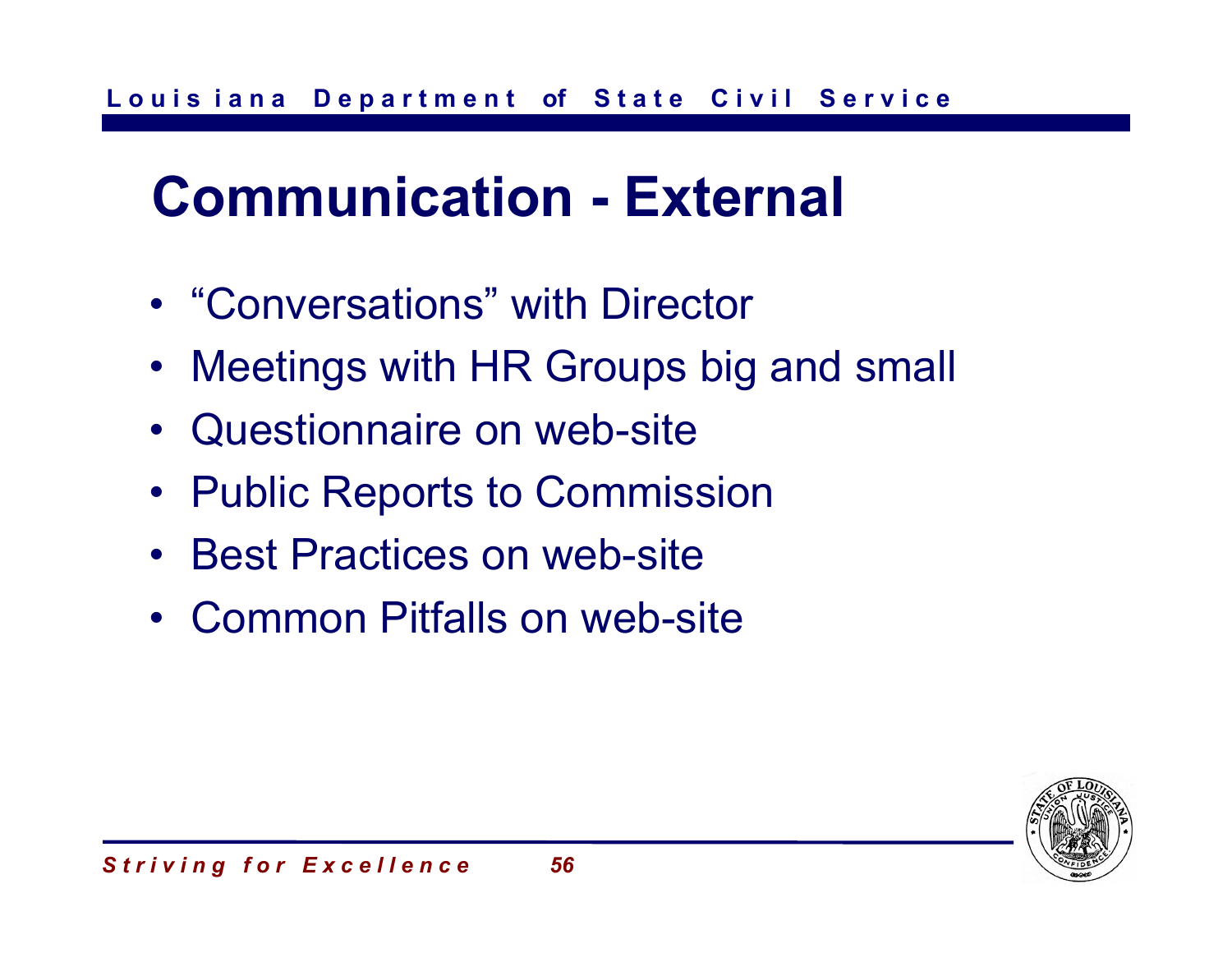## **Communication - Internal**

- Among evaluators and with other staff
- Co-operation with Assistance
- Clarifying roles
- Feedback to policy-setters & trainers
- Singing from the same book

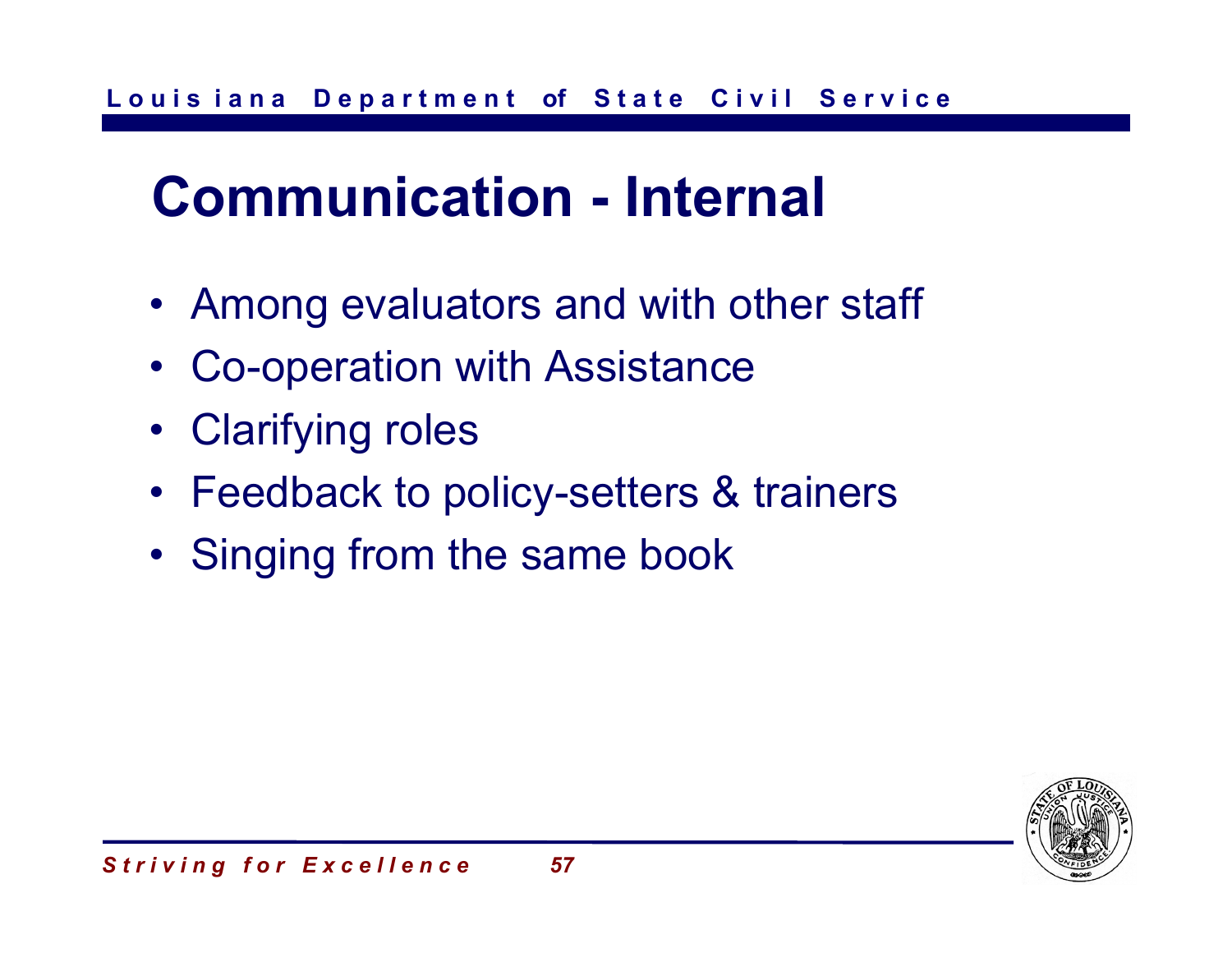# **Culture Shift**

- For agency HR officers
- For agency executives
- For our own staff -- becoming change agents

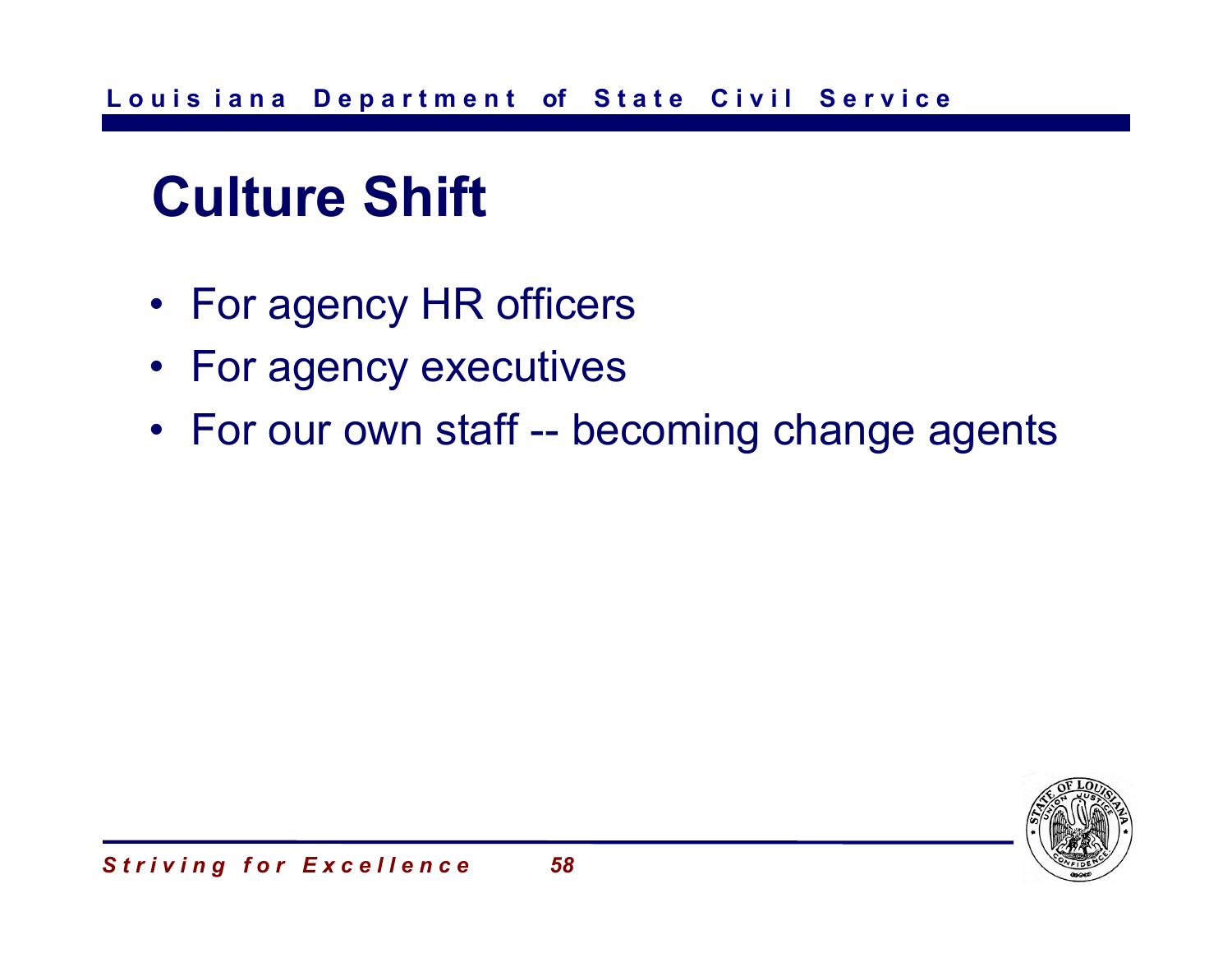#### **Value to Administration**

- Consciousness raising
- Opening a dialog
- Managerial choices cost/benefit
- Planning tool for agency

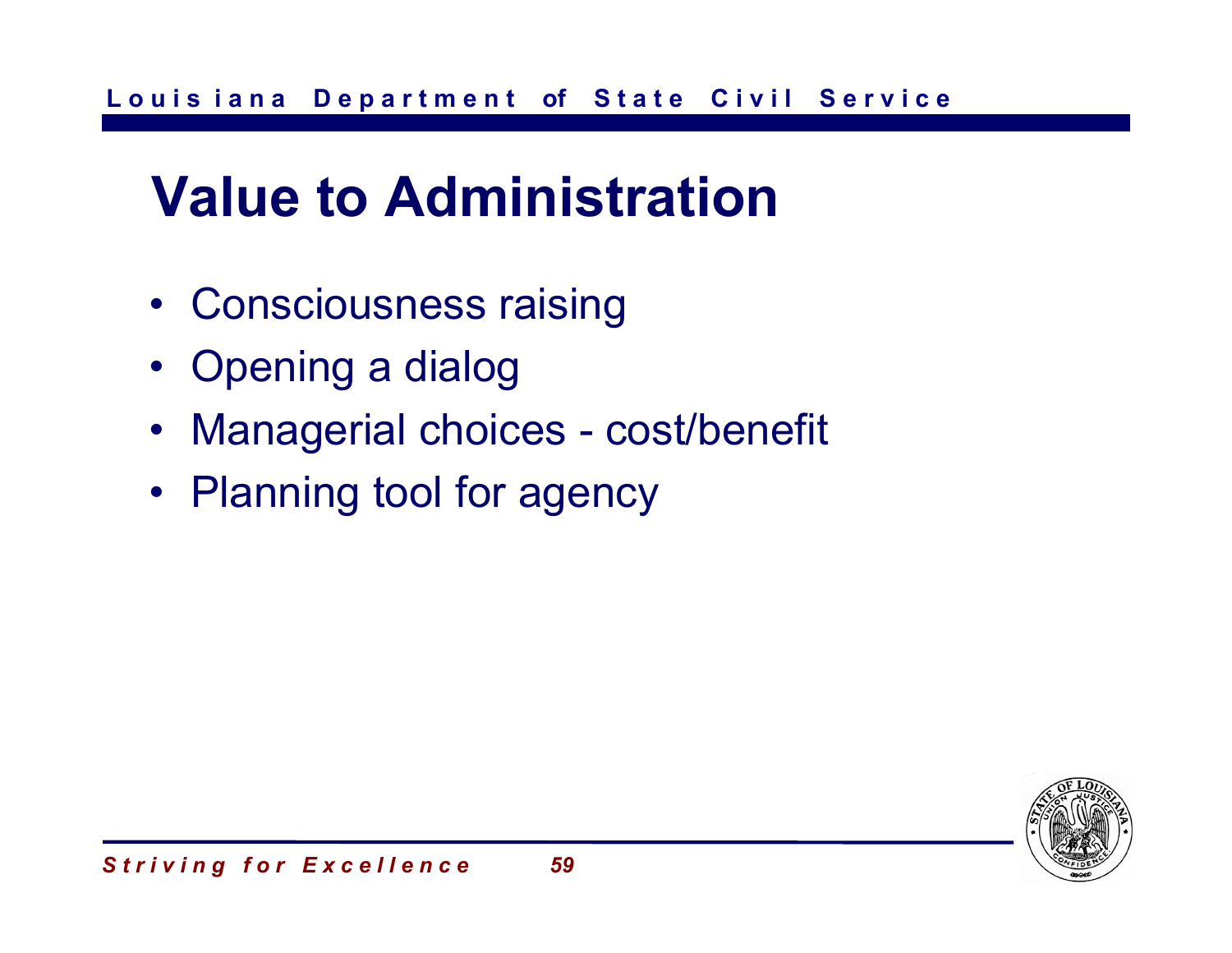# **Coordinating Assistance**

- Maintaining objectivity of evaluations
- Review of reports w/team
- Items for attention
- Resolving serious problems together

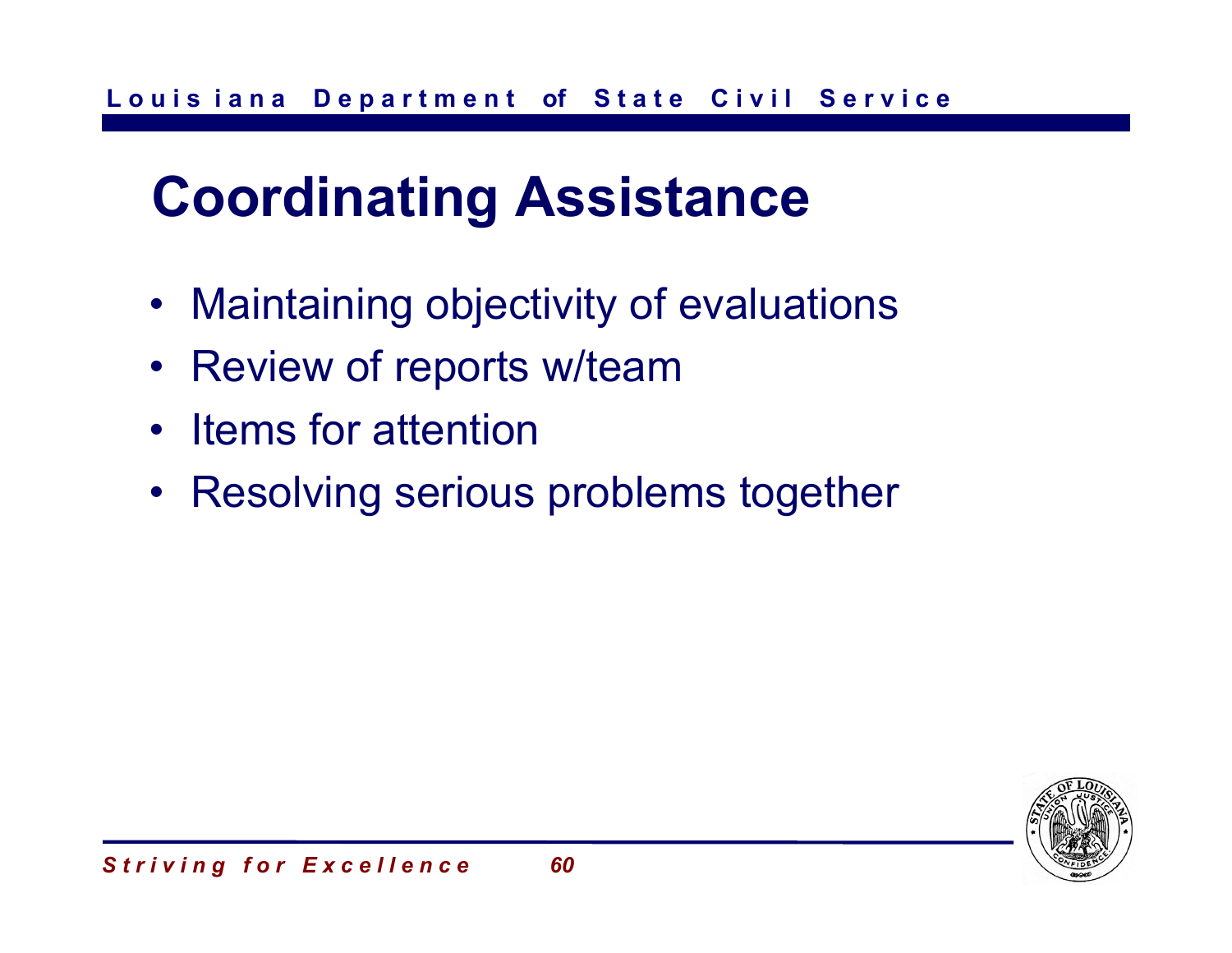# **Sanctions**

- Focus on agency responsibility
- Minor errors day forward corrections
- Serious problems
	- **Public Hearing**
	- **"On Probation"**
	- **Power of the press**

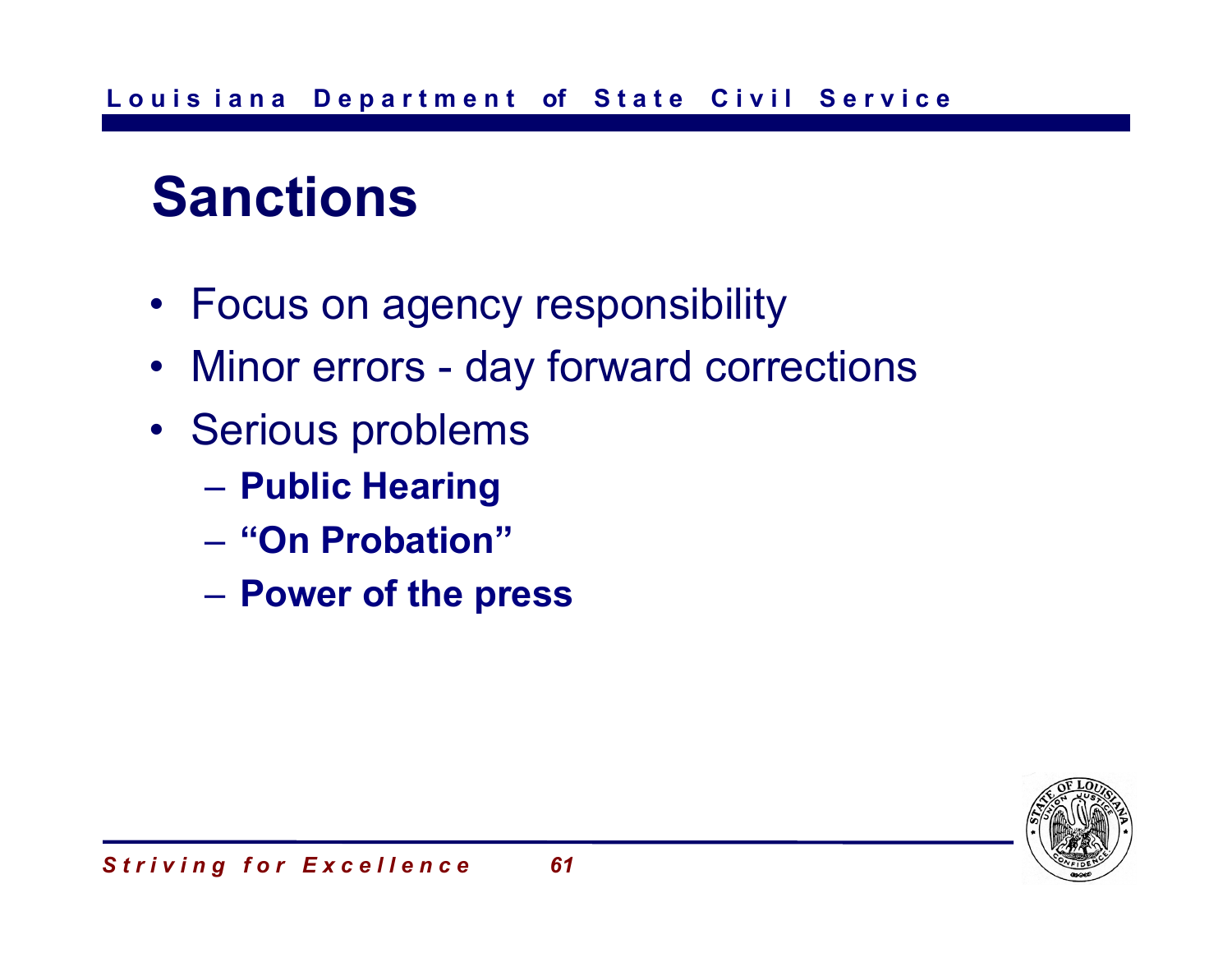## **Measuring Ourselves**

- Follow-up visits
- Evaluating our systems & procedures
- Agency feedback

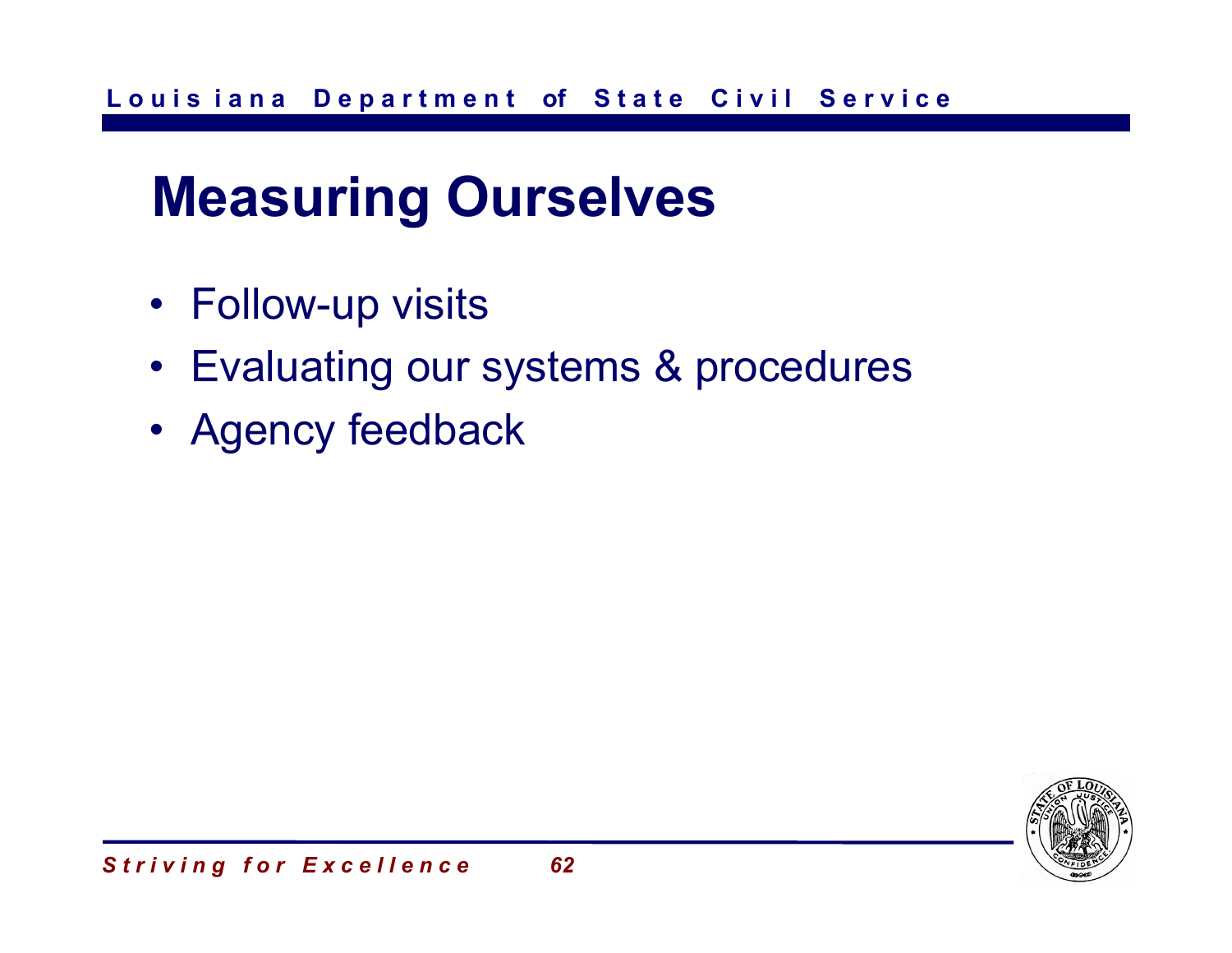# **FINAL BALANCE**

- Decentralization works
- Merit is more than mechanics
- Future of HR profession